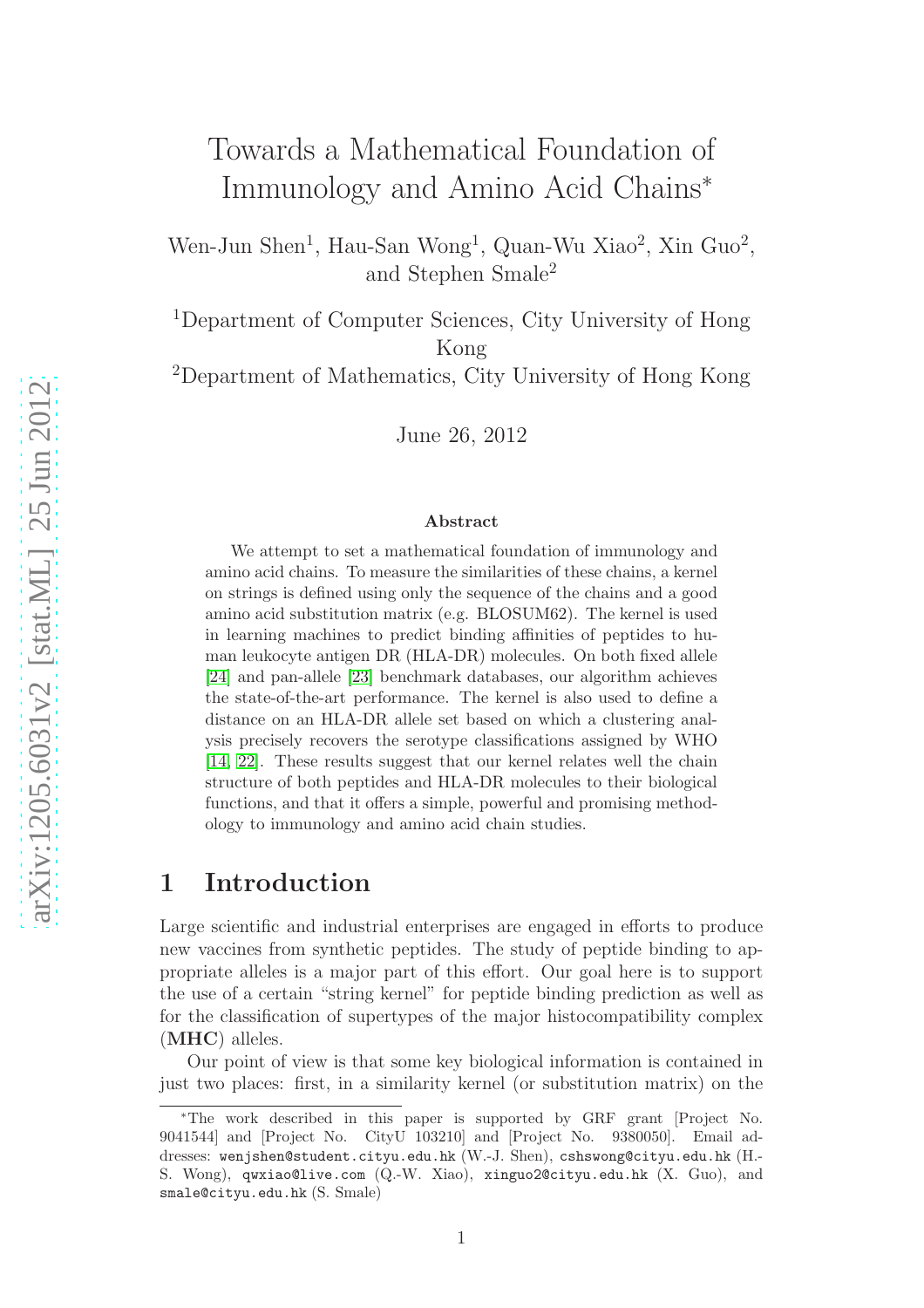set of the fundamental amino acids; and second, on a good representation of the relevant alleles as strings of these amino acids. Our results bear this out.

This is achieved with great simplicity and predictive power. Along the way we find that gaps and their penalties in the string kernels don't help, and that emphasizing peptide binding as a real-valued function rather than a binding/non-binding dichotomy clarifies the issues. We use a modification of BLOSUM62 followed by a Hadamard power. We also use regularized least squares (RLS) in contrast to support vector machines as the former is consistent with our regression emphasis.

We next briefly describe the construction (more details also in Section [2\)](#page-6-0) of our main kernel  $\hat{K}^3$  on amino acid chains, inspired by local alignment kernels (see e.g. [\[30\]](#page-30-3)) as well as an analogous kernel in vision (see [\[38\]](#page-31-0)) begins.

For the purposes of this paper, a kernel K is a symmetric function  $K : X \times Y$  $X \to \mathbb{R}$  where X is a finite set. Given an order on X, K may be represented as a matrix (think of  $X$  as the set of indices of the matrix elements). Then it is assumed that  $K$  is positive definite (in such a representation).

Let  $\mathscr A$  be the set of the 20 basic (for life) amino acids. Every protein has a representation as a string of elements of  $\mathscr A$ .

**Step 1.** Definition of a kernel  $K^1 : \mathscr{A} \times \mathscr{A} \to \mathbb{R}$ .

BLOSUM62 is a similarity (or substitution) matrix on  $\mathscr A$  frequently used in immunology [\[13\]](#page-29-1). In the formulation of BLOSUM62, a kernel  $Q : \mathscr{A} \times \mathscr{A} \to \mathbb{R}$  is defined using blocks of aligned strings of amino acids representing proteins. One can think Q as the "raw data" of BLO-SUM62. It is symmetric, positive-valued, and a probability measure on  $\mathscr{A} \times \mathscr{A}$ . (We have in addition checked that it is positive definite.)

Let p be the marginal probability defined on  $\mathscr A$  by Q. That is,

$$
p(x) = \sum_{y \in \mathscr{A}} Q(x, y).
$$

Next, we define the **BLOSUM62-2** matrix, indexed by the set  $\mathscr{A}$ , as

$$
[\text{BLOSUM62-2}](x, y) = \frac{Q(x, y)}{p(x)p(y)}.
$$

We list the BLOSUM62-2 matrix in Appendix [A.](#page-26-0) Suppose  $\beta > 0$  is a parameter, usually chosen about  $\frac{1}{8}$  or  $\frac{1}{10}$  (still mysterious). Then a kernel  $K^1: \mathscr{A} \times \mathscr{A} \to \mathbb{R}$  is given by

<span id="page-1-0"></span>
$$
K^{1}(x, y) = ([BLOSUM62-2](x, y))^{3}.
$$
 (1)

Note that the power in [\(1\)](#page-1-0) is of the matrix entries, not of the matrix.

**Step 2.** Let  $\mathscr{A}^1 = \mathscr{A}$  and define  $\mathscr{A}^{k+1} = \mathscr{A}^k \times \mathscr{A}$  recursively for any  $k \in \mathbb{N}$ . We say s is an amino acid chain (or string) if  $s \in \bigcup_{k=1}^{\infty} \mathscr{A}^k$ , and  $s = (s_1, \ldots, s_k)$  is a k-mer if  $s \in \mathcal{A}^k$  for some  $k \in \mathbb{N}$  with  $s_i \in \mathcal{A}$ . Consider

$$
K_k^2(u, v) = \prod_{i=1}^k K^1(u_i, v_i)
$$

where u, v are amino acid strings of the same length k,  $u = (u_1, \ldots, u_k)$ ,  $v = (v_1, \ldots, v_k); u, v$  are k-mers.  $K_k^2$  is a kernel on the set of all k-mers.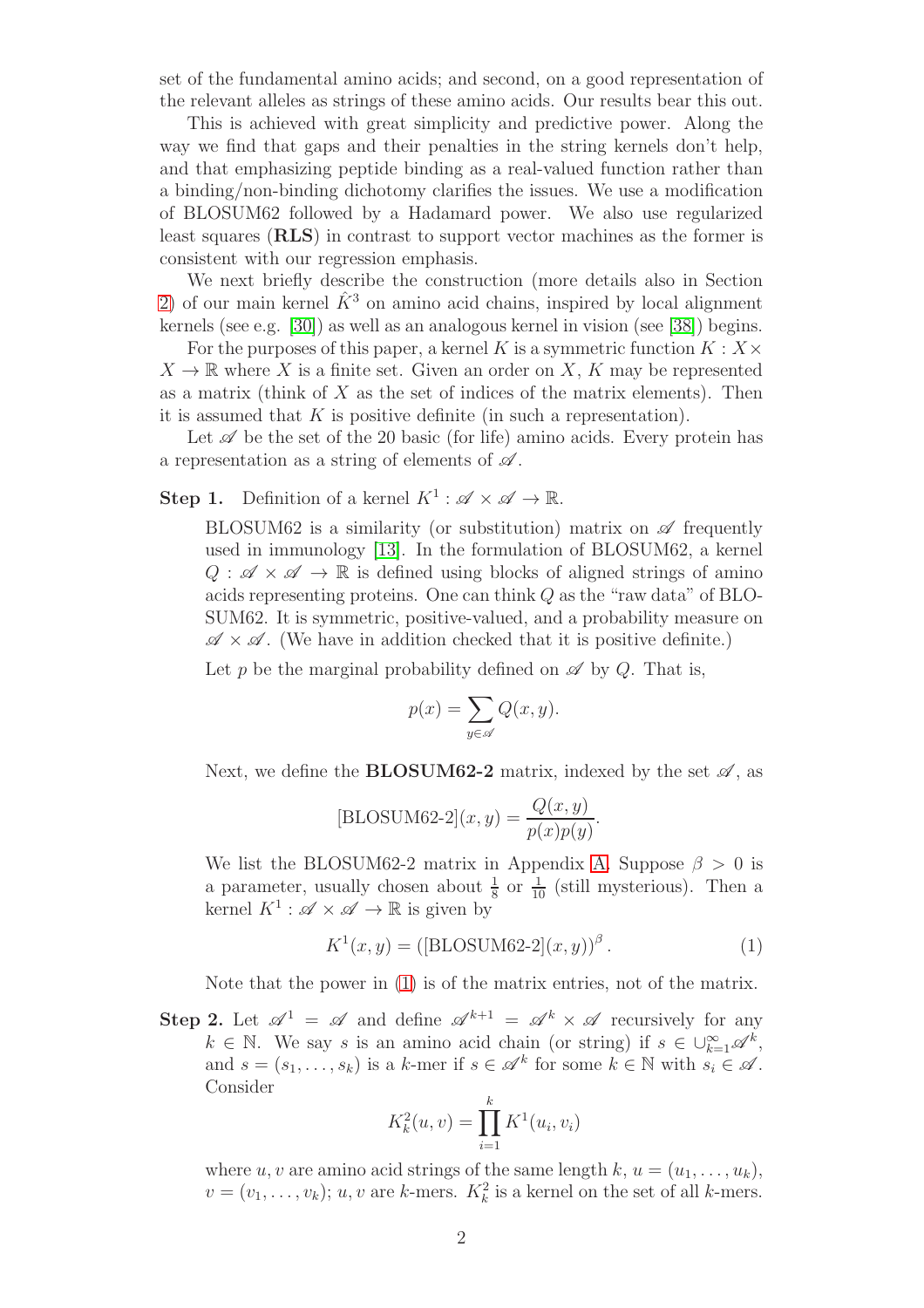**Step 3.** Let  $f = (f_1, \dots, f_m)$  be an amino acid chain. Denote by |f| the length of f (so here  $|f| = m$ ). Write  $u \subset f$  whenever u is of the form  $u = (f_{i+1}, \dots, f_{i+k})$  for some  $1 \leq i+1 \leq i+k \leq m$ . Let g be another amino acid chain, then define

$$
K^{3}(f,g) = \sum_{\substack{u \subset f, v \subset g \\ |u| = |v| = k \\ \text{all } k = 1,2,...}} K_{k}^{2}(u, v),
$$

for f and q in any finite set  $X$  of amino acid chains. Here, and in all of this paper, we abuse the notation to let the sum count each occurrence of u in f (and of v in q). In other words we count these occurrences "with multiplicity". While  $u$  and  $v$  need to have the same length, not so for f and g. Replacing the sum by an average gives a different but related kernel.

We define the correlation kernel  $\hat{K}$  normalized from any kernel K by

$$
\hat{K}(x, y) = \frac{K(x, y)}{\sqrt{K(x, x)K(y, y)}}.
$$

In particular, let  $\hat{K}^3$  be the correlation kernel of  $K^3$ .

**Remark 1.**  $\hat{K}^3$  is a kernel (see Section [2.2\)](#page-8-0). It is symmetric, positive definite, positive-valued; it is basic for the results and development of this paper. We sometimes say string kernel. The construction works for any kernel (at the place of  $K^1$ ) on any finite alphabet (replacing  $\mathscr A$ ).

Remark 2. For some background see [\[12,](#page-29-2) [29,](#page-30-4) [31,](#page-30-5) [17\]](#page-29-3). But we use no gap penalty or even gaps, no logarithms, no implied round-offs, and no alignments (except the BLOSUM62-2 matrix which indirectly contains some alignment information). Our numerical experiments indicate that these don't help in our context, (at least!).

Remark 3. For complexity reasons one may limit the values of k in Step 3 with a small loss of accuracy, or even choose the k-mers at random.

Remark 4. The chains we use are proteins, peptides, and alleles. Peptides are short chain fragments of proteins. Alleles are realizations of genes in living organisms varying with the individual; as proteins they have representations as amino acid chains.

MHC II and MHC I are sets of alleles which are associated with immunological responses to viruses, bacteria, peptides and related. See [\[20,](#page-29-4) [10\]](#page-29-5) for good introductions. In this paper we only study HLA II, the MHC II in human beings. HLA-DRB (or simply DRB) describes a subset of HLA II alleles which play a central role in immunology, as well as in this paper.

### 1.1 First Application: Binding Affinity Prediction

Peptide binding to a fixed HLA II (and HLA I as well) molecule (or an allele) a is a crucial step in the immune response of the human body to a pathogen or a peptide-based vaccine. Its prediction is computed from data of the form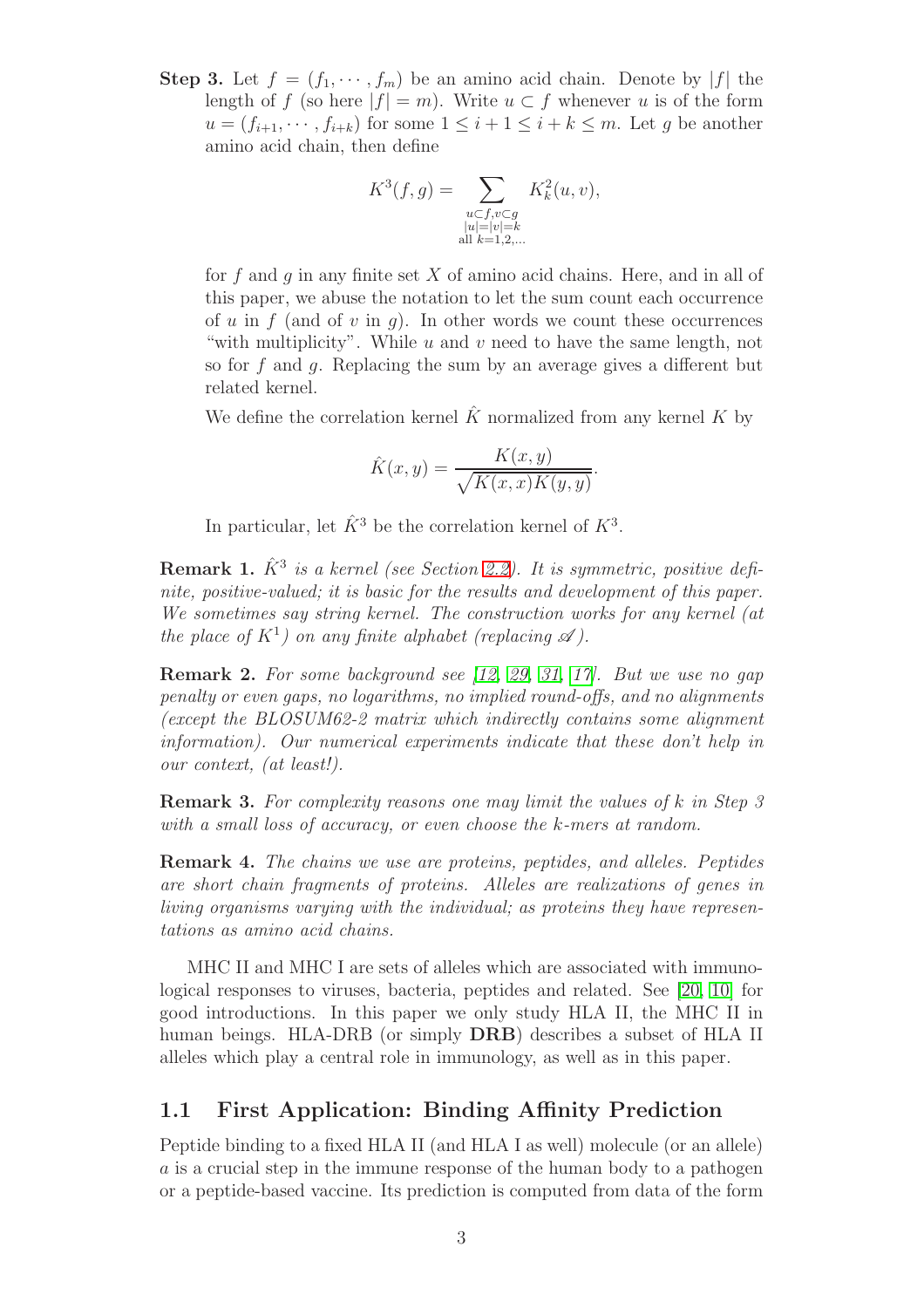$(x_i, y_i)_{i=1}^m$ ,  $x_i \in \mathscr{P}_a$  and  $y_i \in [0, 1]$ , where  $\mathscr{P}_a$  is a set of peptides (i.e. chains of amino acids; in this paper we study peptides of length 9 to 37 amino acids, usually about 15) associated to an HLA II allele a. Here  $y_i$  expresses the strength of the binding of  $x_i$  to a. The peptide binding problem occupies much research. We may use our kernel  $\hat{K}^3$  described above for this problem since peptides are represented as strings of amino acids. Our prediction thus uses only the amino acid chains of the peptides, a substitution matrix, and some existing binding affinities (as "data").

Following RLS supervised learning with kernel  $K = \hat{K}^3$ , the main construction is to compute

<span id="page-3-0"></span>
$$
f_a = \arg\min_{f \in \mathcal{H}_K} \sum_{i=1}^m (f(x_i) - y_i)^2 + \lambda \|f\|_K^2.
$$
 (2)

Here  $\lambda > 0$  and the index  $\beta > 0$  in  $\hat{K}^3$  are chosen by a procedure called leave-one-out cross validation. Also  $\mathcal{H}_K$  is the space of functions spanned by  ${K_x : x \in \mathscr{P}}$  (where  $K_x(y) := K(x, y)$ ) on a finite set  $\mathscr{P}$  of peptides containing  $\mathscr{P}_a$ . An inner product on  $\mathscr{H}_K$  is defined on the basis vectors as  $\langle K_x, K_y \rangle_{\mathscr{H}_K} = K(x, y)$ , then in general by linear extension. The norm of  $f \in \mathscr{H}_K$  induced by this inner product is denoted by  $||f||_K$ . In [\(2\)](#page-3-0),  $f_a$ is the predicted peptide binding function. We refer to this algorithm as "KernelRLS".

For the set of HLA II alleles, with the best data available we have Table 1. The area under the receiver operating characteristic curve (area under the ROC curve, AUC) is the main measure of accuracy used in the peptide binding literature. NN-W refers to the algorithm which up to now has achieved the most accurate results for this problem, although there are many previous contributions as [\[41,](#page-31-1) [18,](#page-29-6) [8\]](#page-28-0). In Section [2](#page-6-0) there is more detail.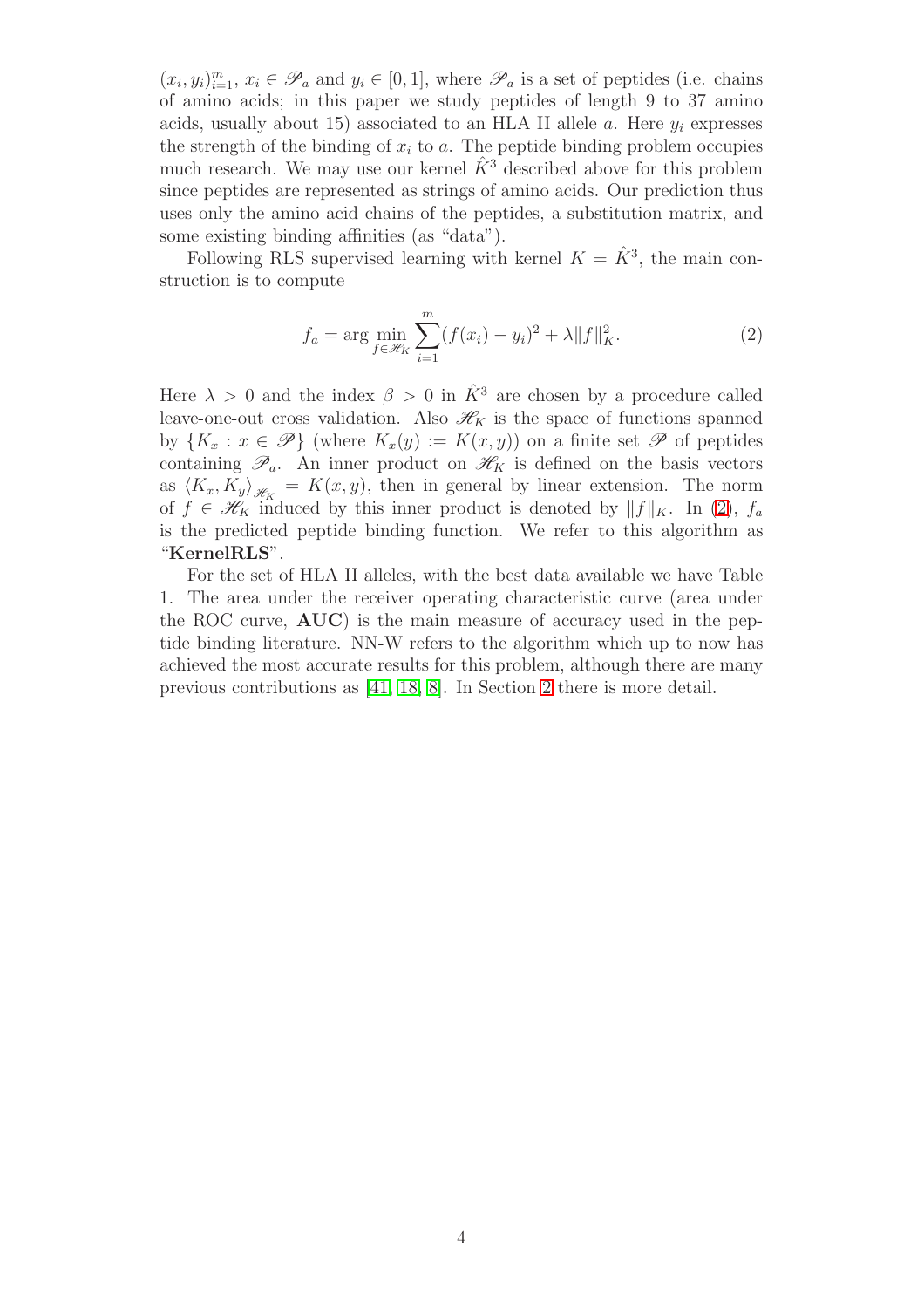| List of alleles, $a$ | $# \mathscr{P}_a$ |             | KernelRLS  | NN-W in $[24]$ |
|----------------------|-------------------|-------------|------------|----------------|
|                      |                   | <b>RMSE</b> | <b>AUC</b> | AUC            |
| DRB1*0101            | 5166              | 0.18660     | 0.85707    | 0.836          |
| DRB1*0301            | 1020              | 0.18497     | 0.82813    | 0.816          |
| DRB1*0401            | 1024              | 0.24055     | 0.78431    | 0.771          |
| DRB1*0404            | 663               | 0.20702     | 0.81425    | 0.818          |
| DRB1*0405            | 630               | 0.20069     | 0.79296    | 0.781          |
| DRB1*0701            | 853               | 0.21944     | 0.83440    | 0.841          |
| DRB1*0802            | 420               | 0.19666     | 0.83538    | 0.832          |
| DRB1*0901            | 530               | 0.25398     | 0.66591    | 0.616          |
| DRB1*1101            | 950               | 0.20776     | 0.83703    | 0.823          |
| DRB1*1302            | 498               | 0.22569     | 0.80410    | 0.831          |
| DRB1*1501            | 934               | 0.23268     | 0.76436    | 0.758          |
| DRB3*0101            | 549               | 0.15945     | 0.80228    | 0.844          |
| DRB4*0101            | 446               | 0.20809     | 0.81057    | 0.811          |
| DRB5*0101            | 924               | 0.23038     | 0.80568    | 0.797          |
| Average              |                   | 0.21100     | 0.80260    | 0.798          |
| Weighted Average     |                   | 0.20451     | 0.82059    | 0.810          |

<span id="page-4-0"></span>Table 1: The algorithm performance of RLS on each fixed allele in the bench-mark [\[24\]](#page-30-0). If a is the allele in column 1, then the number of peptides in  $\mathscr{P}_a$ is given in column 2. The root-mean-square deviation (RMSE) scores are listed (see Section [2\)](#page-6-0). The AUC scores of the RLS and the NN-W algorithm are listed for comparison, where a common threshold  $\theta = 0.4256$  is used [\[24\]](#page-30-0) in the final thresholding step into binding and non-binding (see Section [2.3](#page-10-0) for the details). The best AUC in each row is marked in bold. In all the tables the weighted average scores are given by the weighting on the size  $\# \mathscr{P}_a$  of the corresponding peptide sets  $\mathscr{P}_a$ .

We note the simplicity and universality of the algorithm that is based on  $\hat{K}^3$ , which itself has this simplicity with the contributions from the substitution matrix (i.e. BLOSUM62-2) and the sequential representation of the peptides. There is an important generalization of the peptide binding problem where the allele is allowed to vary. Our results on this problem are detailed in Section [3.](#page-12-0)

### <span id="page-4-1"></span>1.2 Second Application: Clustering and Supertypes

We consider the classification problem of DRB (HLA-DR  $\beta$  chain) alleles into groups called supertypes as follows. The understanding of DRB similarities is very important for the designation of high population coverage vaccines. An HLA gene can generate a large number of allelic variants and this polymorphism guarantees a population from being eradicated by an single pathogen. Furthermore, there are no more than twelve HLA II alleles in each individual [\[16\]](#page-29-7) and each HLA II allele binds only to specific peptides [\[33,](#page-30-6) [43\]](#page-31-2). As a result, its difficult to design an effective vaccine for a large population. It has been demonstrated that many HLA molecules have overlapping peptide binding sets and there have been several attempts to group them into supertypes accordingly [\[36,](#page-31-3) [34,](#page-31-4) [37,](#page-31-5) [26,](#page-30-7) [19,](#page-29-8) [2,](#page-28-1) [4\]](#page-28-2). The supertypes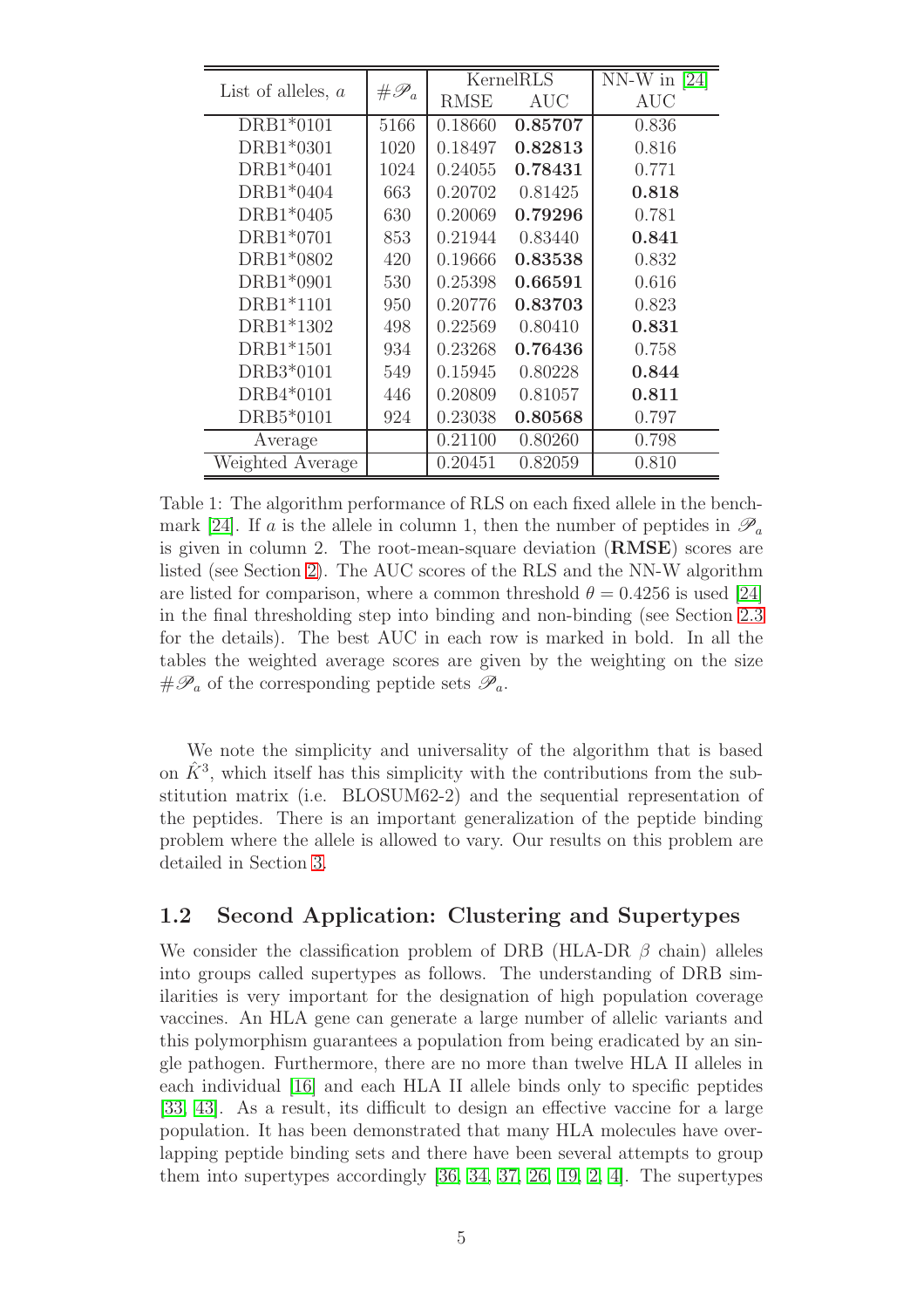are designed so that the HLA molecules in the same supertype will have a similar peptide binding specificity.

The Nomenclature Committee of the World Health Organization (WHO) [\[22\]](#page-30-2) has given extensive tables on serological type assignments to DRB alleles which are based on the works of many organizations and labs throughout the world. In particular the HLA dictionary 2008 by Holdsworth et al. [\[14\]](#page-29-0) acknowledges especially the data from the WHO Nomenclature Committee for Factors of the HLA system, the International Cell Exchange and the National Marrow Donor Program. The text in Holdsworth et al., 2008 [\[14\]](#page-29-0) indicates also the ambiguities of such assignments especially in certain serological types.

We define a set  $\mathcal N$  of DRB alleles as follows. We downloaded 820 DRB allele sequences from the IMGT/HLA Sequence Database  $[27]$ <sup>[1](#page-5-0)</sup>. And then 14 non-expressed alleles were excluded and there remained 806 alleles. We use two markers "RFL" and "TVQ", each of which consists of three amino acids to identify the polymorphic part of a DRB allele. For each allele, we only consider the amino acids located between the markers "RFL" (the location of the first occurrence of "RFL") and "TVQ" (the location of the last occurrence of "TVQ"). One reason is the majority of polymorphic positions occur in exon 2 of the HLA class II genes [\[11\]](#page-29-9), and the amino acids located between the markers "RFL" and "TVQ" constitute the whole exon 2 [\[40\]](#page-31-6). The DRB alleles are encoded by 6 exons. Exon 2 is the most important component constituting an HLA II-peptide binding site. The other reason is in the HLA pseudo-sequences used in the NetMHCIIpan[\[25\]](#page-30-9), all positions of the allele contacting with the peptide occur in this range.

Thus each allele is transformed into a normal form. We should note that two different alleles may have the same normal form. For those alleles with the same normal form, we only consider the first one. The order is according to the official names given by WHO. We collect the remaining 786 alleles with no duplicate normal forms into a set, we call  $\mathcal N$ . This set not only includes all alleles listed in the tables of [\[14\]](#page-29-0), but also contains all new alleles since 2008 until August 2011.

Thus  $\mathscr N$  may be identified with a set of amino acid sequences. Next impose the kernel  $\hat{K}^3$  above on  $\mathscr N$  where  $\beta = 0.06$ , we call the kernel  $\hat{K}_{\mathscr N}^3$ .

On  $\mathcal N$  we define a distance derived from  $\hat K^3_{\mathcal N}$  by

$$
D_{L^2}(x,y) = \left(\frac{1}{\#\mathcal{N}} \sum_{z \in \mathcal{N}} \left(\hat{K}^3_{\mathcal{N}}(x,z) - \hat{K}^3_{\mathcal{N}}(y,z)\right)^2\right)^{1/2}, \qquad \forall x, y \in \mathcal{N}.
$$
 (3)

Here and in the sequel we denote  $#A$  the size of a finite set A.

The DRB1\*11 and DRB1\*13 families of alleles have been the most difficult to deal with by WHO and for us as well. Therefore we will exclude the DRB1\*11 and DRB1\*13 families of alleles in the following cluster tree construction with the evidence that clustering of these 2 groups is ineffective. They are left to be analyzed separately.<sup>[2](#page-5-1)</sup>

The set  $\mathcal M$  consists of all DRB alleles except for the DRB1\*11 and DRB1\*13 families of alleles.  $\mathcal M$  is a subset of the set  $\mathcal N$ . We produce a

<span id="page-5-0"></span> $1$ ftp://ftp.ebi.ac.uk/pub/databases/imgt/mhc/hla/DRB prot.fasta

<span id="page-5-1"></span><sup>2</sup>We have found from a number of different experiments that "they do not cluster". Perhaps the geometric phenomenon here is in the higher dimensional scaled topology, i.e. the betti numbers  $b_i > 0$ , for  $i > 0$ .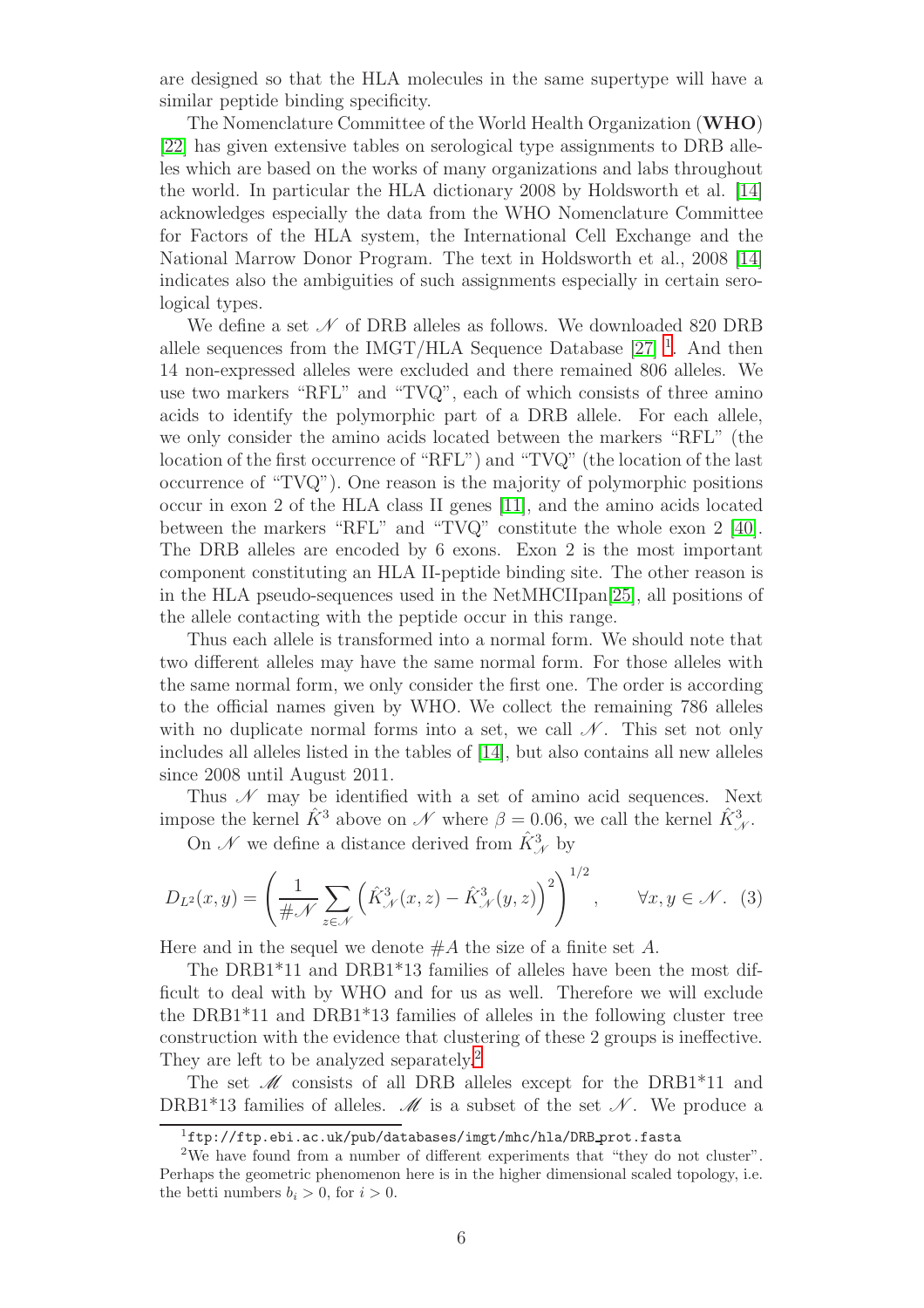clustering of M based on the  $L^2$  distance  $D_{L^2}$  restricted to M, and use the OWA (Ordered Weighted Averaging) [\[42\]](#page-31-7) based linkage instead of the "single" linkage in the hierarchical clustering algorithm.

This clustering uses no previous serological type information and no alignments. We have assigned supertypes labeled ST1, ST2, ST3, ST4, ST5, ST6, ST7, ST8, ST9, ST10, ST51, ST52 and ST53 to certain clusters in the Tree shown in Figure 1 based on contents of the clusters described in Table 6. Peptides have played no role in our model. Differing from the artificial neural network method [\[21,](#page-29-10) [14\]](#page-29-0), no "training data" of any previously classified alleles are used in our clustering. We make use of the DRB amino acid sequences to build the cluster tree. Only making use of these amino acid sequences, our supertypes are in exact agreement with WHO assigned serological types [\[14\]](#page-29-0), as can be seen by checking the supertypes against the clusters in Table 6.



Figure 1: Cluster tree on 559 DRB alleles. The diameters of the leaf nodes are given at the bottom of the figure. The numbers given in the figure are the diameters of the corresponding unions of clusters.

This second application is given in some detail in Section [4.](#page-16-0)

# <span id="page-6-0"></span>2 Kernel Method for Binding Affinity Prediction

In this section we describe in detail the construction of our string kernel. The motivation is to relate the sequence information of strings (peptides or alleles) to their biological functions (binding affinities). A kernel works as a measure of similarity and supports the application of powerful machine learning algorithms such as RLS which we use in this paper. For a fixed allele, binding affinity is a function on peptides with values in [0, 1]. The function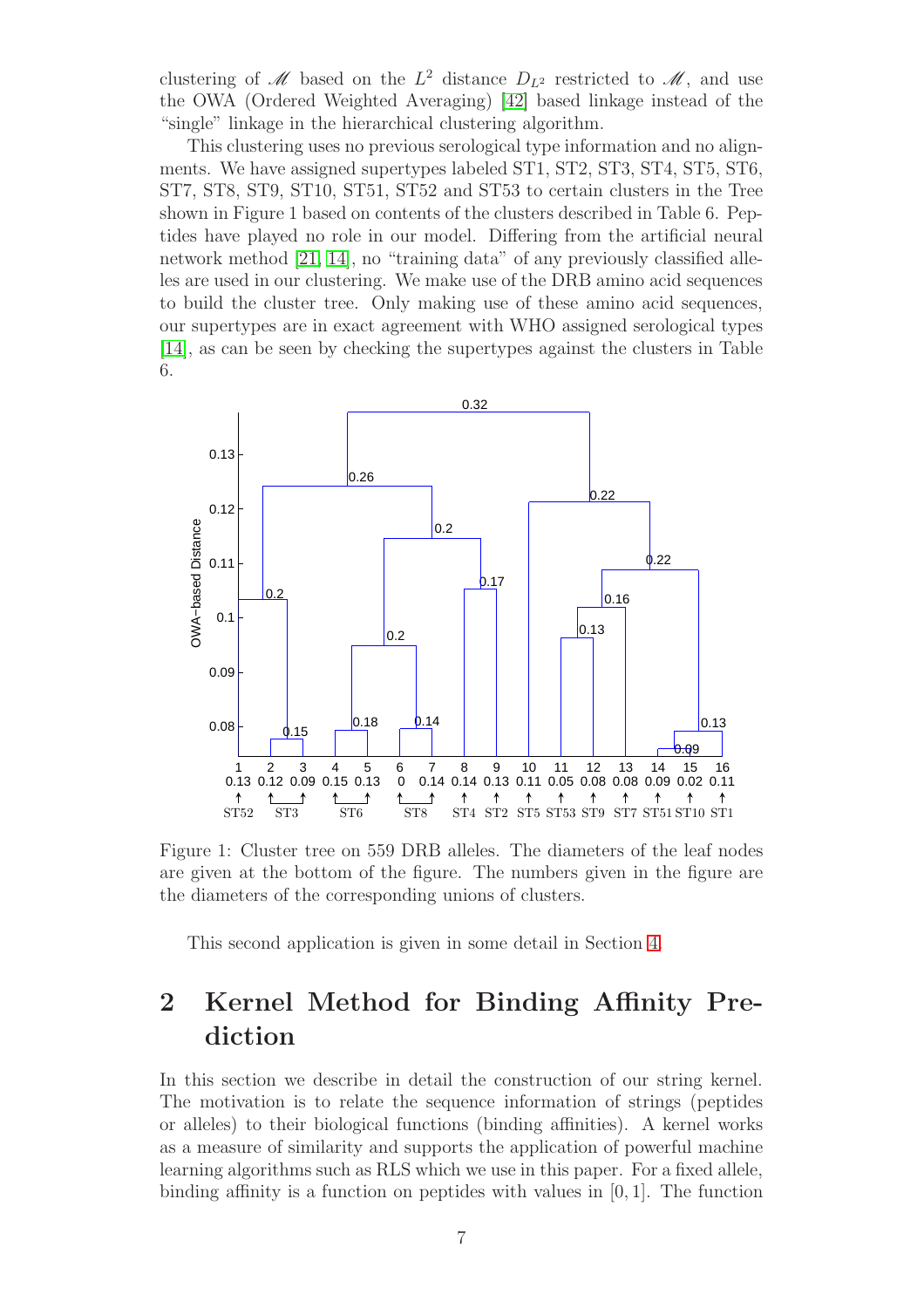values on some peptides are available as the data, according to which RLS outputs a function that predicts for a new peptide the binding affinity to the allele. The method is generalized in the next section to the pan-allele kernel algorithm that takes also the allele structure into account.

### 2.1 Kernels

We suppose throughout the paper that  $X$  is a finite set. We now give the definition of a kernel, of which an important example is our string kernel.

**Definition 1.** A symmetric function  $K : X \times X \to \mathbb{R}$  is called a kernel on  $X$  if it is positive definite, in the sense that by choosing an order on  $X$ ,  $K$ can be represented as a positive definite matrix  $(K(x, y))_{x,y \in X}$ .

Kernels have the following properties [\[5,](#page-28-3) [35,](#page-31-8) [1\]](#page-28-4).

<span id="page-7-0"></span>**Lemma 1.** (i) If K is a kernel on X then it is also a kernel on any subset  $X_1$  of X.

(ii) If  $K_1$  and  $K_2$  are kernels on X, then  $K: X \times X \to \mathbb{R}$  defined by

$$
K(x, x') = K_1(x, x') + K_2(x, x')
$$

is also a kernel.

(iii) If  $K_1$  is a kernel on  $X_1$  and  $K_2$  is a kernel on  $X_2$ , then  $K : (X_1 \times$  $(X_2) \times (X_1 \times X_2) \rightarrow \mathbb{R}$  defined by

$$
K((x_1, x_2), (x'_1, x'_2)) = K_1(x_1, x'_1) \cdot K_2(x_2, x'_2)
$$

is a kernel on  $X_1 \times X_2$ .

(iv) If K is a kernel on X, and f is a real-valued function on X that maps no point to zero, then  $K': X \times X$  defined by

$$
K'(x, x') = f(x)K(x, x')f(x')
$$

is also a kernel.

(v) If  $K(x, x) > 0$  for all  $x \in X$ , then the correlation normalization  $\hat{K}$  of K given by

$$
\hat{K}(x, x') = \frac{K(x, x')}{\sqrt{K(x, x)K(x', x')}}
$$
(4)

is also a kernel.

*Proof.* (i), (ii) and (iv) follows the definition directly. (iii) follows the fact that the Kronecker product of two positive definite matrices is positive defi-nite; see [\[15\]](#page-29-11) for details. The positive definiteness of a kernel  $K$  guarantees that  $K(x, x) > 0$  for any x in X, so (v) follows (iv).  $\Box$ 

**Remark 5.** Notice that with correlation normalization we have  $\hat{K}(x, x) = 1$ for all  $x \in X$ . This is a desired property because the kernel function is usually used as a similarity measure, and with  $\hat{K}$  we can say that each  $x \in X$  is similar to itself.

Define the real-valued function on X,  $K_x$ , by  $K_x(y) = K(x, y)$ . The function space  $\mathscr{H}_K = \text{span}\{K_x : x \in X\}$  is a Euclidean space with inner product  $\langle K_x, K_y \rangle = K(x, y)$ , extended linearly to  $\mathcal{H}_K$ . The norm of a function f in  $\mathscr{H}_K$  is denoted as  $||f||_K$ .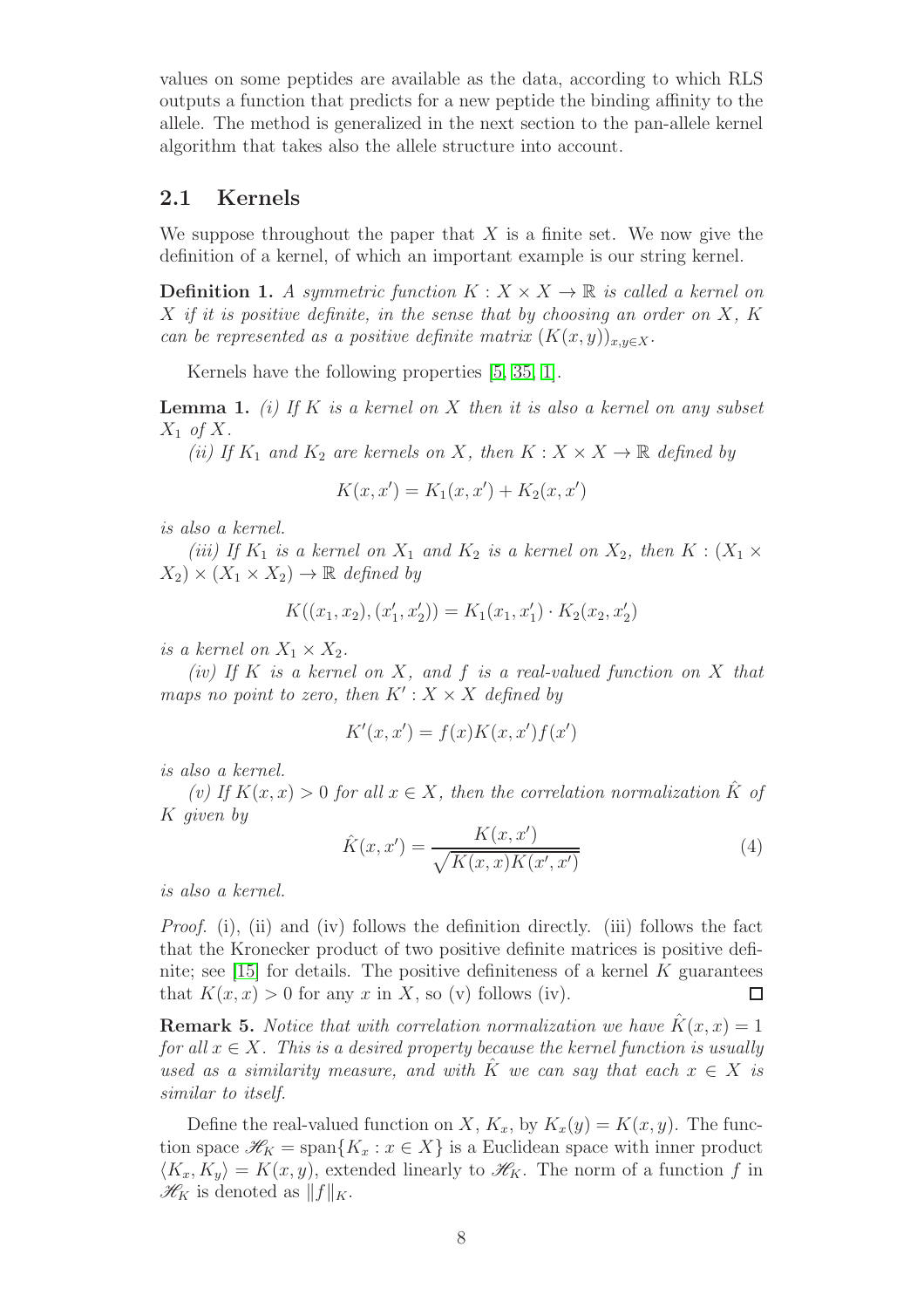**Remark 6.** The kernel can be defined even without assuming  $X$  is finite; in this general case the kernel is referred to as a reproducing kernel  $[1]$ . If X is finite then a reproducing kernel is equivalent to our "kernel". The theory of reproducing kernel Hilbert spaces plays an important role in learning [\[5,](#page-28-3) [32\]](#page-30-10).

On a finite set  $X$  there are two notions of distance derived from a kernel K. The first one is the usual distance in  $\mathscr{H}_K$ , that is

$$
D_K(x, x') = ||K_x - K_{x'}||_K,
$$

for two points  $x, x' \in X$ . The second one is the  $L^2$  distance defined by

$$
D_{L^{2}}(x, x') = \left(\frac{1}{\#X} \sum_{t \in X} (K(x, t) - K(x', t))^{2}\right)^{\frac{1}{2}}.
$$

Important examples of the kernels discussed above are our kernel  $K^3$  and its normalization  $\hat{K}^3$ , both defined on any finite  $X \subset \cup_{k \geq 1} \mathscr{A}^k$ 

#### <span id="page-8-0"></span>2.2 Kernel on Strings

We start with a finite set  $\mathscr A$  called the alphabet. In the work here  $\mathscr A$  is the set of 20 amino acids, but the theory in this section applies to any other finite set. For example, as the name suggests, it can work on text for semantic analysis with a similar setting. See also [\[38\]](#page-31-0) for the framework in vision.

To measure a similarity among the 20 amino acids, Henikoff and Henikoff [\[13\]](#page-29-1) collect families of related proteins, align them and find conserved regions (i.e. regions that do not mutate frequently or greatly) as blocks in the families. The occurrence of each pair of amino acids in each column of every block is counted. A large number of occurrences indicate that in the conserved regions the corresponding pair of amino acids substitute each other frequently, or in another way of saying, that they are similar. A symmetric matrix Q indexed by  $\mathscr{A} \times \mathscr{A}$  is eventually obtained by normalizing the occurrences, so that  $\sum_{x,y\in\mathscr{A}} Q(x,y) = 1$  and  $Q(x, y)$  indicates the frequency of occurrences. See [\[13\]](#page-29-1) for details. The BLOSUM62 matrix is constructed accordingly.

Define  $K^1: \mathscr{A} \times \mathscr{A} \to \mathbb{R}$  as

$$
K^{1}(x, y) = \left(\frac{Q(x, y)}{p(x)p(y)}\right)^{\beta}, \text{ for some } \beta > 0,
$$

where  $p : \mathscr{A} \to [0, 1]$  given by

$$
p(x) = \sum_{y \in \mathscr{A}} Q(x, y),
$$

is the marginal probability distribution on  $\mathscr A$ . When  $\beta = 1$ , we name the matrix  $(K^1(x, y))_{x, y \in \mathcal{A}}$  as BLOSUM62-2 (one takes logarithm with base 2, scales it with factor 2, and rounds the obtained matrix to integers to obtain the BLOSUM62 matrix). Notice that if one chooses simply  $Q = \frac{1}{r}$  $\frac{1}{m}I_{m\times m},$ then one obtains the matrix  $I_{m \times m}$  as the analogue of the BLOSUM62-2, and the corresponding  $K^3$  of the introduction is called the spectrum kernel [\[17\]](#page-29-3).

In matrix language  $K^1$  is the Hadamard power of the BLOSUM62-2 matrix, where for a matrix  $M = (M_{i,j})$  with positive entries and a number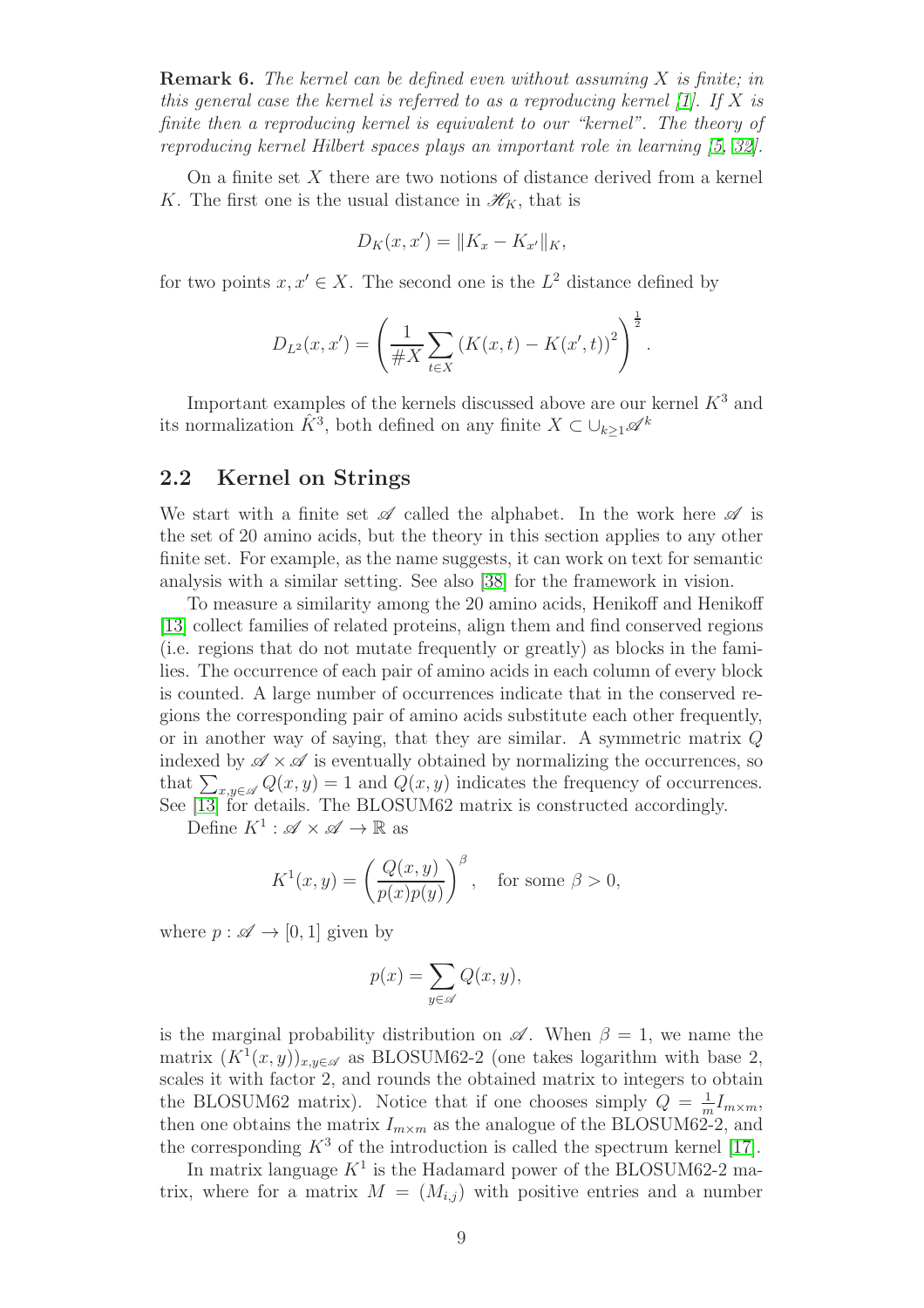$\beta > 0$ , we denote  $M^{\circ \beta}$  as the  $\beta'$ <sup>th</sup> Hadamard power of M and log<sup>°</sup> M as the Hadamard logarithm of  $M$ , and their  $(i, j)$  entries are respectively,

$$
(M^{\circ \beta})_{i,j} := (M_{i,j})^{\beta}, \qquad (\log^{\circ} M)_{i,j} := \log(M_{i,j}).
$$

**Theorem 1** (Horn and Johnson[\[15\]](#page-29-11)). Let A be an  $m \times m$  positive-valued symmetric matrix. The Hadamard power  $A^{\circ\beta}$  is positive definite for any  $\beta > 0$  if and only if the Hadamard logarithm  $\log^{\circ} A$  is conditionally positive definite (i.e. positive definite on the space  $V = \{v = (v_1, \dots, v_m) \in \mathbb{R}^m :$  $\sum_{i=1}^{m} v_i = 0$ .

Proposition 1. Every positive Hadamard power of BLOSUM62-2 is positive definite. Thus the above defined  $K^1$  is a kernel for every  $\beta > 0$ .

Proof. One just shows the eigenvalues of the Hadamard logarithm on V are all positive. One checks this by computer.

**Theorem 2.** Based on any kernel  $K^1$ , the functions  $K_k^2$ ,  $K^3$ , and  $\hat{K}^3$  defined as in the introduction are all kernels.

*Proof.* The fact that  $K_k^2$  is a kernel for  $k \ge 1$  $k \ge 1$  follows from Lemma 1 (iii). We now prove that  $K^3$  is positive definite on any finite set X of strings, which then implies the same for  $\hat{K}^3$  by Lemma [1](#page-7-0) (v). From Lemma 1 (i) it suffices to verify the cases that  $X = X_k = \bigcup_{i=1}^k \mathscr{A}^i$  for  $k \geq 1$ . When  $k = 1, K^3$  is just  $K<sup>1</sup>$  and hence positive definite. We assume now that  $K<sup>3</sup>$  is positive definite on  $X_k$  with  $k = n$ .

We claim that the matrices indexed by  $X_{n+1}$ ,

$$
K_{i,X_{n+1}}^3(f,g) = \begin{cases} \sum_{\substack{u \subset f, v \subset g \\ |u| = |v| = i}} K^2(u,v) & \text{if } |f|, |g| \ge i, \\ 0 & \text{if } |f| < i \text{ or } |g| < i, \end{cases}
$$

are all positive semi-definite. In fact, for any  $1 \leq i \leq n$ ,

<span id="page-9-0"></span>
$$
K_{i,X_{n+1}}^3 = P_i K_i^2 P_i^T,\tag{5}
$$

where  $K_i^2$  is the matrix  $(K_i^2(u, v))_{u, v \in \mathscr{A}^i}$ , and  $P_i$  is a matrix with  $X_{n+1}$  as the row index set and  $\mathscr{A}^i$  as the column index set, and for any  $f \in X_{n+1}$  and  $u \in \mathscr{A}^i$ ,  $P_i(f, u)$  counts the number of times u occurs in f. Let us explain equation [\(5\)](#page-9-0) a little more. For f and g in  $X_{n+1}$ , from the definition of  $P_i$  we have

<span id="page-9-1"></span>
$$
(P_i K_i^2 P_i^T)(f, g) = \sum_{u, v \in \mathscr{A}^i} P_i(f, u) P_i(g, v) K_i^2(u, v) = \sum_{\substack{u \subset f, v \subset g \\ |u| = |v| = i}} K_i^2(u, v), \quad \forall i. \tag{6}
$$

Summing the equation [\(6\)](#page-9-1) above over  $i \in \mathbb{N}$  gives the definition of  $K^3(f, g)$ .

For  $i = n + 1$ , we have

$$
K_{n+1,X_{n+1}}^3(f,g) = \begin{cases} 0 & f \notin \mathscr{A}^{n+1} \text{ or } g \notin \mathscr{A}^{n+1}, \\ K_{n+1}^2(f,g) & \text{otherwise.} \end{cases}
$$

Therefore  $K_{n+1,X_{n+1}}^3$  is positive definite on  $\mathscr{A}^{n+1}$ , and is zero elsewhere. Since

$$
K^{3}(f,g) = \sum_{i=1}^{n} K^{3}_{i,X_{n+1}}(f,g), \quad \forall f, g \in X_{n},
$$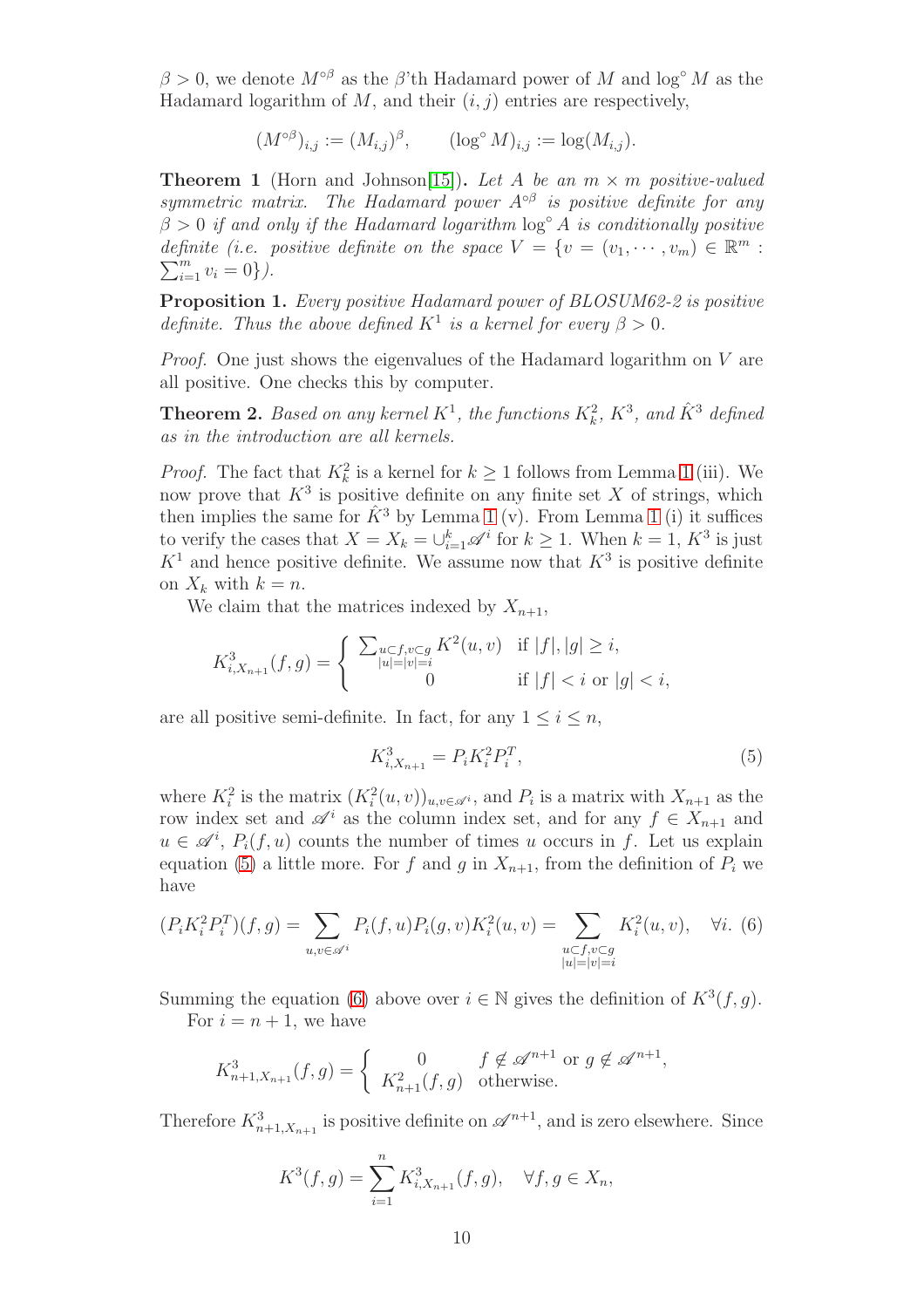we know that the sum of  $K_{i,X_{n+1}}^3$  with  $i=1,\dots,n$  are positive definite on  $X_n$ , and positive semi-definite on  $X_{n+1}$ . Because

$$
K^{3}(f,g) = \sum_{i=1}^{n+1} K^{3}_{i,X_{n+1}}(f,g), \quad \forall f, g \in X_{n+1},
$$

we see that  $K^3$  is positive definite on  $X_{n+1}$ .

**Corollary 1.** Our kernels  $K_k^2$ ,  $K^3$  and  $\hat{K}^3$  are discriminative. That is, given any two strings f, g in the domain of K, as long as  $f \neq g$ , we have  $D_K(f,g) > 0$ . Here K stands for any of the three kernels.

#### <span id="page-10-0"></span>2.3 First Application: Peptide Affinities Prediction

We first briefly review the RLS algorithm inspired by learning theory. Let  $K$ be a kernel on a finite set X. Write  $\mathcal{H}_K$  to denote the inner product space of functions on X defined by K. Suppose  $\overline{z} = \{(x_i, y_i)\}_{i=1}^m$  is a sample set (called the training set) with  $x_i \in X$  and  $y_i \in \mathbb{R}$  for each i. The RLS uses a positive parameter  $\lambda > 0$  and  $\bar{z}$  to generate the output function  $f_{\bar{z},\lambda}: X \to \mathbb{R}$ , defined as

<span id="page-10-1"></span>
$$
f_{\bar{z},\lambda} = \arg \min_{f \in \mathcal{H}_K} \left\{ \frac{1}{\# \bar{z}} \sum_{(x_i,y_i) \in \bar{z}} (f(x_i) - y_i)^2 + \lambda \|f\|_K^2 \right\}.
$$
 (7)

Since  $\mathcal{H}_K$  is of finite dimension, one solves [\(7\)](#page-10-1) by representing f linearly by functions  $K_x$  with  $x \in X$  and finding the coefficients. See [\[5,](#page-28-3) [32\]](#page-30-10) for details.

<span id="page-10-2"></span>**Remark 7.** The RLS algorithm [\(7\)](#page-10-1) is independent of the choice of the underlying space X where the function space  $\mathcal{H}_K$  is defined, in the sense that the predicted values  $f_{\bar{z},\lambda}(x)$  at  $x \in X$  will not be changed if we extend K onto a large set  $X' \supset X$  and re-run [\(7\)](#page-10-1) with the same  $\overline{z}$  and  $\lambda$ . This is guaranteed by the construction of the solution. See, e.g. [\[5,](#page-28-3) [32\]](#page-30-10).

Five-fold cross validation is employed to evaluate the performance of the algorithms. Suppose  $\bar{z}$  is partitioned into five divisions (we assume  $m \geq 5$ , which is always the case in this paper). Five-fold cross validation is the procedure that validates an algorithm (with fixed parameters) as follows. We choose one of the five divisions of the data for testing, train the algorithm on the remaining four divisions, and predict the output function on the testing division. We do this test for five times so that each division is used in one time as the testing data and thus every sample  $x_i$  is labeled with both the observed value  $y_i$  and the predicted value  $\tilde{y}_i$ . The algorithm performance is obtained by comparing the two values over all the sample set. Similarly one defines the *n*-fold cross validation for any  $n \leq m$ . As an important special instance, the m-fold case is also referred to as leave-one-out cross validation. Cross validations are also used to tune parameters.

Binding affinity measures the strength that a peptide binds to an allele, and is represented by the IC50 score. Usually an IC50 score lies between 0 and 50,000 (nano molar). A widely used IC50 threshold determining binding and non-binding is 500 ("binding" if the IC50 value is less than 500). The

 $\Box$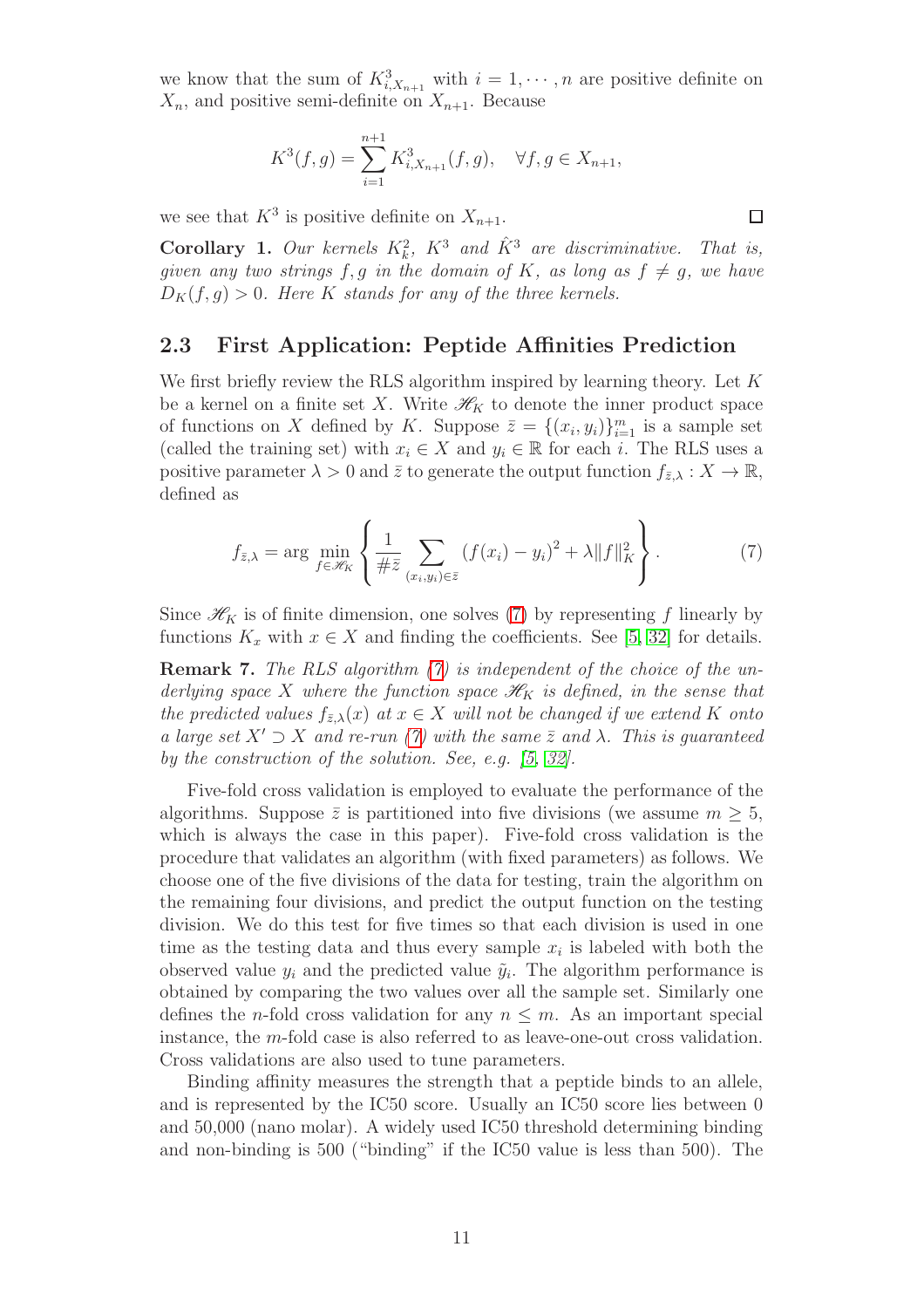bioinformatics community usually normalizes the scores by the function  $\psi_b$ :  $(0, +\infty) \rightarrow [0, 1]$  with a base  $b > 1$ ,

$$
\psi_b(x) := \begin{cases} 0 & x > b, \\ 1 - \log_b x & 1 \le x \le b, \\ 1 & x < 1. \end{cases}
$$
 (8)

Without introducing any ambiguity we will in the sequel refer to the normalized IC50 value as the binding affinity using an appropriate value of b.

We test the kernel with RLS on the IEDB benchmark data set published on [\[25\]](#page-30-9). The data set covers 14 DRB alleles, each allele a with a set  $\mathscr{P}_a$ of peptides. For any  $p \in \mathscr{P}_a$ , its sequence representation and the [0, 1]valued binding affinity  $y_{a,p}$  to the allele a are both given. On this data set we compare our algorithm with the state-of-the-art NN-align algorithm proposed in [\[24\]](#page-30-0). In [24] for each allele a, the peptide set  $\mathscr{P}_a$  was divided into 5 parts for validating the performance[3](#page-11-0) .

Now fix an allele a. Set  $X = \mathscr{P} \supset \mathscr{P}_a$  (Remark [7](#page-10-2) shows that one may select any finite  $\mathscr P$  that contains  $\mathscr P_a$  here). Define the kernel  $\hat K^3$  on X through the steps in the Introduction (leaving the power index  $\beta$  to be fixed). We use the same 5-fold partition  $\mathscr{P}_a = \bigcup_{t=1}^5 \mathscr{P}_{a,t}$  as in [\[25\]](#page-30-9), and use five-fold cross validation to test our algorithm [\(7\)](#page-10-1) with  $K = \hat{K}^3$ . In the t'th test  $(t = 1, \dots, 5)$  four parts of  $\mathscr{P}_a$  are merged to be the training data, denoted as  $\mathscr{P}_a^{(t)} = \mathscr{P}_a \backslash \mathscr{P}_{a,t}$ , and  $\mathscr{P}_{a,t}$  is left as the testing data. For fixed t and a, we further tune the parameter  $\beta$  in  $\hat{K}^3$  and the regularization parameter  $\lambda$  in [\(7\)](#page-10-1) by leave-one-out cross validation with  $\bar{z} = \mathscr{P}_a^{(t)}$ . Every pair of  $\beta$  in the geometric sequence  $\{0.001, \dots, 10\}$  of length 30 and  $\lambda$  in the geometric sequence  $\{e^{-17}, \dots, e^{-3}\}$  of length 15 is tested. With the optimal pair  $(\beta_a^{(t)}, \lambda_a^{(t)})$ , we train the RLS [\(7\)](#page-10-1) once more on  $\mathscr{P}_a^{(t)}$  to give the predicted binding function  $f_{\mathscr{P}_a^{(t)},\lambda_a^{(t)},\beta_a^{(t)}}$  on  $\mathscr{P}$ . After the five times of testing on allele a, we denote  $\tilde{y}_{a,p} = \tilde{f}_{\mathscr{P}_a^{(t)},\lambda_a^{(t)},\beta_a^{(t)}}(p)$  for each  $p \in \mathscr{P}_{a,t}$  and  $t = 1, \cdots, 5$ .

The RMSE score is therefore evaluated as

$$
RMSE_a = \sqrt{\frac{1}{\#\mathscr{P}_a} \sum_{p \in \mathscr{P}_a} (\tilde{y}_{a,p} - y_{a,p})^2}.
$$

A smaller RMSE score indicates a better algorithm performance. Since the affinity labels in this data set are transformed with  $\psi_{b=50,000}$ , there is a threshold  $\theta = \psi_{50,000}(500) \approx 0.4256$  in [\[24\]](#page-30-0) dividing the peptides  $p \in \mathscr{P}_a$  into "binding" if  $y_{a,p} > \theta$  and "non-binding" otherwise, to the allele a. Denote  $\mathscr{P}_{a,B} = \{p \in \mathscr{P}_a : y_{a,p} > \theta\}$  and  $\mathscr{P}_{a,N} = \mathscr{P}_a \backslash \mathscr{P}_{a,B}$ . Then the AUC index is defined to be

<span id="page-11-2"></span>
$$
AUC_a = \frac{\# \{ (p, p') : p \in \mathscr{P}_{a,B}, p' \in \mathscr{P}_{a,N}, \tilde{y}_{a,p} > \tilde{y}_{a,p'} \}}{(\# \mathscr{P}_{a,B}) (\# \mathscr{P}_{a,N})} \in [0, 1].
$$
 (9)

The sequence of ideas for each allele a leads to Table [1.](#page-4-0) The computation also suggests a weighted optimal values of  $\beta$ 

<span id="page-11-1"></span>
$$
\beta_{\text{peptide}}^* := \frac{1}{\sum_a \# \mathscr{P}_a} \sum_a \left\{ (\# \mathscr{P}_a) \left( \frac{1}{5} \sum_{t=1}^5 \beta_a^{(t)} \right) \right\} = 0.11387. \tag{10}
$$

We will use this value in the next section.

<span id="page-11-0"></span><sup>3</sup>Both the data set and the 5-fold partition are available at http://www.cbs.dtu.dk/ suppl/immunology/NetMHCII-2.0.php.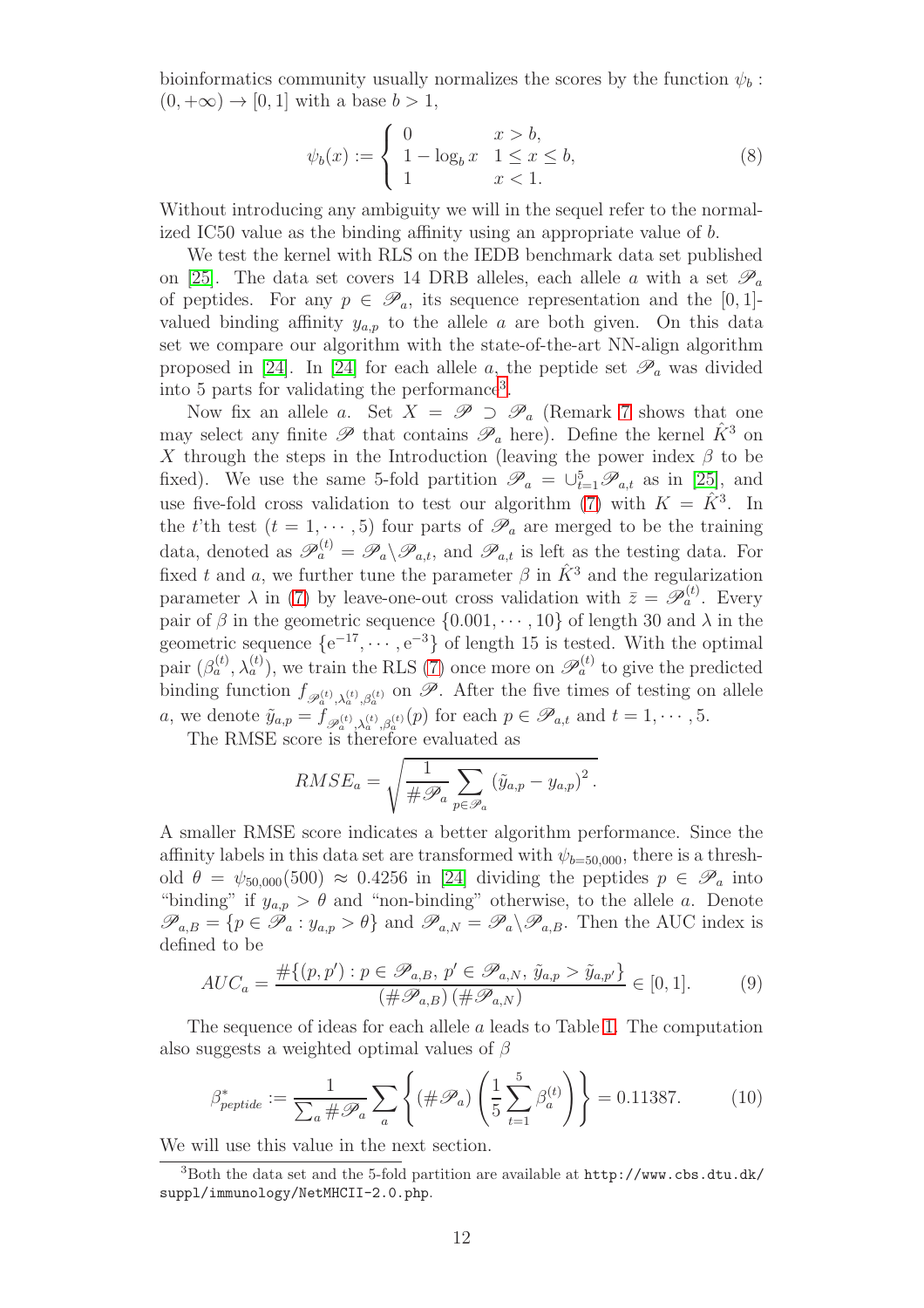Remark 8. We take the point of view that peptide binding is a matter of degree and hence is better measured by a real number, rather than the binding– non-binding dichotomy. Thus RMSE is a better measure than AUC. The results in Table [1](#page-4-0) also demonstrate that the regression-based learning model works well.

Remark 9. Our philosophy is that there is a kernel structure on the set of amino acid sequences related to their biological functions (e.g. the correspondent distances on peptides relates to their affinities to each allele). The kernel should not depend on the alignment information, which is a source of noise. The performance of our kernel  $\hat{K}^3$  is reflected in the modulus of continuity of the predicted values, namely,

$$
\Omega_a := \max_{p,p' \in \mathcal{P}_a} \frac{|\tilde{y}_{a,p} - \tilde{y}_{a,p'}|}{d(p,p')},
$$

where

$$
d(p, p') = \|\hat{K}_p^3 - \hat{K}_{p'}^3\|_{\hat{K}^3} = \sqrt{2 - 2\hat{K}^3(p, p')}
$$

is the distance in the space  $\mathscr{H}_{\hat{K}^3}$  on peptides, and the kernel  $\hat{K}^3$  is defined with  $\beta = \beta_{\text{peptide}}^*$ . We list the values of  $\Omega_a$  for the 14 alleles in Table [2.](#page-12-1)

| Allele $a$ | $\Omega_a$ | Allele <i>a</i>                                 | $\Omega_a$ | Allele $a$ |        |
|------------|------------|-------------------------------------------------|------------|------------|--------|
| DRB1*0101  |            | $1.2222$ DRB1*0301 1.0307 DRB1*0401             |            |            | 0.9249 |
|            |            | DRB1*0404 0.9726   DRB1*0405 0.8394   DRB1*0701 |            |            | 1.1317 |
|            |            | DRB1*0802 0.9368 DRB1*0901 0.8004 DRB1*1101     |            |            | 0.9795 |
|            |            | DRB1*1302 0.7745   DRB1*1501 0.9843   DRB3*0101 |            |            | 0.7395 |
| DRB4*0101  |            | $0.8587$ DRB $5*0101$                           | 1.0011     |            |        |

<span id="page-12-1"></span>Table 2: The module of continuity of the predicted values.

The modulus of continuity can be extended to a bigger peptide set  $\mathscr{P}'$ which contains the neighbourhood of each peptide  $p \in \mathscr{P}$  with respect to the metric d.

# <span id="page-12-0"></span>3 Kernel Algorithm for pan-Allele Binding Prediction

We now define a pan-allele kernel on the product space of alleles and peptides. The binding affinity data is thus a subset of this product space. The main motivation is that by the pan-allele kernel we predict affinities to those alleles with few or no binding data available: this is often the case because the MHC II alleles form a huge set (the phenomenon is often referred to as MHC II polymorphism), and the job of determining experimentally peptide affinities to all the alleles is immense. Also, in the pan-allele setting, one puts the binding data to different alleles together to train the RLS. This makes the training data set larger than that was available in the fixed allele setting, and thus helps to improve the algorithm performance. This is verified in Table [4.](#page-14-0)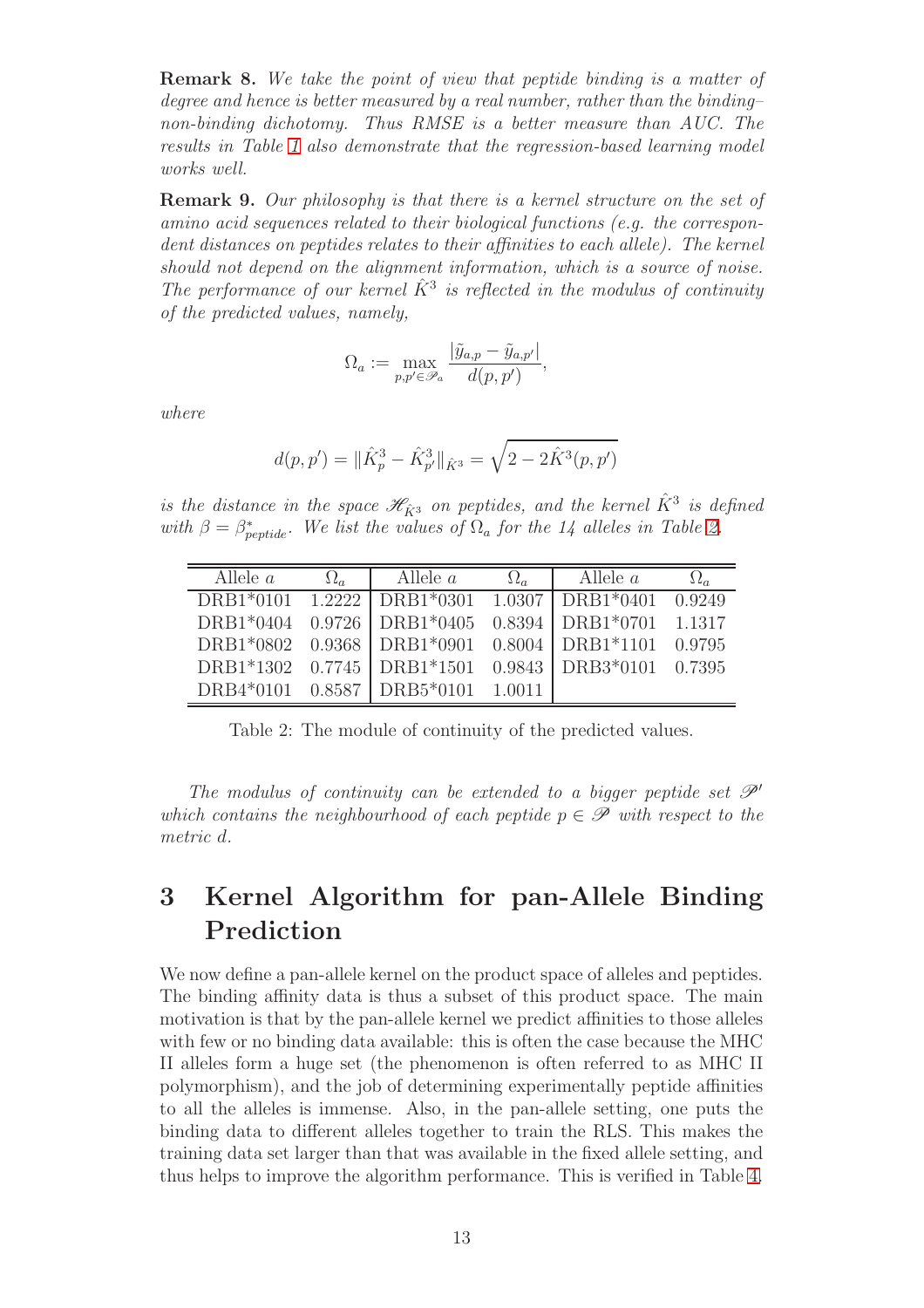Let  $\mathscr L$  be a finite set of amino acid sequences representing the MHC II alleles. Using a positive parameter  $\beta_{\text{allele}}$  we define a kernel  $\hat{K}_{\mathscr{L}}^3$  on  $\mathscr{L}$ following the steps in the Introduction. Let  $\mathscr P$  be a set of peptides. In the sequel we denote by  $\beta_{\text{peptide}}$  specifically the parameter used to define the kernel  $\hat{K}_{\mathscr{P}}^3$  on  $\mathscr{P}.$  We define the pan-allele kernel on  $\mathscr{L}\times \mathscr{P}$  as

<span id="page-13-1"></span>
$$
\hat{K}_{pan}^{3}((a, p), (a', p')) = \hat{K}_{\mathscr{L}}^{3}(a, a')\hat{K}_{\mathscr{P}}^{3}(p, p'). \qquad (11)
$$

Let be given a set of data  $\{(p_i, a_i, r_i)\}_{i=1}^m$ . Then for each  $i, a_i \in \mathscr{L}, p_i \in \mathscr{P},$ and  $r_i \in [0,1]$  is the binding affinity of  $p_i$  to  $a_i$ . The RLS is applied as in Section [2.](#page-6-0) The output function  $F: \mathscr{L} \times \mathscr{P} \to \mathbb{R}$  is the predicted binding affinity.

**Remark 10.** When we choose  $\mathcal{L} = \{a\}$  for a certain allele a, the setting and the algorithm reduce to the fixed-allele version studied in Section [2.](#page-6-0)

We test the pan-allele kernel with RLS (we call the algorithm "**Kernel-**RLSPan") on Nielsen's NetMHCIIpan-2.0 data set (we also denote by this name the algorithm published on [\[23\]](#page-30-1) with the data set), which contains 33,931 peptide-allele pairs. For peptides, amino acid sequences are given, and for alleles, DRB names are given so that we can find out the sequence representations in  $\mathcal N$  as defined in Section [1.2.](#page-4-1) Each pair is labeled with a [0, 1]-valued binding affinity. There are 8083 peptides and 24 alleles in  $\mathcal N$  in total that appear in these peptide-allele pairs. The whole data set is divided into 5 parts in  $[23]^4$  $[23]^4$ .

We choose the following setting. Let  $\mathscr{L} = \mathscr{N}$  and  $\mathscr{P}$  be a peptide set large enough to contain all the peptides in the data set. We use  $\beta_{peptide}^* =$ 0.11387 as suggested in [\(10\)](#page-11-1) to construct  $\hat{K}_{\mathscr{P}}^3$  and leave the power index  $\beta_{allele}$ for  $\hat{K}_{\mathcal{N}}^3$  to be fixed later. This defines  $\hat{K}_{pan}^3$ . We test the RLS algorithm by five-fold cross validation according to the 5-part division in [\[23\]](#page-30-1). In each test we merge 4 parts of the samples as the training data and leave the other part as the testing data. Leave-one-out cross validation is further employed in each test to tune the parameters. We select a pair  $(\beta_{\text{allele}}, \lambda)$  from the product of  $\{0.02 \times n : n = 1, 2, \dots, 8\}$  and  $\{e^n : n = -17, -16, \dots, -9\}.$ The procedures are the same as used in Section [2.3](#page-10-0) except we now do cross validation for the peptide-allele pairs. In all the five tests, the pair  $\beta_{\text{allele}} =$ 0.06 and  $\lambda = e^{-13}$  achieves the best performance in the training data. We now use the threshold  $\theta = \psi_{15,000}(500) \approx 0.3537$  to evaluate the AUC score, because the affinity values in the data set are obtained by the transform  $\psi_{15,000}$ . The results of these computations are shown in Table [3.](#page-14-1)

<span id="page-13-0"></span><sup>4</sup>Both the data set and the 5-part partition are available at http://www.cbs.dtu.dk/ suppl/immunology/NetMHCIIpan-2.0.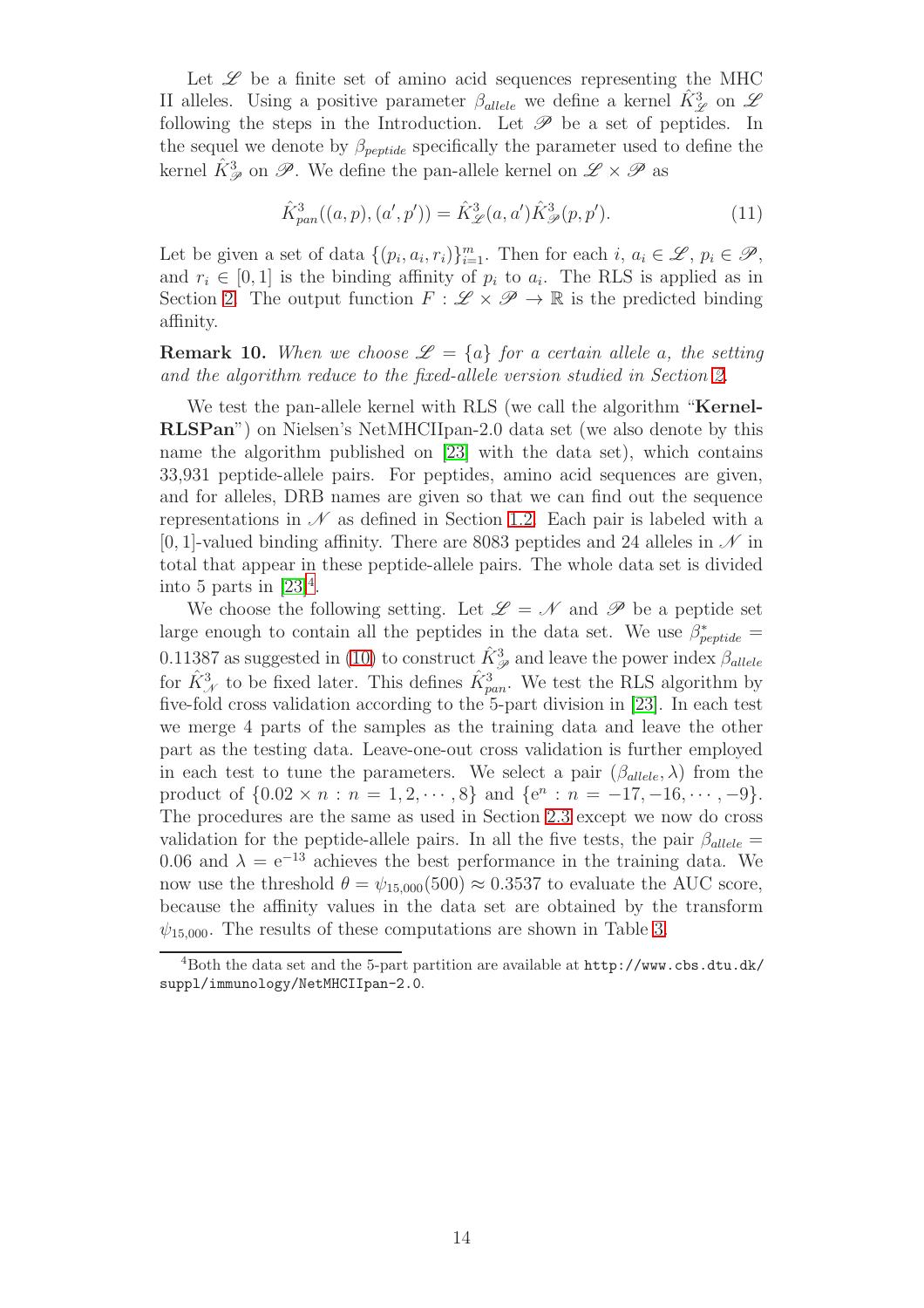|                  |                   |             | KernelRLS  | $\overline{\text{NetMHCI}$ Ipan-2.0 |
|------------------|-------------------|-------------|------------|-------------------------------------|
| allele, $a$      | $# \mathscr{P}_a$ | <b>RMSE</b> | <b>AUC</b> | <b>AUC</b>                          |
| DRB1*0101        | 7685              | 0.20575     | 0.84308    | 0.846                               |
| DRB1*0301        | 2505              | 0.18154     | 0.85095    | 0.864                               |
| DRB1*0302        | 148               | 0.21957     | 0.71176    | 0.757                               |
| DRB1*0401        | 3116              | 0.19860     | 0.84294    | 0.848                               |
| DRB1*0404        | 577               | 0.21887     | 0.80931    | 0.818                               |
| DRB1*0405        | 1582              | 0.17459     | 0.86862    | 0.858                               |
| DRB1*0701        | 1745              | 0.17769     | 0.87664    | 0.864                               |
| DRB1*0802        | 1520              | 0.18732     | 0.78937    | 0.780                               |
| DRB1*0806        | 118               | 0.23091     | 0.89214    | 0.924                               |
| DRB1*0813        | 1370              | 0.18132     | 0.88803    | 0.885                               |
| DRB1*0819        | 116               | 0.18823     | 0.82706    | 0.808                               |
| DRB1*0901        | 1520              | 0.19741     | 0.82220    | 0.818                               |
| DRB1*1101        | 1794              | 0.16022     | 0.88610    | 0.883                               |
| DRB1*1201        | 117               | 0.22740     | 0.87380    | 0.892                               |
| DRB1*1202        | 117               | 0.23322     | 0.89440    | 0.900                               |
| DRB1*1302        | 1580              | 0.19953     | 0.82298    | 0.825                               |
| DRB1*1402        | 118               | 0.20715     | 0.86474    | 0.860                               |
| DRB1*1404        | 30                | 0.18705     | 0.64732    | 0.737                               |
| DRB1*1412        | 116               | 0.26671     | 0.89967    | 0.894                               |
| DRB1*1501        | 1769              | 0.19609     | 0.82858    | 0.819                               |
| DRB3*0101        | 1501              | 0.15271     | 0.82921    | 0.85                                |
| DRB3*0301        | 160               | 0.26467     | 0.86857    | 0.853                               |
| DRB4*0101        | 1521              | 0.16355     | 0.87138    | 0.837                               |
| DRB5*0101        | 3106              | 0.18833     | 0.87720    | 0.882                               |
| Average          |                   | 0.20035     | 0.84109    | 0.846                               |
| Weighted Average |                   | 0.19015     | 0.84887    | 0.849                               |

<span id="page-14-1"></span>Table 3: The performance of KernelRLSPan. For comparison we list the AUC scores of NetMHCIIpan-2.0 [\[23\]](#page-30-1). The best AUC in each row is marked in bold.

We implement KernelRLSPan on the fixed allele data set used in Table [1.](#page-4-0) Recall that the data set is normalized with  $\psi_{50,000}$  and has the five-fold division defined by [\[25\]](#page-30-9). The performance is listed in Table [4,](#page-14-0) which is better than that of KernelRLS as listed in Table [1.](#page-4-0)

| allele, $a$ | <b>RMSE</b> | <b>AUC</b> | allele, $a$                                 | <b>RMSE</b> | <b>AUC</b> |
|-------------|-------------|------------|---------------------------------------------|-------------|------------|
| DRB1*0101   | 0.17650     | 0.86961    | DRB1*0301                                   | 0.16984     | 0.85601    |
| DRB1*0401   | 0.20970     | 0.82359    | DRB1*0404                                   | 0.17240     | 0.88193    |
| DRB1*0405   | 0.18425     | 0.84078    | DRB1*0701                                   | 0.17998     | 0.90231    |
| DRB1*0802   | 0.16734     | 0.88496    | DRB1*0901                                   | 0.23562     | 0.71057    |
| DRB1*1101   | 0.17073     | 0.91022    | DRB1*1302                                   | 0.23261     | 0.75960    |
| DRB1*1501   | 0.21266     | 0.80724    | DRB3*0101                                   | 0.16011     | 0.79778    |
| DRB4*0101   | 0.18751     | 0.84754    | DRB5*0101                                   | 0.18904     | 0.89585    |
| Average:    |             |            | RMSE 0.18916, AUC 0.84200                   |             |            |
|             |             |            | Weighted Average: RMSE 0.18496, AUC 0.85452 |             |            |

Table 4: The performance of KernelRLSPan on the fixed allele data. For defining AUC, the transform  $\psi_{50,000}$  is used as in Table [1.](#page-4-0)

<span id="page-14-0"></span>Next, we use the whole NetMHCIIpan-2.0 data set for training, and test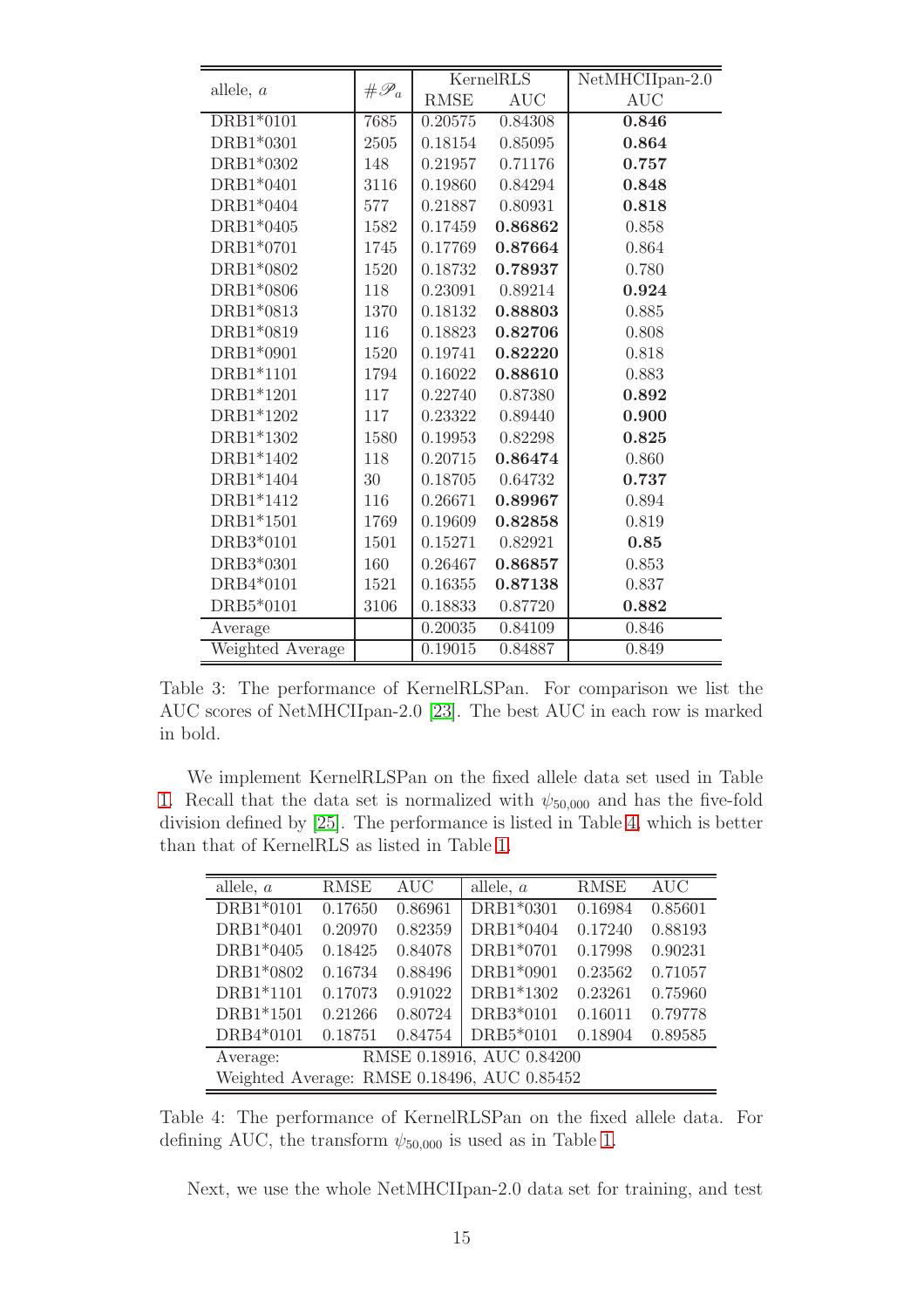the algorithm performance on a new data set. A set of 64798 triples of MHC II-peptide binding data is downloaded from IEDB<sup>[5](#page-15-0)</sup>. We pick from the set the DRB alleles, having IC50 scores, and having explicit allele names and peptide sequences. Those items that also appear in the NetMHCIIpan-2.0 data set are deleted. For the duplicated items (same peptide-allele pair and same affinity) only one of them are kept. All the pieces with the same peptideallele pair yet different affinities are deleted. We deleted those with peptide length less than 9. (The KernelRLSPan can handle these peptides, while the NetMHCIIpan-2.0 cannot. The short peptides therefore are deleted to make the two algorithms comparable.) For some alleles the data in the set is insufficient to define the AUC score (i.e. the denominator in [\(9\)](#page-11-2) becomes zero), so we delete tuples containing them. Eventually we obtained 11334 peptide-allele pairs labelled with IC50 binding affinities, which are further normalized by  $\psi_{15,000}$  as in the NetMHCIIpan-2.0 data set.

Now define  $\hat{K}_{pan}^3$  on  $\mathscr{N} \times \mathscr{P}$  as in [\(11\)](#page-13-1) with  $\beta_{allele} = 0.06$  as suggested by the above computation and  $\beta_{\text{peptide}} = 0.11387$  as suggested in [\(10\)](#page-11-1). We train on the NetMHCIIpan-2.0 data set both KernelRLSPan and NetMHCIIpan-2.0[6](#page-15-1) . In the KernelRLSPan, leave-one-out cross validation is used to select  $\lambda$  from  $\{e^{-18}, \dots, e^{-8}\}$  (the result shows that  $\lambda = e^{-13}$  performs the best). The algorithm performance of the two algorithms are compared on Table [5.](#page-16-1)

<span id="page-15-0"></span> $5$  The data set was downloaded from  $\text{http://www.inmuneepitope.org/list-page.php?}$ list\_type=mhc&measured\_response=&total\_rows=64797&queryType=true, on May 23, 2012.

<span id="page-15-1"></span> $6$  The code is published on http://www.cbs.dtu.dk/cgi-bin/nph-sw request?netMHCIIpan.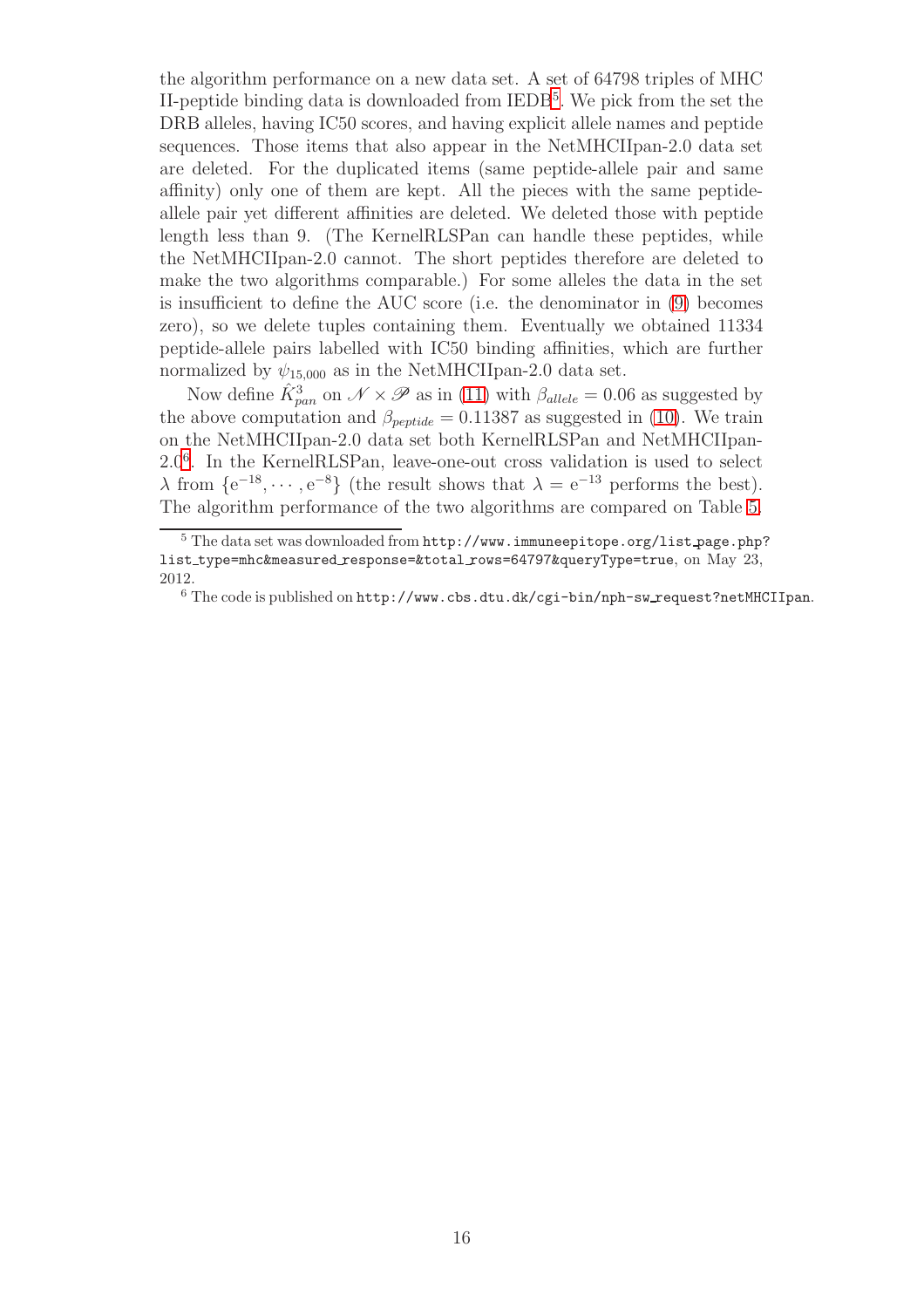|                  |                   |             | $\overline{\text{kernelRLS}}$ pan |             | $\overline{\text{NetMHCI}$ Ipan-2.0 |
|------------------|-------------------|-------------|-----------------------------------|-------------|-------------------------------------|
| allele, $a$      | $# \mathscr{P}_a$ | <b>RMSE</b> | <b>AUC</b>                        | <b>RMSE</b> | <b>AUC</b>                          |
| DRB1*0101        | 1024              | 0.25519     | 0.79717                           | 0.24726     | 0.82988                             |
| DRB1*0102        | $\overline{7}$    | 0.39748     | 0.58333                           | 0.62935     | 0.58333                             |
| DRB1*0103        | 41                | 0.33159     | 0.83333                           | 0.32204     | 0.83333                             |
| DRB1*0301        | 883               | 0.21760     | 0.80276                           | 0.23975     | 0.82384                             |
| DRB1*0401        | 1122              | 0.19610     | 0.79930                           | 0.19363     | 0.82456                             |
| DRB1*0402        | 48                | 0.23912     | 0.67321                           | 0.27352     | 0.65714                             |
| DRB1*0403        | 43                | 0.16381     | 0.70443                           | 0.15868     | 0.66995                             |
| DRB1*0404        | 494               | 0.21689     | 0.79344                           | 0.20219     | 0.82517                             |
| DRB1*0405        | 462               | 0.19617     | 0.78941                           | 0.19387     | 0.80611                             |
| DRB1*0406        | 14                | 0.19516     | 0.53846                           | 0.19497     | 0.61538                             |
| DRB1*0701        | 724               | 0.20853     | 0.80876                           | 0.20039     | 0.84786                             |
| DRB1*0801        | 24                | 0.37281     | 0.72500                           | 0.34767     | 0.71250                             |
| DRB1*0802        | 404               | 0.17403     | 0.80407                           | 0.17181     | 0.81085                             |
| DRB1*0901        | 335               | 0.21204     | 0.79524                           | 0.21029     | 0.80489                             |
| DRB1*1001        | 20                | 0.28082     | 0.74000                           | 0.24335     | 0.92000                             |
| DRB1*1101        | 811               | 0.24195     | 0.83219                           | 0.23838     | 0.85071                             |
| DRB1*1104        | 10                | 0.43717     | 0.76190                           | 0.57082     | 0.57143                             |
| DRB1*1201        | 795               | 0.25786     | 0.83178                           | 0.24984     | 0.82685                             |
| DRB1*1301        | 147               | 0.27014     | 0.65077                           | 0.30202     | 0.70722                             |
| DRB1*1302        | 499               | 0.22194     | 0.82118                           | 0.21284     | 0.84258                             |
| DRB1*1501        | 856               | 0.21580     | 0.83563                           | 0.20869     | 0.84902                             |
| DRB1*1502        | 3                 | 0.13186     | 1.00000                           | 0.20061     | 1.00000                             |
| DRB1*1601        | 16                | 0.19556     | 0.84615                           | 0.18740     | 0.76923                             |
| DRB1*1602        | 12                | 0.32238     | 0.68571                           | 0.30431     | 0.60000                             |
| DRB3*0101        | 437               | 0.16568     | 0.74058                           | 0.17860     | 0.77182                             |
| DRB3*0202        | 750               | 0.16021     | 0.82543                           | 0.16453     | 0.84191                             |
| DRB4*0101        | 563               | 0.20594     | 0.80575                           | 0.21383     | 0.78734                             |
| DRB5*0101        | 774               | 0.25934     | 0.78701                           | 0.25849     | 0.81950                             |
| DRB5*0202        | 16                | 0.23013     | 0.71429                           | 0.40554     | 0.57143                             |
| Average          |                   | 0.24046     | 0.76987                           | 0.25947     | 0.77151                             |
| Weighted Average |                   | 0.21853     | 0.80309                           | 0.21816     | 0.82216                             |

<span id="page-16-1"></span>Table 5: The performance of KernelRLSPan and NetMHCIIpan-2.0 trained on the NetMHCIIpan-2.0 benchmark data set, tested on a new dataset downloaded from the IEDB. The best performance of both AUC and RMSE scores of each row is marked in bold.

In this section KernelRLSPan is tested. Tables [3,](#page-14-1) [4](#page-14-0) and [5](#page-16-1) suggest that compared with KernelRLS, KernelRLSPan performs much better. Also, the kernel method uses only the substitution matrix and the sequence representations without direct alignment information but yields comparable performance with the state-of-the-art NetMHCIIpan-2.0 algorithm.

### <span id="page-16-0"></span>4 Clustering and Supertypes

In this section, we describe in detail the construction of our cluster tree and our classification of DRB alleles into supertypes. We compare the supertypes identified by our model with the serotypes designated by WHO and analyze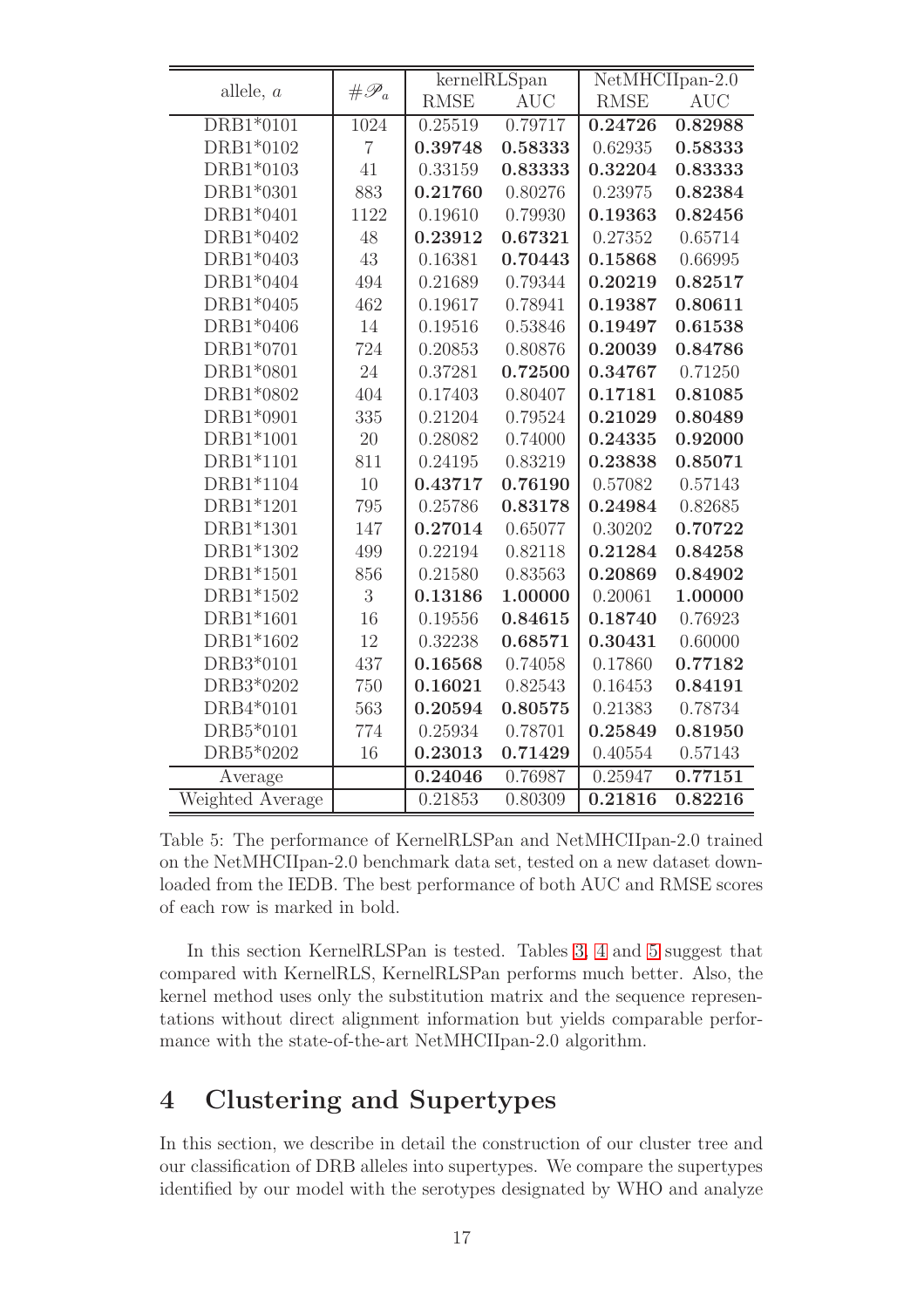the comparison results in detail.

#### 4.1 Identification of DRB Supertypes

We classify DRB alleles into disjoint subsets by using DRB amino acid sequences and the BLOSUM62 substitution matrix. No peptide binding data or X-ray 3D structure data are used in our clustering. We obtain a classification in this way into subsets (a partition) which we call supertypes.

In Section [3,](#page-12-0) we have defined the allele kernel on  $\mathscr N$  as  $\hat K^3_{\mathscr N}$ ; the  $L^2$ distance derived from  $\hat{K}_{\mathscr{N}}^3$  is defined as

$$
D_{L^2}(x,y) = \left(\frac{1}{\#\mathcal{N}} \sum_{z \in \mathcal{N}} \left(\hat{K}^3(x,z) - \hat{K}^3(y,z)\right)^2\right)^{1/2}, \quad \forall x, y \in \mathcal{N}.
$$

The OWA-based linkage, defined as follows is used to measure the proxim-ity between clusters X and Y<sup>[7](#page-17-0)</sup>. Let  $U = (d_{xy})_{x \in X, y \in Y}$ , where  $d_{xy} = D_{L^2}(x, y)$ . After ordering (with repetitions) the elements of  $U$  in descending order, we obtain an ordered vector  $V = (d'_1, \ldots, d'_n), n = |U|$ . A weighting vector  $W = (w_1, \dots, w_n)$  is associated with V, and the proximity between clusters X and Y is defined as

$$
D_{OWA}(X,Y) = \sum_{i=1}^{n} w_i d'_i.
$$

Here the weights  $W$  are defined as follows [\[28\]](#page-30-11):

$$
w'_{i} = \frac{e^{i/\mu}}{\mu}, \quad i = 1, 2, \cdots, n,
$$
  

$$
w_{i} = \frac{w'_{i}}{\sum_{j=1}^{n} w'_{j}}, \quad i = 1, 2, \cdots, n,
$$

where  $\mu = \gamma(1 + n)$  and  $\gamma$  is chosen appropriately as 0.1. This weighting gives more importance to pairs  $(x, y)$  which have smaller distance.

Hierarchical clustering [\[6\]](#page-28-5) is applied to build a cluster tree. A cluster tree is a tree on which every node represents the cluster of the set of all leaves descending from that node. The  $L_2$  distance  $D_{L^2}$  is used to measure the distance between alleles x and y,  $x, y \in \mathcal{M}$  and OWA-based linkage is used to measure the proximity between clusters X and Y,  $X, Y \subseteq \mathcal{M}$  instead of "single" linkage. This algorithm is a bottom-up approach. At the beginning, each allele is treated as a singleton cluster, and then successively one merges two nearest clusters  $X$  and  $Y$  into a union cluster, the process stopping when all unions of clusters have been merged into a single cluster.

This cluster tree, associated to  $\mathcal{M}$ , has thus 559 leaves. We cut the cluster tree at 16 clusters, an appropriate level to separate different families of alleles. The upper part of this tree is shown in Figure 1. The contents of the clusters are given in Table 6. We assign supertypes to certain clusters in the cluster tree based on the contents of the clusters described in Table 6. A supertype is based on one or two clusters in Table 6. If two clusters in Table 6 are closest in the tree, and the alleles in which are in the same family, they

<span id="page-17-0"></span><sup>7</sup>Another way of measuring distance between clusters is the Hausdorff distance.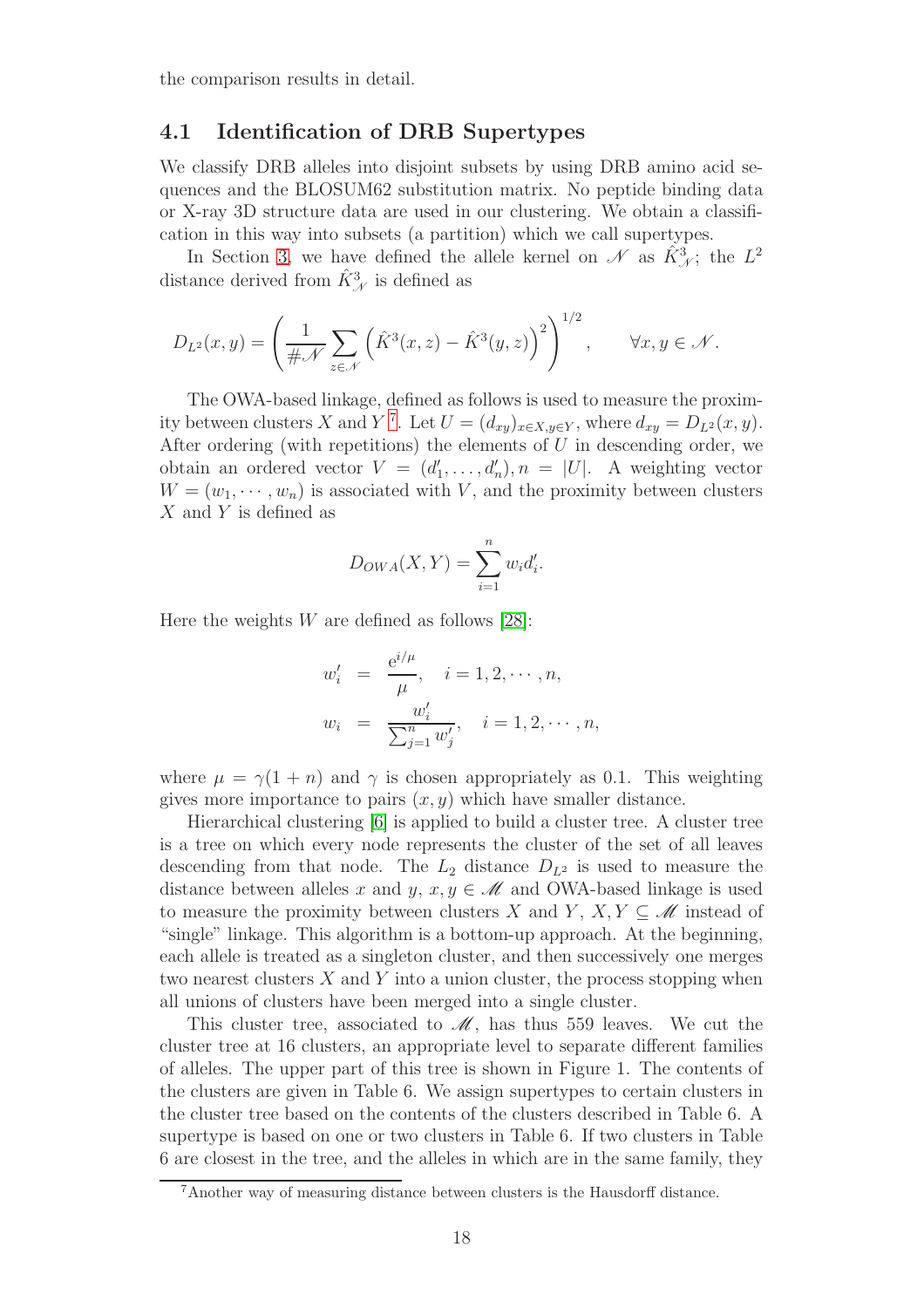are assigned an identical supertype. Thirteen supertypes are defined in this way, which we name ST1, ST2, ST3, ST4, ST5, ST6, ST7, ST8, ST9, ST10, ST51, ST52 and ST53. The corresponding cluster diameters are 0.11, 0.13, 0.15, 0.14, 0.11, 0.18, 0.08, 0.14, 0.08, 0.02, 0.09, 0.13 and 0.05, respectively.

The diameter of a cluster Z is defined as

$$
diameter(Z) = \max_{x,y \in Z} D_{L^2}(x, y). \tag{12}
$$

The DRB alleles in the first ten supertypes are gathered from the DRB1 locus. The DRB alleles in the ST51, ST52 and ST53 supertypes are gathered from the DRB5 , DRB3 and DRB4 loci, respectively.

#### 4.2 Serotype designation of HLA-DRB alleles

There is a historically developed classification, based on extensive works of medical labs and organizations, that groups alleles into what are called serotypes. This classification is oriented to immunology and diseases associated to gene variation in humans. It uses peptide binding data, 3D structure, X-ray diffraction and other tools. When the confidence level is sufficiently high, WHO assigns a serotype to an allele as in Table 6 where a number prefixed by DR follows the name of that allele.

There are four DRB genes (DRB1/DRB3/DRB4/DRB5) in the HLA-DRB region [\[16\]](#page-29-7). The DRB1 gene/locus is much more polymorphic than the DRB3/DRB4/DRB5 genes/loci [\[3\]](#page-28-6). More than 800 allelic variants are derived from the exon 2 of the DRB genes in humans [\[9\]](#page-29-12). The WHO Nomenclature Committee for Factors of the HLA System assigns an official name for each identified allele sequence, e.g. DRB1\*01:01. The characters before the separator "\*" describe the name of the gene, the first two digits correspond to the allele family and the third and fourth digits correspond to a specific HLA protein. See Table 6 for examples of how the alleles are named. If two HLA alleles belong to the same family, they often correspond to the same serological antigen, and thus the first two digits are meant to suggest serological types. So for those alleles which are not assigned serotypes by WHO, WHO has suggested serotypes for them according to their official names or allele families.

### 4.3 Comparison of identified supertypes to designated serotypes

In Section 4.1, we have identified thirteen supertypes and in Section 4.2 we have introduced the WHO assigned serotypes. In the following, we compare these two classifications.

By using the cluster tree given in Figure 1 and the contents of the clusters described in Table 6, we have named our supertypes with prefix "ST" paralleled to the serotype names. The detailed information of DRB alleles and serological types for these 13 supertypes is given in Table 6. Our supertype clustering recovers the WHO serotype classification and provides further insight into the classification of DRB alleles which are not assigned serotypes. There are 559 DRB alleles in Table 6, and only 138 DRB alleles have WHO assigned serotypes. Table 7 gives the relationship between the broad serological types and the split serological types. As shown in Tables 6 and 7,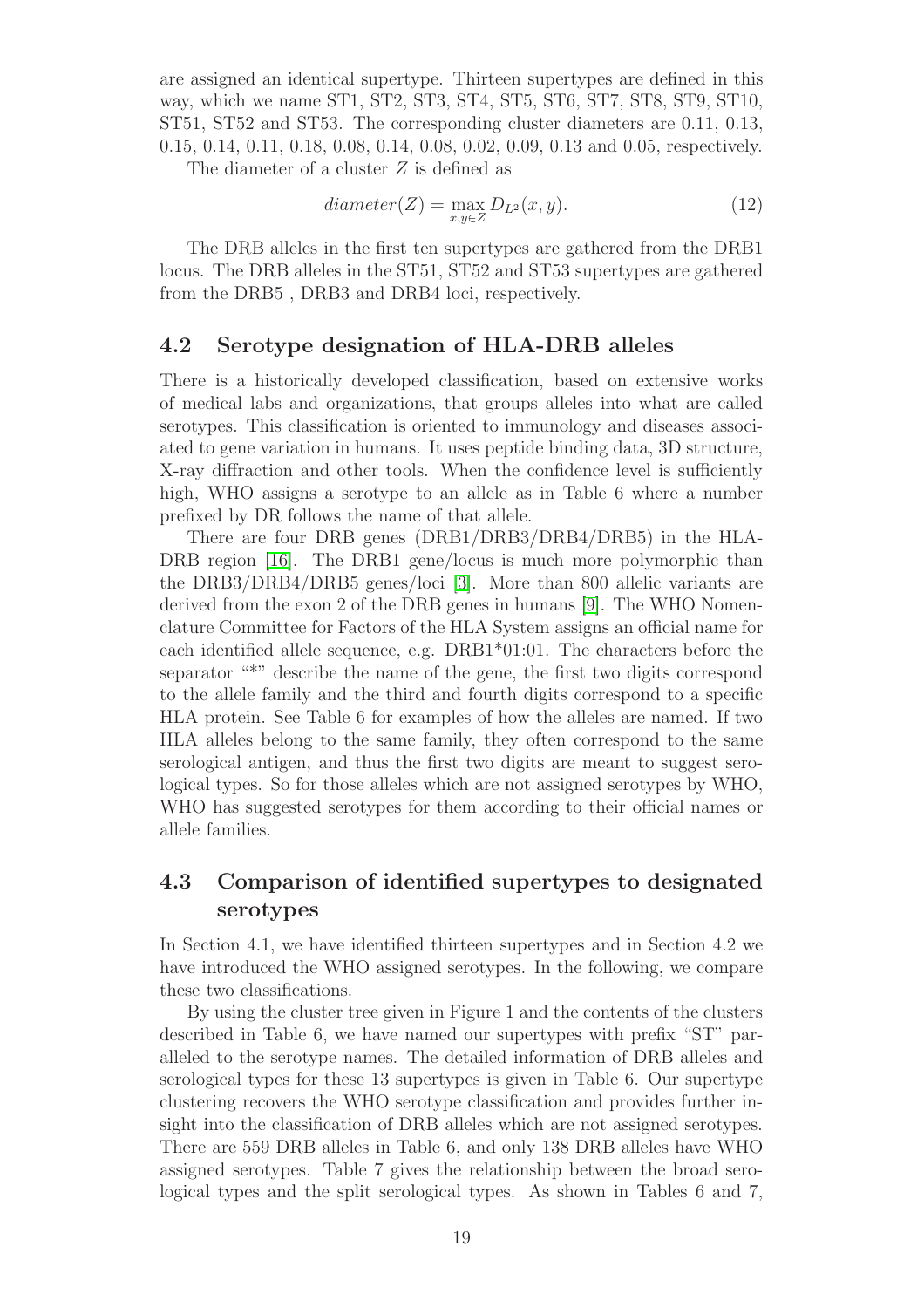our supertypes assigned to these 138 DRB alleles are in exact agreement with the WHO assigned broad serological types (see Table 7). Extensive medical/biological information was used by WHO to assign serological type whereas solely DRB amino acid sequences were used in our supertype clustering. All alleles with WHO assigned DR52, DR3, DR6, DR8, DR4, DR2, DR5, DR53, DR9, DR7, DR51, DR10 and DR1-serotype are classified, respectively, into the ST52, ST3, ST6, ST8, ST4, ST2, ST5, ST53, ST9, ST7, ST51, ST10 and ST1-supertype. The other 461 alleles in Table 6 are not assigned serotypes by WHO in [\[14\]](#page-29-0). However, WHO has suggested serotypes for them according to their official names or allele families; that is, if two DRB alleles are in the same family, they belong to the same serotype. Our clustering confirms that this suggestion is reasonable, as can be checked from the clusters in Table 6.

We make some remarks on Figure 1 and Table 6 as follows.

ST52: This supertype consists of exactly the DRB3 alleles with the exception of DRB1\*0338 (a new allele and unassigned by WHO [\[14\]](#page-29-0)).

ST3: This supertype consists of cluster 2 and cluster 3 in the cluster tree and contains 63 DRB1\*03 alleles with two exceptions: DRB3\*0115 and DRB1\*1525. The DRB3\*0115 is grouped with the DRB1\*03 alleles in a number of different experiments done by us, and the DRB1\*1525 is a new allele and unassigned by WHO. Here, the DR3-serotype is a broad serotype which consists of three split serotypes, DR3, DR17 and DR18 (see Table 7).

ST6: This supertype consists of cluster 4 and cluster 5 and consists of exactly 102 DRB1\*14 alleles. Here, the DR6-serotype is a broad serotype which consists of five split serotypes, DR6, DR13, DR14, DR1403 and DR1404.

ST8: This supertype consists of cluster 6 and cluster 7 and mainly contains 46 DRB1\*08 alleles (The serological designation of DRB1\*1415 is DR8 by WHO.). The unassigned alleles DRB1\*1425, DRB1\*1440, DRB1\*1442, DRB1\*1469, DRB1\*1477 and DRB1\*1484 are DRB1\*14 alleles, but they are classified into the ST8 supertype. Both DRB1\*14116 and DRB1\*14102 are new allele sequences that do not exist in the tables of [\[14,](#page-29-0) [22\]](#page-30-2) and they are classified into the ST8 supertype too.

Supertypes  $52, 4, 2, 5, 53, 9, 7, 51, 10$  and 1 correspond, respectively, to clusters 1, 8, 9, 10, 11, 12, 13, 14, 15 and 16 in the cluster tree.

ST4: This supertype consists of exactly 99 DRB1\*04 alleles.

ST2: This supertype consists of 53 DRB1\*15 alleles and 16 DRB1\*16 alleles. Here, the DR2-serotype is a broad serotype which consists of three split serotypes, DR2, DR15 and DR16.

ST5: This supertype contains exactly 29 DRB1\*12 alleles. The DRB1\*0832 is undefined by experts in [\[14\]](#page-29-0), but its serological designation by the neural network algorithm [\[21\]](#page-29-10) is DR8 or DR12. We classify it into the ST5 supertype. The DR5-serotype is a broad serotype which consists of two split serotypes, DR11 and DR12.

ST53: This supertype consists of exactly the DRB4 alleles.

ST9: This supertype contains exactly the DRB1\*09 alleles with the exception of DRB5\*0112. The DRB5\*0112 is undefined by experts in [\[14\]](#page-29-0). And from a number of different experiments done by us, DRB5\*0112 is clustered with the DRB1<sup>\*</sup>09 family of alleles.

ST7: This supertype consists of exactly 19 DRB1\*07 alleles.

ST51: This supertype consists of exactly 15 DRB5 alleles.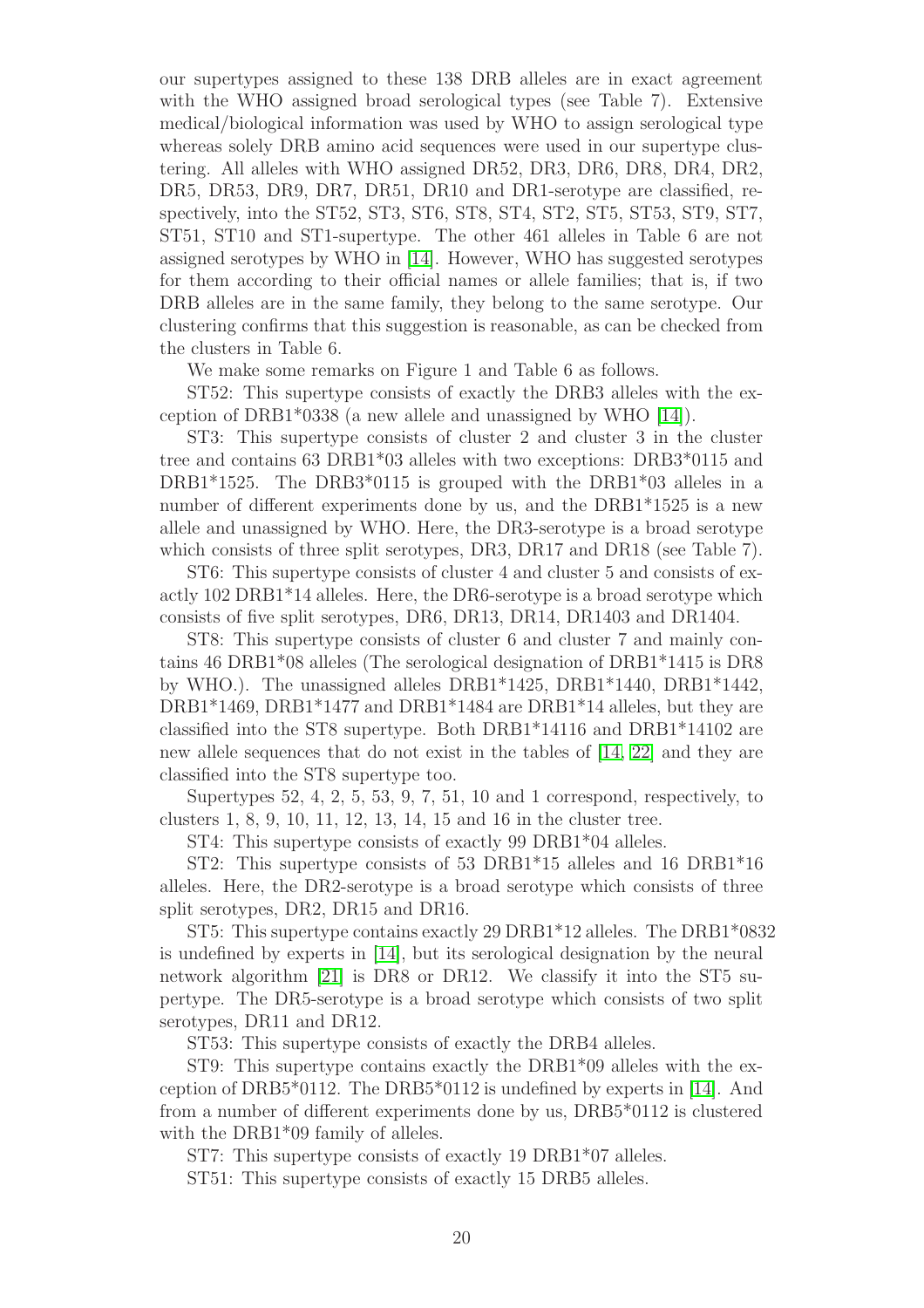ST10: This supertype is the smallest supertype and consists of exactly 3 DRB1\*10 alleles.

ST1: This supertype consists of exactly 36 DRB1\*01 alleles. Here, the DR1-serotype is a broad serotype which consists of two split serotypes, DR1 and DR103.

For the DRB alleles, there are thirteen broad serotypes given by WHO, and our clustering classifies all alleles which are assigned the same broad serotype to the same supertype. And for the alleles which are not assigned serotypes, our supertypes confirm the nomenclature of WHO.

As can be seen from Figure 1, the ST52 supertype is closest to the ST3 supertype. The ST53 supertype is closest to the ST9 and ST7 supertypes. The ST51 supertype is closest to the ST10 and ST1 supertypes.

#### 4.4 Previous work in perspective

In 1999, Sette and Sidney asserted that all HLA I alleles can be classified into nine supertypes [\[34,](#page-31-4) [37\]](#page-31-5). This classification is defined based on the structural motifs derived from experimentally determined binding data. The alleles in the same supertype comprise the same peptide binding motifs and bind to largely overlapping sets of peptides. Essentially, the supertype classification problem is to identify peptides that can bind to a group of HLA molecules. Besides many works on HLA class I supertype classification, some works have been proposed to identify supertypes for HLA class II. In 1998, through analyzing a large set of biochemical synthetic peptides and a panel of HLA-DR binding assays, Southwood et al. [\[39\]](#page-31-9) asserted that seven common HLA-DR alleles, e.g. DRB1\*0101, DRB1\*0401, DRB1\*0701, DRB1\*0901, DRB1\*1302, DRB1\*1501 and DRB5\*0101 had similar peptide binding specificity and should be grouped into one supertype. By the use of HLA ligands, Lund et al. [\[19\]](#page-29-8) clustered 50 DRB alleles into nine supertypes by a Gibbs Sampling algorithm. Both of these studies used peptide binding data and this resulted in the limited number of DRB alleles available for classification. The work of Doytchinova and Flower [\[7\]](#page-28-7), classified 347 DRB alleles into 5 supertypes by the use of both protein sequences and 3D structural data. Ou et al. [\[26\]](#page-30-7). defined seven supertypes based on similarity of function rather than on sequence or structure. To our knowledge, our study is the first to identify HLA-DR supertypes solely based on DRB amino acid sequence data.

| Super- | Allele            | Sero-            | Allele                | Sero- | Allele          | Sero- |
|--------|-------------------|------------------|-----------------------|-------|-----------------|-------|
| type   |                   | type             |                       | type  |                 | type  |
| ST52   | Cluster 1         |                  |                       |       |                 |       |
|        | $DRB3*0101(2)$    | DR52             | $DRB3*0108(U.)$       |       | $DRB3*0212(U.)$ |       |
|        | $DRB3*0106(s.s.)$ | DR52             | $DRB3*0102(s.s.)$     |       | DRB3*0226       |       |
|        | $DRB3*0110(s.s.)$ | DR52             | DRB3*0112             |       | $DRB3*0222(U.)$ |       |
|        | DRB3*0301         | DR52             | $DRB3*0105(U.)$       |       | $DRB3*0204(U.)$ |       |
|        | DRB3*0209         | DR <sub>52</sub> | $DRB3*0103(s.s.)(U.)$ |       | $DRB3*0213(U.)$ |       |
|        | $DRB3*0302(s.s.)$ | DR52             | DRB3*0113             |       | $DRB3*0215(U.)$ |       |
|        | $DRB3*0107(s.s.)$ | DR52             | $DRB3*0111(U.)$       |       | $DRB3*0218(U.)$ |       |
|        | $DRB3*0203(s.s.)$ | DR52             | DRB3*0114             |       | $DRB3*0205(U.)$ |       |
|        | DRB3*0211         | DR52             | DRB3*0303             |       | DRB3*0225       |       |
|        | $DRB3*0201(2)$    | DR <sub>52</sub> | $DRB3*0109(U.)$       |       | $DRB3*0219(U.)$ |       |
|        | $DRB3*0202(2)$    | DR52             | $DRB3*0206(s.s.)$     |       | $DRB3*0216(U.)$ |       |
|        | DRB3*0210         | DR <sub>52</sub> | $DRB3*0220(U.)$       |       | $DRB3*0221(U.)$ |       |
|        | $DRB3*0208(s.s.)$ | DR52             | DRB3*0223             |       | DRB3*0227       |       |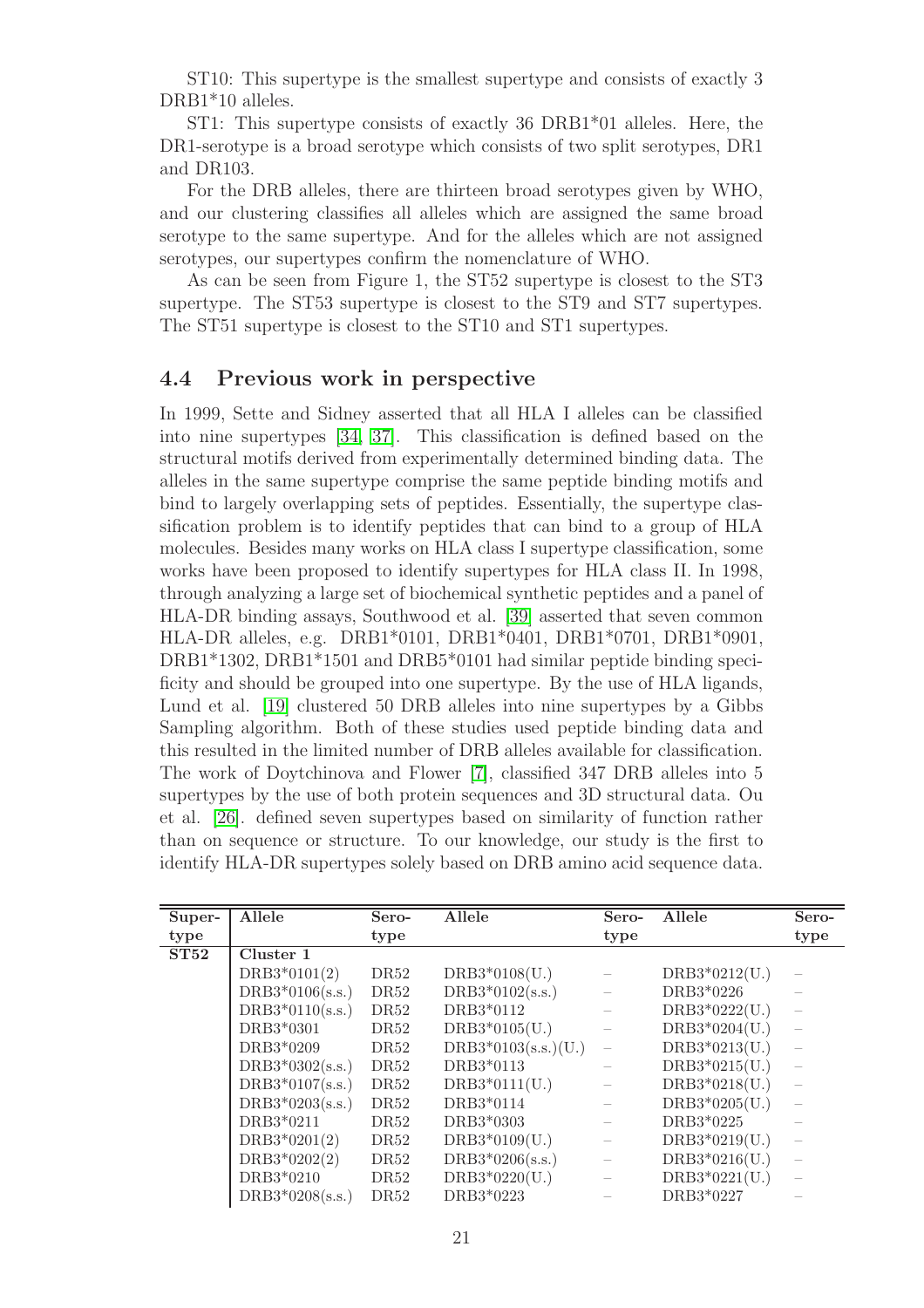|     | $DRB3*0207(s.s.)$       | DR <sub>52</sub>  | $DRB3*0217(U.)$ |                   |  |
|-----|-------------------------|-------------------|-----------------|-------------------|--|
|     | DRB1*0338               |                   | $DRB3*0214(U.)$ |                   |  |
| ST3 | Cluster 2               |                   |                 |                   |  |
|     | DRB1*0323               | DR <sub>3</sub>   | DRB1*0334       | DRB1*0358         |  |
|     | $DRB1*0301(2)$          | DR17              | DRB1*0364       | DRB1*0308         |  |
|     | DRB1*0305               | DR <sub>3</sub>   | DRB1*0361       | DRB1*0326         |  |
|     | DRB1*0311               | DR17              | DRB1*0332       | DRB1*0313         |  |
|     | DRB1*0304               | DR17              | DRB1*0328       | DRB1*0360         |  |
|     | $\mathrm{DRB1^{*}0306}$ | DR3               | DRB1*0362       | DRB1*0324         |  |
|     | DRB1*0307               | DR3               | DRB1*0346       | DRB1*0352         |  |
|     | DRB1*0314               | DR <sub>3</sub>   | DRB1*0336       | DRB1*0365         |  |
|     | DRB1*0315               | DR <sub>3</sub>   | DRB1*0357       | DRB1*0329         |  |
|     | $DRB1*0312(s.s.)$       | DR3               | DRB1*0339       | DRB1*0327         |  |
|     | DRB1*0302               | DR18              | DRB1*0333       | DRB1*0353         |  |
|     | DRB1*0303               | DR18              | DRB1*0319       | DRB1*0321         |  |
|     | DRB1*0310               | DR17              | DRB1*0348       | DRB1*0343         |  |
|     | DRB1*0342               |                   | DRB1*0363       | DRB1*0330         |  |
|     | DRB1*0345               |                   | DRB1*0322       | DRB1*0325         |  |
|     | DRB1*0355               |                   | DRB1*0309       | DRB1*0344         |  |
|     | DRB1*0359               |                   | DRB1*0337       |                   |  |
|     |                         |                   |                 | DRB1*0331         |  |
|     | DRB1*0354               |                   | DRB1*0351       | DRB1*0335         |  |
|     | DRB1*0320               |                   | DRB1*0347       | DRB3*0115         |  |
|     | DRB1*0356               |                   | DRB1*0318       | $DRB1*0316(s.s.)$ |  |
|     | Cluster 3               |                   |                 |                   |  |
|     | DRB1*1525               |                   | DRB1*0340       | DRB1*0317         |  |
|     | DRB1*0349               |                   | DRB1*0341       |                   |  |
| ST6 | Cluster 4               |                   |                 |                   |  |
|     | DRB1*1410               | $\mathrm{DR14}$   | DRB1*1482       | DRB1*1472         |  |
|     | $DRB1*1401(4)$          | $\mathrm{DR14}$   | DRB1*1462       | DRB1*14101        |  |
|     | DRB1*1426               | DR14              | DRB1*1470       | DRB1*1434         |  |
|     | DRB1*1407               | DR14              | DRB1*1438       | DRB1*1423         |  |
|     | DRB1*1460               | DR14              | DRB1*14112      | DRB1*1445         |  |
|     | DRB1*1450               | DR14              | DRB1*1490       | DRB1*1443         |  |
|     | DRB1*1404               | $\mathrm{DR1404}$ | DRB1*1486       | DRB1*1456         |  |
|     | DRB1*1449               | DR14              | DRB1*1497       | DRB1*14103        |  |
|     | DRB1*1411               | DR14              | DRB1*1435       | DRB1*1444         |  |
|     | DRB1*1408               | DR14              | DRB1*1455       | DRB1*1496         |  |
|     | DRB1*1414               | DR14              | DRB1*1431       | DRB1*14100        |  |
|     | DRB1*1405               | DR14              | DRB1*1493       | DRB1*1436         |  |
|     | DRB1*1420               | DR14              | DRB1*1428       | DRB1*1465         |  |
|     | DRB1*1422               | DR14              | DRB1*1471       | DRB1*1464         |  |
|     | DRB1*1416               | DR6               | DRB1*1468       | DRB1*1495         |  |
|     | DRB1*1439               |                   | DRB1*1432       | DRB1*1459         |  |
|     | DRB1*1499               |                   | DRB1*14111      | DRB1*1491         |  |
|     | DRB1*1461               |                   | DRB1*14104      | DRB1*1441         |  |
|     | DRB1*14117              |                   | DRB1*1458       | DRB1*1437         |  |
|     | DRB1*1487               |                   | DRB1*1473       | DRB1*1457         |  |
|     | DRB1*1475               |                   | DRB1*1479       | DRB1*14105        |  |
|     | DRB1*1488               |                   | DRB1*14107      | DRB1*1474         |  |
|     | DRB1*14110              |                   | DRB1*1476       |                   |  |
|     | Cluster 5               |                   |                 |                   |  |
|     | DRB1*1419               | DR14              | DRB1*1452       | DRB1*1433         |  |
|     | DRB1*1402               | DR14              | DRB1*14108      | DRB1*1424         |  |
|     | DRB1*1429               | DR14              | DRB1*1483       | DRB1*14109        |  |
|     | DRB1*1406               | DR14              | DRB1*1481       | DRB1*14115        |  |
|     | DRB1*1418               | DR <sub>6</sub>   | DRB1*1494       | DRB1*1467         |  |
|     | DRB1*1413               | DR14              | DRB1*1447       | DRB1*1498         |  |
|     | DRB1*1421               | DR14              | DRB1*1451       | DRB1*1463         |  |
|     | DRB1*1417               | DR <sub>6</sub>   | DRB1*14106      | DRB1*1485         |  |
|     | DRB1*1427               | DR14              | DRB1*1489       | DRB1*1478         |  |
|     |                         |                   |                 |                   |  |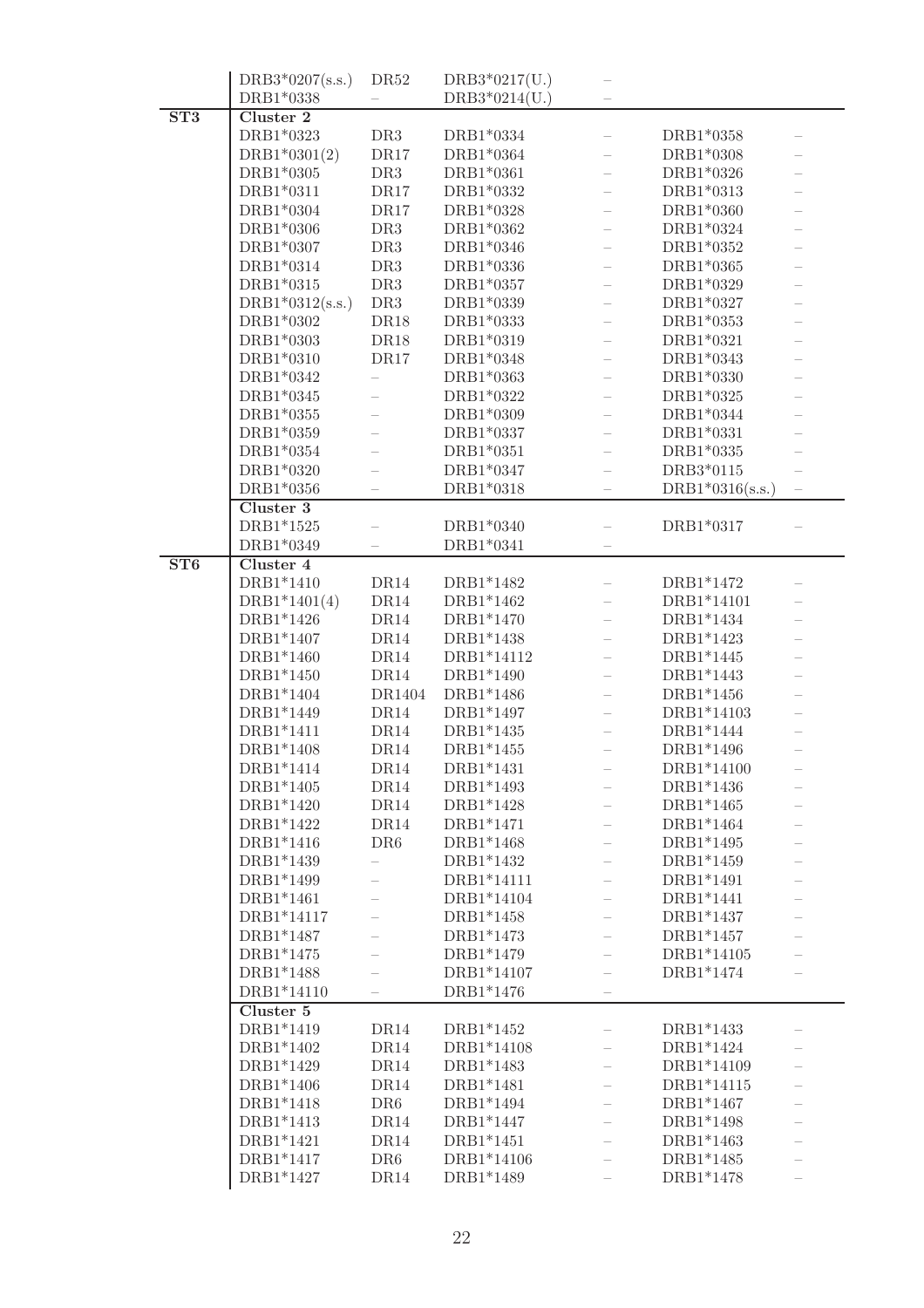|     | DRB1*1403                      | DR1403     | DRB1*1430               | DRB1*1448              |                   |
|-----|--------------------------------|------------|-------------------------|------------------------|-------------------|
|     | DRB1*1412                      | DR14       | DRB1*1409               |                        |                   |
|     | DRB1*1446                      |            | DRB1*1480               |                        |                   |
| ST8 | Cluster 6                      |            |                         |                        |                   |
|     | $DRB1*1442(U.)$                |            |                         |                        |                   |
|     | Cluster 7                      |            |                         |                        |                   |
|     | DRB1*0809                      | DR8        | DRB1*1477               | DRB1*0808              |                   |
|     | DRB1*1415                      | DR8        | DRB1*1440               | DRB1*0844              |                   |
|     | DRB1*0814                      | DR8        | DRB1*1484               | DRB1*0835              |                   |
|     | DRB1*0812                      | DR8        | DRB1*0846               | DRB1*0836              |                   |
|     | DRB1*0803                      | DR8        | DRB1*0848               | DRB1*0847              |                   |
|     | DRB1*0810                      | DR8        | DRB1*0819               | DRB1*0825              |                   |
|     | DRB1*0817                      | DR8        | DRB1*0827               | DRB1*0834              |                   |
|     | DRB1*0811                      | DR8        | DRB1*0829               | DRB1*0828              |                   |
|     | DRB1*0801                      | DR8        | DRB1*0837               | DRB1*0845              |                   |
|     | DRB1*0807                      | DR8        | DRB1*0839               | DRB1*0830              |                   |
|     | DRB1*0806                      | $\rm DR8$  | DRB1*0822               | DRB1*0824              |                   |
|     | DRB1*0805                      | $\rm DR8$  | DRB1*0815               | $DRB1*0820(U.)$        |                   |
|     | DRB1*0818                      | $\rm DR8$  | DRB1*0840               | DRB1*14116             |                   |
|     | DRB1*0816                      | $\rm DR8$  | DRB1*0838               | DRB1*14102             |                   |
|     | DRB1*0802                      | DR8        | DRB1*0826               | DRB1*0842              |                   |
|     | DRB1*0804                      | DR8        | DRB1*0843               | DRB1*0841<br>DRB1*1425 |                   |
|     | DRB1*0813<br>DRB1*0821         | DR8        | DRB1*0833<br>DRB1*0823  | DRB1*1469              |                   |
| ST4 | Cluster 8                      |            |                         |                        |                   |
|     |                                |            | $\mathrm{DRB1^{*}0438}$ | DRB1*0490              |                   |
|     | $DRB1*0420(s.s.)$<br>DRB1*0401 | DR4        | DRB1*0434               | DRB1*0487              |                   |
|     | DRB1*0464                      | DR4        | DRB1*0475               | DRB1*0430              |                   |
|     | DRB1*0408                      | DR4<br>DR4 | DRB1*0476               | DRB1*0448              |                   |
|     | DRB1*0416                      | DR4        | DRB1*0472               | DRB1*0467              |                   |
|     | DRB1*0426                      | DR4        | DRB1*0435               | DRB1*0483              |                   |
|     | DRB1*0442                      | DR4        | DRB1*0443               | DRB1*0480              |                   |
|     | $DRB1*0432(s.s.)$              | DR4        | DRB1*0479               | DRB1*0462              |                   |
|     | DRB1*0423                      | DR4        | DRB1*0440               | DRB1*0457              |                   |
|     | DRB1*0404                      | DR4        | DRB1*0470               | DRB1*0497              |                   |
|     | DRB1*0413                      | DR4        | DRB1*0444               | DRB1*0463              |                   |
|     | DRB1*0431                      | DR4        | DRB1*0456               | DRB1*0498              |                   |
|     | DRB1*0403                      | $\rm DR4$  | $\mathrm{DRB1^{*}0455}$ | DRB1*0449              |                   |
|     | $DRB1*0407(2)$                 | DR4        | DRB1*0433               | DRB1*04102             |                   |
|     | DRB1*0429                      | DR4        | DRB1*0439               | DRB1*0441              |                   |
|     | DRB1*0424                      | DR4        | DRB1*0460               | DRB1*0446              |                   |
|     | DRB1*0409                      | DR4        | DRB1*0450               | DRB1*0485              |                   |
|     | DRB1*0405                      | DR4        | DRB1*0496               | DRB1*0478              |                   |
|     | DRB1*0410                      | DR4        | DRB1*0451               | DRB1*0465              |                   |
|     | DRB1*0428                      | DR4        | DRB1*0471               | DRB1*0491              |                   |
|     | DRB1*0417                      | DR4        | DRB1*04100              | DRB1*0468              |                   |
|     | DRB1*0411                      | DR4        | DRB1*0488               | DRB1*0477              |                   |
|     | DRB1*0422                      | DR4        | DRB1*0493               | DRB1*0484              |                   |
|     | DRB1*0406                      | DR4        | DRB1*0427               | DRB1*0447              |                   |
|     | DRB1*0421                      | DR4        | DRB1*0452               | DRB1*0436              |                   |
|     | DRB1*0419                      | DR4        | DRB1*04101              | DRB1*0454              |                   |
|     | $DRB1*0425(s.s.)$              | DR4        | DRB1*0474               | DRB1*0437              |                   |
|     | DRB1*0414                      | DR4        | DRB1*0495               | DRB1*0453              |                   |
|     | DRB1*0402                      | DR4        | DRB1*0459               | DRB1*0418              |                   |
|     | DRB1*0415                      | DR4        | DRB1*0473               | DRB1*0458              |                   |
|     | DRB1*0499                      |            | DRB1*0461               | DRB1*0486              |                   |
|     | DRB1*0482                      |            | DRB1*0445               | DRB1*0412              |                   |
|     | DRB1*0466                      |            | DRB1*0489               | DRB1*0469              | $\qquad \qquad -$ |
| ST2 | Cluster 9                      |            |                         |                        |                   |
|     | $DRB1*1501(2)$                 | DR15       | DRB1*1533               | DRB1*1548              |                   |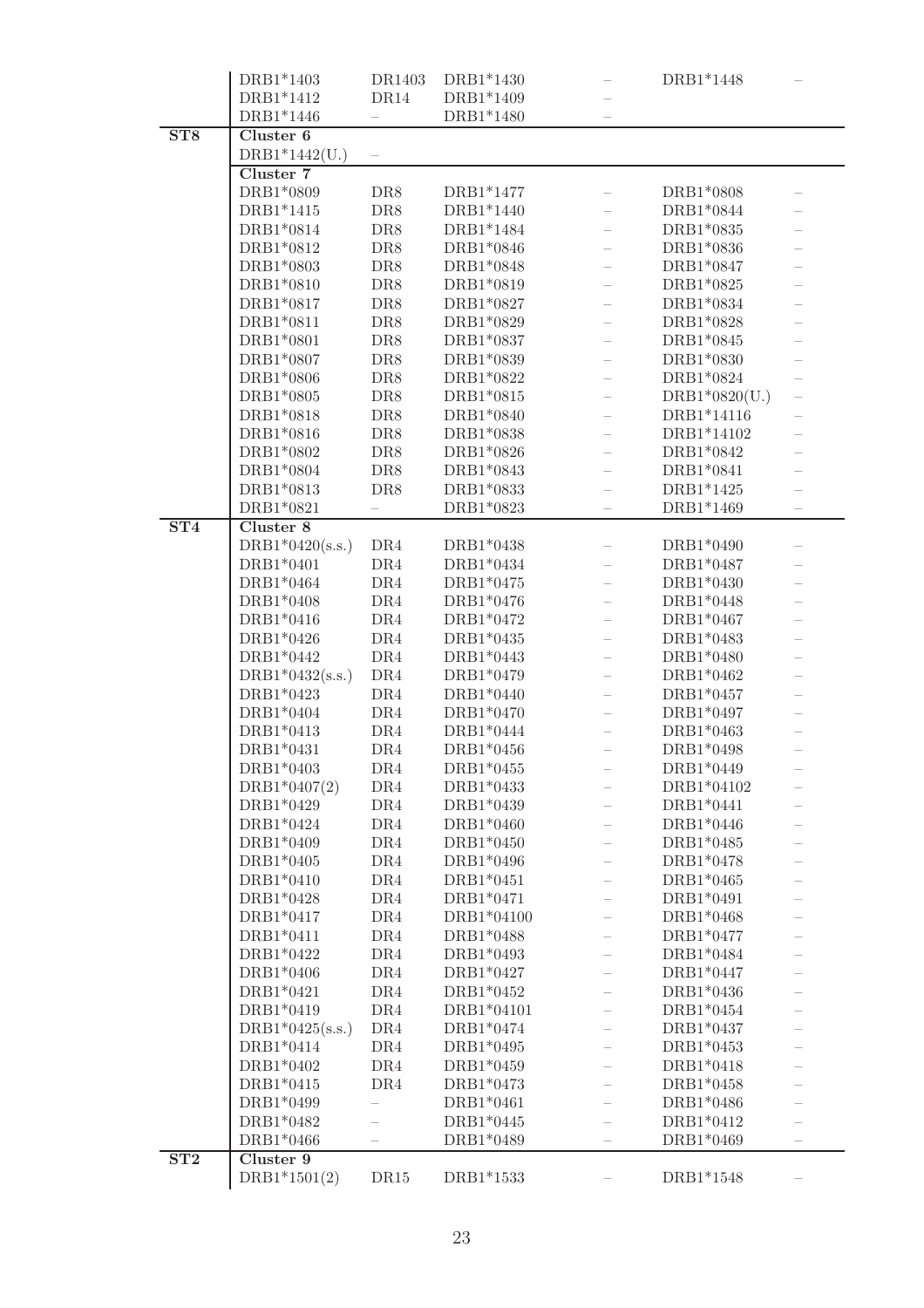|             | DRB1*1505         | DR15            | DRB1*1553             |                          | DRB1*1512       |                          |
|-------------|-------------------|-----------------|-----------------------|--------------------------|-----------------|--------------------------|
|             | DRB1*1506         | DR15            | DRB1*1524             |                          | DRB1*1515       |                          |
|             | DRB1*1503         | DR15            | DRB1*1509             |                          | DRB1*1557       |                          |
|             |                   |                 |                       |                          |                 |                          |
|             | DRB1*1508         | DR2             | DRB1*1549             |                          | DRB1*1511       |                          |
|             | $DRB1*1502(2)$    | $\mathrm{DR15}$ | DRB1*1541             |                          | DRB1*1538       |                          |
|             | DRB1*1504         | $\mathrm{DR15}$ | DRB1*1540             |                          | DRB1*1529       |                          |
|             | DRB1*1507         | DR15            | DRB1*1523             |                          | DRB1*1545       |                          |
|             | DRB1*1602         | DR16            | DRB1*1518             |                          | DRB1*1554       |                          |
|             |                   |                 |                       |                          |                 |                          |
|             | $DRB1*1605(s.s.)$ | DR16            | DRB1*1537             |                          | DRB1*1510       |                          |
|             | DRB1*1601         | DR16            | DRB1*1514             |                          | DRB1*1521       |                          |
|             | DRB1*1609         | $\mathrm{DR16}$ | DRB1*1544             | $\overline{\phantom{0}}$ | DRB1*1612       |                          |
|             | DRB1*1603         | $\rm DR2$       | DRB1*1526             | $\overline{\phantom{0}}$ | DRB1*1617       |                          |
|             | DRB1*1604         | DR16            | DRB1*1539             | $\overline{\phantom{0}}$ | DRB1*1611       |                          |
|             |                   |                 |                       |                          |                 |                          |
|             | DRB1*1528         |                 | DRB1*1530             | $\overline{\phantom{0}}$ | DRB1*1614       |                          |
|             | DRB1*1535         | $\equiv$        | DRB1*1531             | $\overline{\phantom{0}}$ | DRB1*1618       |                          |
|             | DRB1*1532         |                 | DRB1*1556             | $\overline{\phantom{0}}$ | DRB1*1610       |                          |
|             | DRB1*1542         |                 | DRB1*1555             | $\overline{\phantom{0}}$ | DRB1*1608       |                          |
|             | DRB1*1551         |                 | DRB1*1516             | $\overline{\phantom{0}}$ | DRB1*1615       |                          |
|             |                   |                 |                       |                          |                 |                          |
|             | DRB1*1552         |                 | DRB1*1522             |                          | DRB1*1607       |                          |
|             | DRB1*1536         |                 | DRB1*1546             |                          | DRB1*1616       |                          |
|             | DRB1*1520         |                 | DRB1*1547             |                          | DRB1*1527       |                          |
|             | DRB1*1543         |                 | DRB1*1558             |                          | DRB1*1534       |                          |
| ST5         | Cluster 10        |                 |                       |                          |                 |                          |
|             | DRB1*1202         | DR12            | DRB1*1215             |                          | DRB1*1230       |                          |
|             |                   |                 |                       |                          |                 |                          |
|             | $DRB1*1201(4)$    | $\rm DR12$      | DRB1*1219             |                          | DRB1*1207       |                          |
|             | DRB1*1203         | DR12            | DRB1*1216             |                          | DRB1*1229       |                          |
|             | DRB1*1205         | DR12            | DRB1*1221             |                          | DRB1*1234       |                          |
|             | DRB1*1220         |                 | DRB1*1208             |                          | DRB1*1222       |                          |
|             | DRB1*1233         |                 | DRB1*1212             |                          | DRB1*1223       |                          |
|             | DRB1*1218         |                 | DRB1*1225             |                          | DRB1*1227       |                          |
|             |                   |                 |                       |                          |                 |                          |
|             | DRB1*1213         |                 | DRB1*1211             |                          | DRB1*1209       |                          |
|             | DRB1*1232         |                 | DRB1*1228             |                          | DRB1*1204       |                          |
|             | DRB1*1226         |                 | DRB1*1214             |                          | $DRB1*0832(U.)$ |                          |
| <b>ST53</b> | Cluster 11        |                 |                       |                          |                 |                          |
|             | $DRB4*0101(3)$    | DR53            | $DRB4*0104(U.)$       |                          | $DRB4*0107(U.)$ | $\overline{\phantom{0}}$ |
|             |                   |                 |                       |                          |                 |                          |
|             | $DRB4*0105(s.s.)$ | DR53            | $DRB4*0102(s.s.)(U.)$ |                          | DRB4*0108       |                          |
| ST9         | Cluster 12        |                 |                       |                          |                 |                          |
|             | DRB1*0901         | DR9             | DRB1*0912             |                          | DRB1*0915       |                          |
|             | DRB1*0905         | DR9             | DRB1*0906             |                          | DRB1*0911       |                          |
|             | DRB1*0910         |                 | DRB1*0908             |                          | DRB1*0914       |                          |
|             | DRB1*0916         |                 | DRB1*0904             |                          | $DRB5*0112(U.)$ |                          |
|             |                   |                 |                       |                          |                 |                          |
|             | DRB1*0907         |                 | DRB1*0903             |                          | DRB1*0902       |                          |
|             | DRB1*0909         |                 | DRB1*0913             |                          |                 |                          |
| ST7         | Cluster 13        |                 |                       |                          |                 |                          |
|             | DRB1*0703         | $\rm DR7$       | DRB1*0721             |                          | DRB1*0708       |                          |
|             | DRB1*0701         | DR7             | DRB1*0716             |                          | DRB1*0711       |                          |
|             | DRB1*0709         |                 | DRB1*0713             |                          | DRB1*0717       |                          |
|             |                   | DR7             |                       |                          |                 |                          |
|             | DRB1*0704         | DR7             | DRB1*0714             |                          | DRB1*0707       |                          |
|             | DRB1*0715         |                 | DRB1*0712             |                          | DRB1*0706       |                          |
|             | DRB1*0719         | $\equiv$        | DRB1*0720             |                          |                 |                          |
|             | DRB1*0705         |                 | DRB1*0718             |                          |                 |                          |
| ST51        | Cluster 14        |                 |                       |                          |                 |                          |
|             | DRB5*0101         |                 |                       |                          |                 |                          |
|             |                   | DR51            | $DRB5*0104(U.)$       |                          | $DRB5*0106(U.)$ |                          |
|             | DRB5*0102         | DR51            | $DRB5*0103(U.)$       |                          | $DRB5*0111(U.)$ |                          |
|             | $DRB5*0107(s.s.)$ | DR51            | $DRB5*0113(U.)$       |                          | $DRB5*0204(U.)$ |                          |
|             | DRB5*0202         | DR51            | $DRB5*0109(s.s.)(U.)$ | $\overline{\phantom{0}}$ | $DRB5*0203(U.)$ |                          |
|             | $DRB5*0105(U.)$   |                 | DRB5*0114             |                          | $DRB5*0205(U.)$ |                          |
| <b>ST10</b> | Cluster 15        |                 |                       |                          |                 |                          |
|             |                   |                 |                       |                          |                 |                          |
|             | DRB1*1001         | DR10            | DRB1*1003             |                          | DRB1*1002       |                          |
| ST1         | Cluster 16        |                 |                       |                          |                 |                          |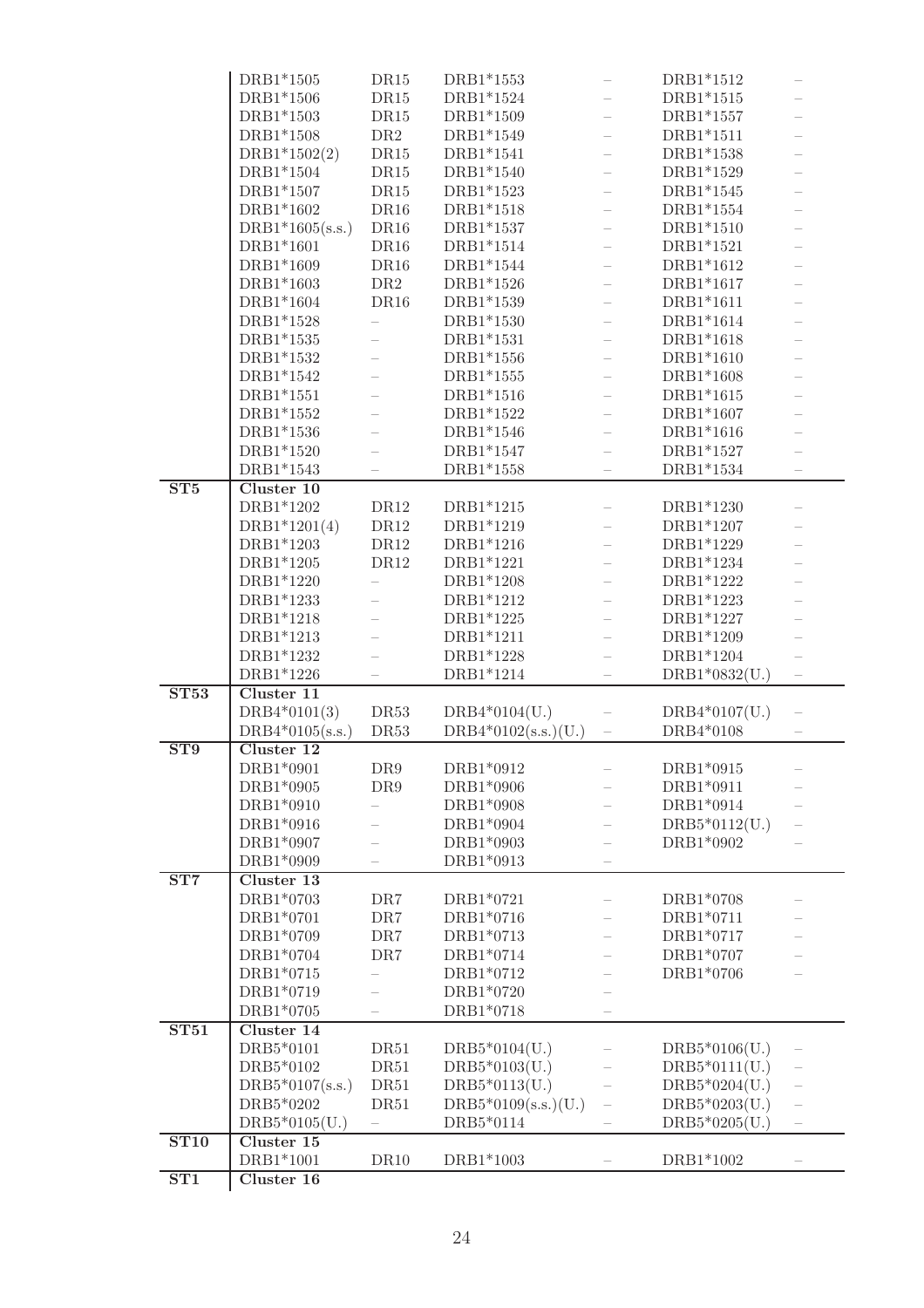| DRB1*0107   | DR1          | DRB1*0120 | DRB1*0135   |  |
|-------------|--------------|-----------|-------------|--|
| DRB1*0101   | DR1          | DRB1*0127 | DRB1*0111   |  |
| $DRB1*0102$ | DR1          | DRB1*0112 | $DRB1*0117$ |  |
| DRB1*0104   | DR1          | DRB1*0128 | DRB1*0118   |  |
| DRB1*0109   | DR1          | DRB1*0136 | DRB1*0115   |  |
| DRB1*0103   | <b>DR103</b> | DRB1*0131 | $DRB1*0106$ |  |
| DRB1*0113   | DR1          | DRB1*0132 | DRB1*0126   |  |
| DRB1*0122   |              | DRB1*0119 | DRB1*0137   |  |
| DRB1*0124   |              | DRB1*0130 | DRB1*0123   |  |
| DRB1*0110   |              | DRB1*0121 | DRB1*0108   |  |
| DRB1*0129   |              | DRB1*0105 | DRB1*0114   |  |
| DRB1*0134   |              | DRB1*0125 | DRB1*0116   |  |

Table 6: Overview of clusters of HLA-DR alleles with split serological types assigned by WHO.

The split serological types are obtained from [\[14\]](#page-29-0). The left column indicates the supertypes defined by the cluster tree. Remark on the labels for the alleles: " $(U)$ " stands for "undefined" marked by the experts in [\[14\]](#page-29-0); " $(s.s.)$ " indicates that the normal forms of the allele is shorter than 81 amino acids; "(n)" with  $n = 2, 3, \cdots$  indicates that the normal form is shared by n alleles.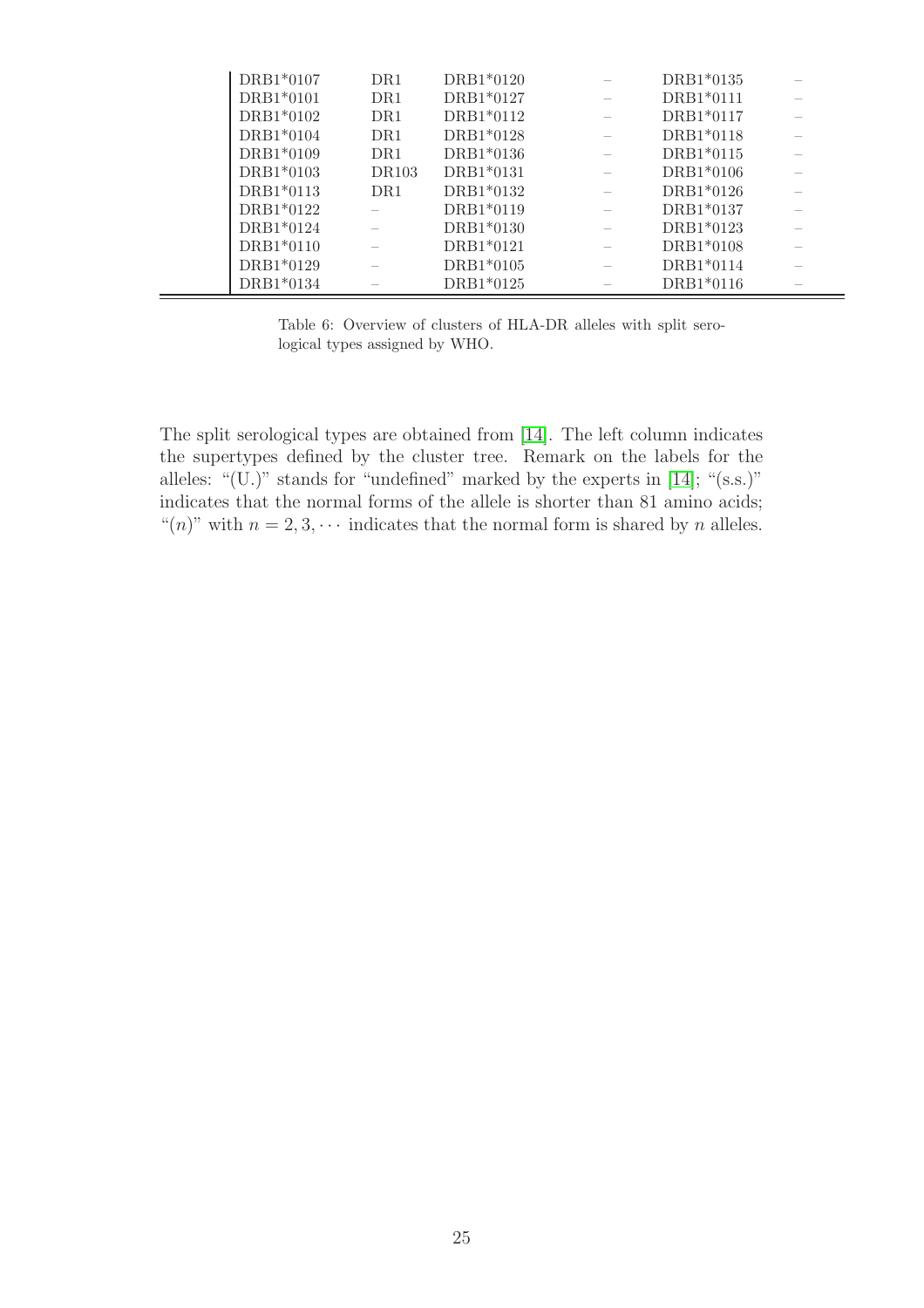|                       | <b>HLA-DRB1</b> serological families |                                |
|-----------------------|--------------------------------------|--------------------------------|
| <b>Broad Serotype</b> | Split serotype                       | <b>Alleles</b>                 |
| DR1                   | DR1                                  | $DRB1*01$                      |
|                       | <b>DR103</b>                         | DRB1*0103                      |
|                       | DR2                                  | DRB1*1508, *1603               |
| DR2                   | DR15                                 | $DRB1*15$                      |
|                       | DR <sub>16</sub>                     | $DRB1*16$                      |
|                       | DR3                                  | DRB1*0305, *0306, *0307,       |
| DR <sub>3</sub>       |                                      | $*0312, *0314, *0315, *0323$   |
|                       | DR17                                 | DRB1*0301, *0304, *0310, *0311 |
|                       | <b>DR18</b>                          | DRB1*0302, *0303               |
| DR4                   | DR4                                  | $DRB1*04$                      |
| DR <sub>5</sub>       | DR11                                 | $DRB1*11$                      |
|                       | DR12                                 | $DRB1*12$                      |
|                       | DR <sub>6</sub>                      | DRB1*1416, *1417, *1418        |
|                       | <b>DR13</b>                          | DRB1*13, *1453                 |
| DR <sub>6</sub>       | DR14                                 | DRB1*14, *1354                 |
|                       | DR1403                               | DRB1*1403                      |
|                       | DR1404                               | DRB1*1404                      |
| DR7                   | DR7                                  | $DRB1*07$                      |
| DR8                   | DR8                                  | DRB1*08, *1415                 |
| DR9                   | DR9                                  | $DRB1*09$                      |
| <b>DR10</b>           | <b>DR10</b>                          | $DRB1*10$                      |
|                       | DRB3/4/5 serological families        |                                |
| Serotype              |                                      | <b>Alleles</b>                 |
| DR51                  |                                      | DRB5*01,02                     |
| DR52                  |                                      | DRB3*01,02,03                  |
| <b>DR53</b>           |                                      | $DRB4*01$                      |

Table 7: Overview of the broad serological types in connection with the split serological types assigned by WHO. The serological type information listed in this table was extracted from the Tables 4 and 5 given in [\[14\]](#page-29-0). This table summarizes the allele and serotype information given in the first and third columns of Tables 4 and 5.

We are far from claiming to have any definitive answers or final statements on these questions of peptide binding and serotype clustering. Many problems here are left unresolved. For example, the serotype clustering result is more provocative than otherwise and further studies are needed. One could look at more automatic choice of the supertypes, or develop comparative schemes. One could also study problems of phylogenetic trees from this point of view as those of H5N1. Extending the framework to 3D structures of proteins, instead of just amino acid chains is suggested. We intend to study these questions ourselves and hope that our study will persuade others to think about these kernels on amino acid chains.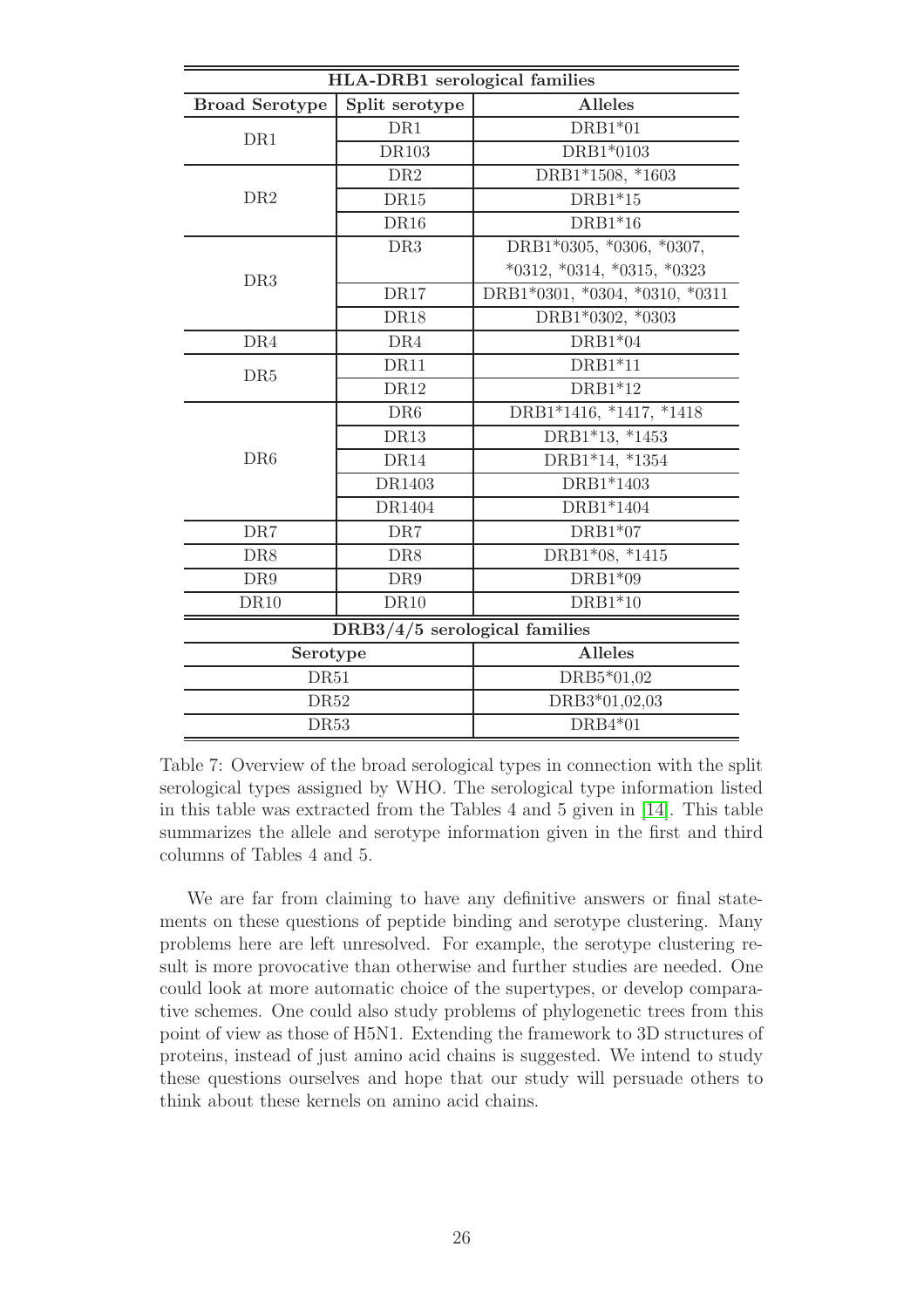# Acknowledgment

The authors would like to thank Shuaicheng Li for pointing out to us that the portions of DRB alleles that contact with peptides can be obtain from the non-aligned DRB amino acid sequences by the use of two markers, "RFL" and "TVQ". We thank Morten Nielsen for his criticism on over fitting.

We thank Yiming Cheng for his suggestions on the computer code which were very helpful for speeding up the algorithm for evaluating  $K^3$ . He also discussed with us the influence on HLA–peptide binding prediction of using different representations of the alleles, and of adjusting the index  $\beta$  in the kernel according to the sequence length. Although the topics are not included in the paper, they have some potential for future work.

Also, we appreciate Felipe Cucker for reviewing our draft, making many improvements.

### <span id="page-26-0"></span>Appendix

# A The BLOSUM62-2 Matrix

We list the whole BLOSUM62-2 matrix in Table [8.](#page-27-0) Table [9](#page-28-8) explains the amino acids denoted by the capital letters.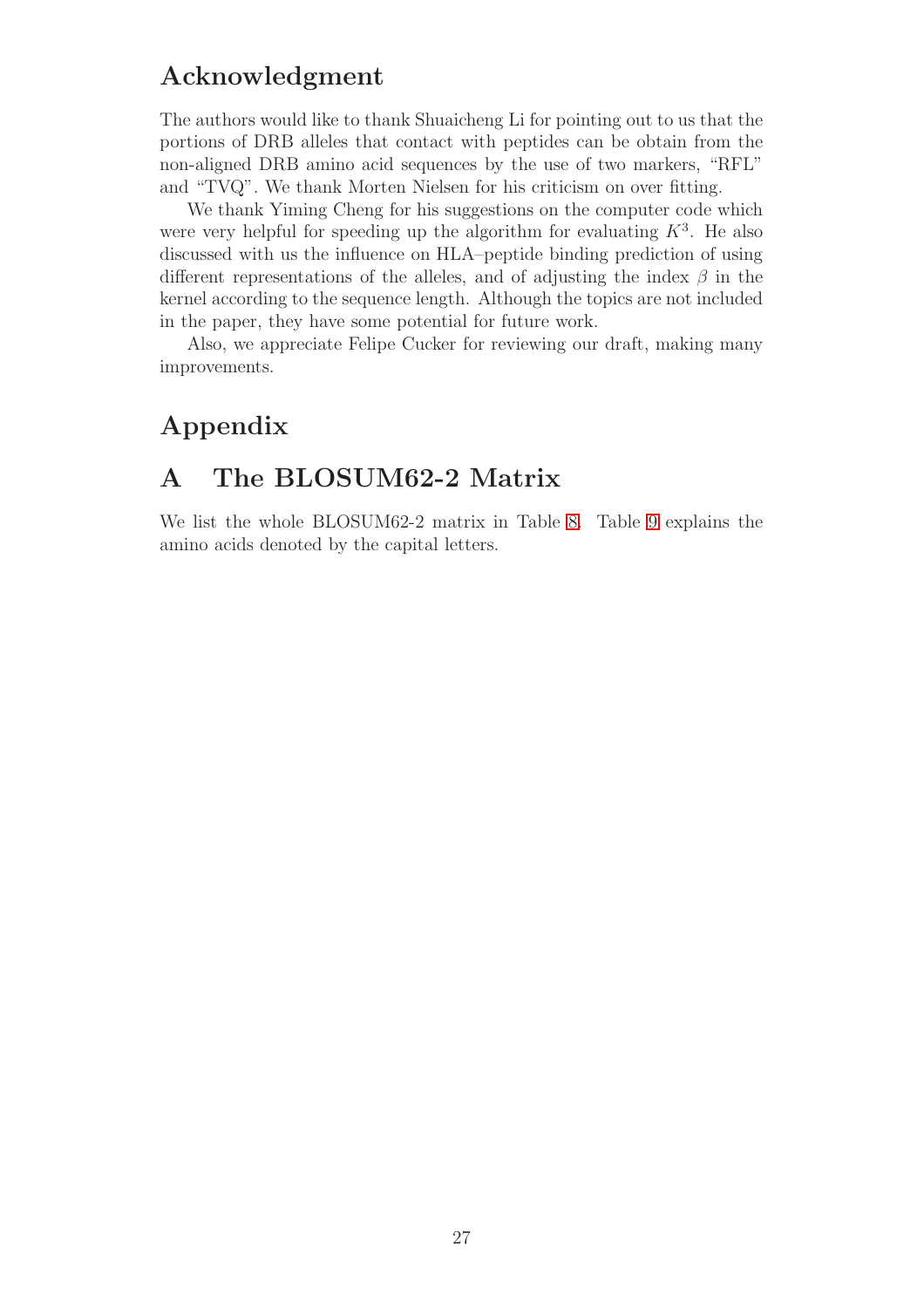|                   | Α                | $\mathbf R$             | Ν                | D                       | $\overline{C}$   | Q                | Ε                     | $\overline{G}$        | Η                       | T                |
|-------------------|------------------|-------------------------|------------------|-------------------------|------------------|------------------|-----------------------|-----------------------|-------------------------|------------------|
| Α                 | 3.9029           | 0.6127                  | 0.5883           | 0.5446                  | 0.8680           | 0.7568           | 0.7413                | 1.0569                | 0.5694                  | 0.6325           |
| ${\bf R}$         | 0.6127           | 6.6656                  | 0.8586           | 0.5732                  | 0.3089           | 1.4058           | 0.9608                | 0.4500                | 0.9170                  | 0.3548           |
| $\mathbf N$       | 0.5883           | 0.8586                  | 7.0941           | 1.5539                  | 0.3978           | 1.0006           | 0.9113                | 0.8637                | 1.2220                  | 0.3279           |
| D                 | 0.5446           | 0.5732                  | 1.5539           | 7.3979                  | 0.3015           | 0.8971           | 1.6878                | 0.6343                | 0.6786                  | 0.3390           |
| $\mathcal{C}$     | 0.8680           | 0.3089                  | 0.3978           | 0.3015                  | 19.5766          | 0.3658           | 0.2859                | 0.4204                | 0.3550                  | 0.6535           |
| Q                 | 0.7568           | 1.4058                  | 1.0006           | 0.8971                  | 0.3658           | 6.2444           | 1.9017                | 0.5386                | 1.1680                  | 0.3829           |
| E                 | 0.7413           | 0.9608                  | 0.9113           | 1.6878                  | 0.2859           | 1.9017           | 5.4695                | 0.4813                | 0.9600                  | 0.3305           |
| $\mathbf G$       | 1.0569           | 0.4500                  | 0.8637           | 0.6343                  | 0.4204           | 0.5386           | 0.4813                | 6.8763                | 0.4930                  | 0.2750           |
| $\rm H$           | 0.5694           | 0.9170                  | 1.2220           | 0.6786                  | 0.3550           | 1.1680           | 0.9600                | 0.4930                | 13.5060                 | 0.3263           |
| $\rm I$           | 0.6325           | 0.3548                  | 0.3279           | 0.3390                  | 0.6535           | 0.3829           | $0.3305\,$            | 0.2750                | 0.3263                  | 3.9979           |
| $\mathbf L$       | 0.6019           | 0.4739                  | 0.3100           | 0.2866                  | 0.6423           | 0.4773           | 0.3729                | 0.2845                | 0.3807                  | 1.6944           |
| $\mathbf K$       | 0.7754           | 2.0768                  | 0.9398           | 0.7841                  | 0.3491           | 1.5543           | 1.3083                | 0.5889                | 0.7789                  | 0.3964           |
| $\mathbf{M}$      | 0.7232           | 0.6226                  | 0.4745           | 0.3465                  | 0.6114           | 0.8643           | 0.5003                | 0.3955                | 0.5841                  | 1.4777           |
| $\mathbf F$       | 0.4649           | 0.3807                  | 0.3543           | 0.2990                  | 0.4390           | 0.3340           | 0.3307                | 0.3406                | 0.6520                  | 0.9458           |
| ${\bf P}$         | 0.7541           | 0.4815                  | 0.4999           | 0.5987                  | 0.3796           | 0.6413           | 0.6792                | $0.4774\,$            | 0.4729                  | 0.3847           |
| S                 | 1.4721           | 0.7672                  | 1.2315           | 0.9135                  | 0.7384           | 0.9656           | 0.9504                | 0.9036                | 0.7367                  | 0.4432           |
| T                 | 0.9844           | 0.6778                  | 0.9842           | 0.6948                  | 0.7406           | 0.7913           | 0.7414                | 0.5793                | 0.5575                  | 0.7798           |
| W                 | 0.4165           | 0.3951                  | 0.2778           | 0.2321                  | 0.4500           | 0.5094           | 0.3743                | 0.4217                | 0.4441                  | 0.4089           |
| Y                 | 0.5426           | 0.5560                  | 0.4860           | 0.3457                  | 0.4342           | 0.6111           | 0.4965                | 0.3487                | 1.7979                  | 0.6304           |
| $\mathbf{V}$      | 0.9365           | 0.4201                  | 0.3690           | 0.3365                  | 0.7558           | 0.4668           | 0.4289                | 0.3370                | 0.3394                  | 2.4175           |
|                   |                  |                         |                  |                         |                  |                  |                       |                       |                         |                  |
|                   | L                | $\overline{\mathrm{K}}$ | М                | $\overline{\mathrm{F}}$ | $\overline{P}$   | $\overline{S}$   | $\overline{\text{T}}$ | $\overline{\text{W}}$ | $\overline{\mathrm{Y}}$ | V                |
| $\boldsymbol{A}$  | 0.6019           | 0.7754                  | 0.7232           | 0.4649                  | 0.7541           | 1.4721           | 0.9844                | 0.4165                | 0.5426                  | 0.9365           |
| $\rm R$           | 0.4739           | 2.0768                  | 0.6226           | 0.3807                  | 0.4815           | 0.7672           | 0.6778                | 0.3951                | 0.5560                  | 0.4201           |
| $\mathbf N$       | 0.3100           | 0.9398                  | 0.4745           | 0.3543                  | 0.4999           | 1.2315           | 0.9842                | 0.2778                | 0.4860                  | 0.3690           |
| D                 | 0.2866           | 0.7841                  | 0.3465           | 0.2990                  | 0.5987           | 0.9135           | 0.6948                | 0.2321                | 0.3457                  | 0.3365           |
| $\mathcal{C}$     | 0.6423           | 0.3491                  | 0.6114           | 0.4390                  | 0.3796           | 0.7384           | 0.7406                | 0.4500                | 0.4342                  | 0.7558           |
| Q                 | 0.4773           | $1.5543\,$              | 0.8643           | 0.3340                  | 0.6413           | 0.9656           | 0.7913                | 0.5094                | 0.6111                  | 0.4668           |
| E                 | 0.3729           | 1.3083                  | 0.5003           | 0.3307                  | 0.6792           | 0.9504           | 0.7414                | 0.3743                | 0.4965                  | 0.4289           |
| $\mathbf G$       | 0.2845           | 0.5889                  | 0.3955           | 0.3406                  | 0.4774           | 0.9036           | 0.5793                | 0.4217                | 0.3487                  | 0.3370           |
| $\rm H$           | 0.3807           | 0.7789                  | 0.5841           | 0.6520                  | 0.4729           | 0.7367           | 0.5575                | 0.4441                | 1.7979                  | 0.3394           |
| $\rm I$           | 1.6944           | 0.3964                  | 1.4777           | 0.9458                  | 0.3847           | 0.4432           | 0.7798                | 0.4089                | 0.6304                  | 2.4175           |
| $\Gamma$          | 3.7966           | 0.4283                  | 1.9943           | 1.1546                  | 0.3711           | 0.4289           | 0.6603                | $0.5680\,$            | 0.6921                  | 1.3142           |
| ${\bf K}$         | 0.4283           | 4.7643                  | 0.6253           | 0.3440                  | 0.7038           | 0.9319           | 0.7929                | 0.3589                | 0.5322                  | 0.4565           |
| $\mathbf{M}$      | 1.9943           | 0.6253                  | 6.4815           | 1.0044                  | 0.4239           | 0.5986           | 0.7938                | 0.6103                | 0.7084                  | 1.2689           |
| $\mathbf F$       | 1.1546           | 0.3440                  | 1.0044           | 8.1288                  | 0.2874           | 0.4400           | 0.4817                | 1.3744                | 2.7694                  | 0.7451           |
| $\mathbf P$       | 0.3711           | 0.7038                  | 0.4239           | 0.2874                  | 12.8375          | 0.7555           | 0.6889                | 0.2818                | 0.3635                  | 0.4431           |
| $\mathbf S$       | 0.4289           | 0.9319                  | 0.5986           | 0.4400                  | 0.7555           | 3.8428           | 1.6139                | 0.3853                | 0.5575                  | 0.5652           |
| T                 | 0.6603           | 0.7929                  | 0.7938           | 0.4817                  | 0.6889           | 1.6139           | 4.8321                | 0.4309                | 0.5732                  | 0.9809           |
| W                 | 0.5680           | 0.3589                  | 0.6103           | 1.3744                  | 0.2818           | 0.3853           | 0.4309                | 38.1078               | 2.1098                  | $0.3745\,$       |
| Y<br>$\mathbf{V}$ | 0.6921<br>1.3142 | 0.5322<br>0.4565        | 0.7084<br>1.2689 | 2.7694<br>0.7451        | 0.3635<br>0.4431 | 0.5575<br>0.5652 | 0.5732<br>0.9809      | 2.1098<br>0.3745      | 9.8322<br>0.6580        | 0.6580<br>3.6922 |

<span id="page-27-0"></span>Table 8: The BLOSUM62-2 matrix.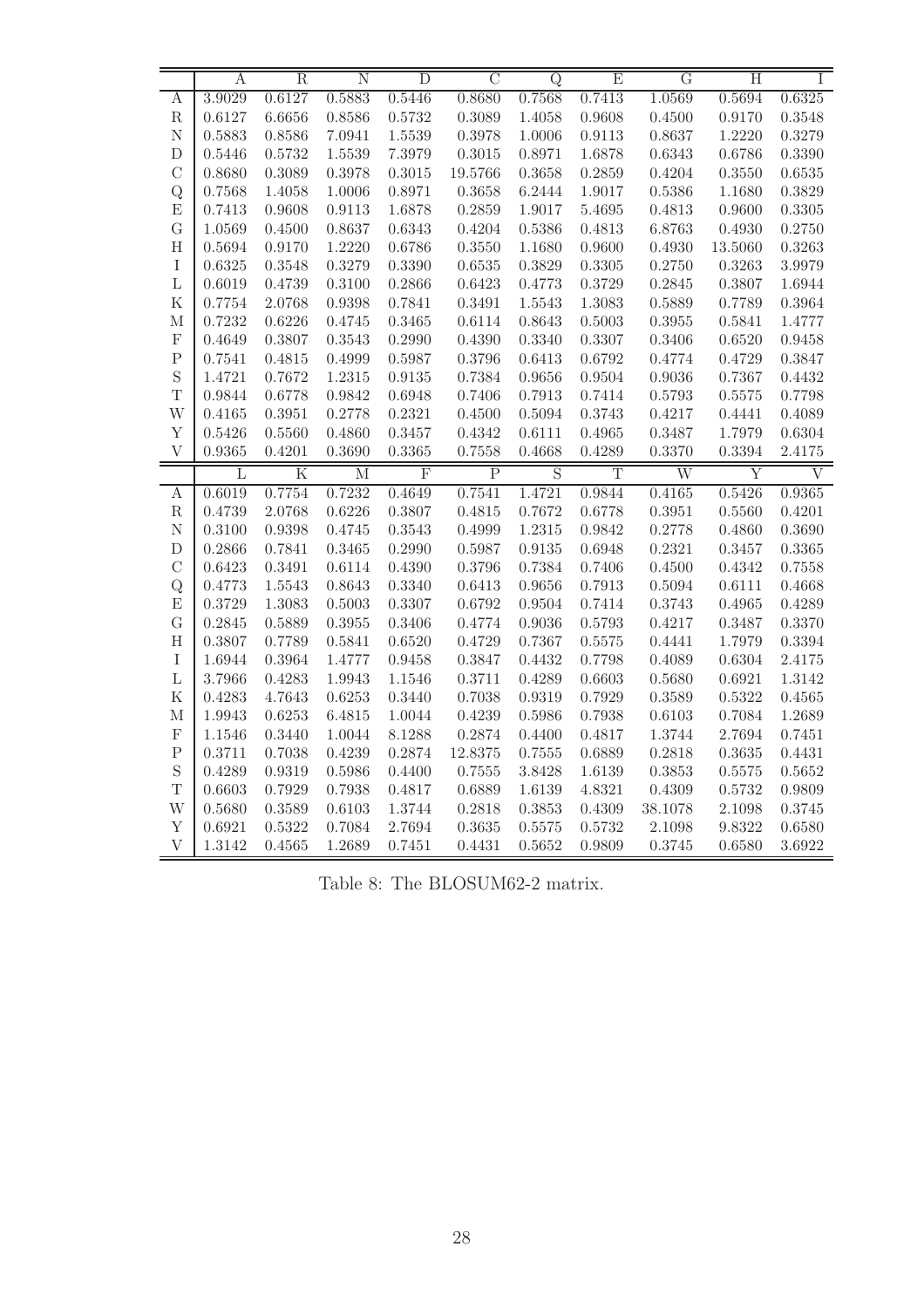|         | <b>Alanine</b> | L            | Leucine       |
|---------|----------------|--------------|---------------|
| $\rm R$ | Arginine       | Κ            | Lysine        |
| N       | Asparagine     | M            | Methionine    |
| D       | Aspartic acid  | $_{\rm F}$   | Phenylalanine |
| С       | Cysteine       | $\mathsf{P}$ | Proline       |
| Q       | Glutamine      | S            | Serine        |
| F,      | Glutamic acid  | T            | Threonine     |
| G       | Glycine        | W            | Tryptophan    |
| H       | Histidine      | Y            | Tyrosine      |
|         | Isoleucine     |              | Valine        |

<span id="page-28-8"></span>Table 9: The list of the amino acids.

From the Introduction, we see that the matrix Q can be recovered from the BLOSUM62-2 once the marginal probability vector  $p$  is available. The latter vector is obtained by

 $p = ([\text{BLOSUM62-2}])^{-1}v_1,$ 

where  $v_1 = (1, \dots, 1) \in \mathbb{R}^{20}$  is a vector with all its coordinate being 1. The matrix Q can be obtained precisely from http://www.ncbi.nlm.nih.gov/IEB/ToolBox/ CPP DOC/lxr/source/src/algo/blast/composition adjustment/ matrix frequency data.c#L391.

### <span id="page-28-4"></span>References

- <span id="page-28-1"></span>[1] N. Aronszajn. Theory of reproducing kernels. Transactions of the American Mathematical Society, 68:337–404, 1950.
- [2] A. Baas, X.J. Gao, and G. Chelvanayagam. Peptide binding motifs and specificities for HLA-DQ molecules. *Immunogenetics*, 50:8–15, 1999.
- <span id="page-28-6"></span>[3] E.E. Bittar and N. Bittar, editors. Principles of Medical Biology: Molecular and Cellular Pharmacology. JAI Press Inc., 1997.
- <span id="page-28-2"></span>[4] F.A. Castelli, C. Buhot, A. Sanson, H. Zarour, S. Pouvelle-Moratille, C. Nonn, H. Gahery-Ségard, J.-G. Guillet, A. Ménez, B. Georges, and B. Maillère. HLA-DP4, the most frequent HLA II molecule, defines a new supertype of peptide-binding specificity. J. Immunol., 169:6928– 6934, 2002.
- <span id="page-28-5"></span><span id="page-28-3"></span>[5] F. Cucker and D.X. Zhou. Learning Theory: An Approximation Theory Viewpoint. Cambridge University Press, 2007.
- [6] W.H.E. Day and H. Edelsbrunner. Efficient algorithms for agglomerative hierarchical clustering methods. Journal of classification, 1(1):7–24, 1984.
- <span id="page-28-7"></span>[7] I.A. Doytchinova and D.R. Flower. In silico identification of supertypes for class II MHCs. J. Immunol., 174(11):7085–7095, 2005.
- <span id="page-28-0"></span>[8] Y. El-Manzalawy, D. Dobbs, and V. Honavar. On evaluating MHC-II binding peptide prediction methods. PLoS One, 3:e3268, 2008.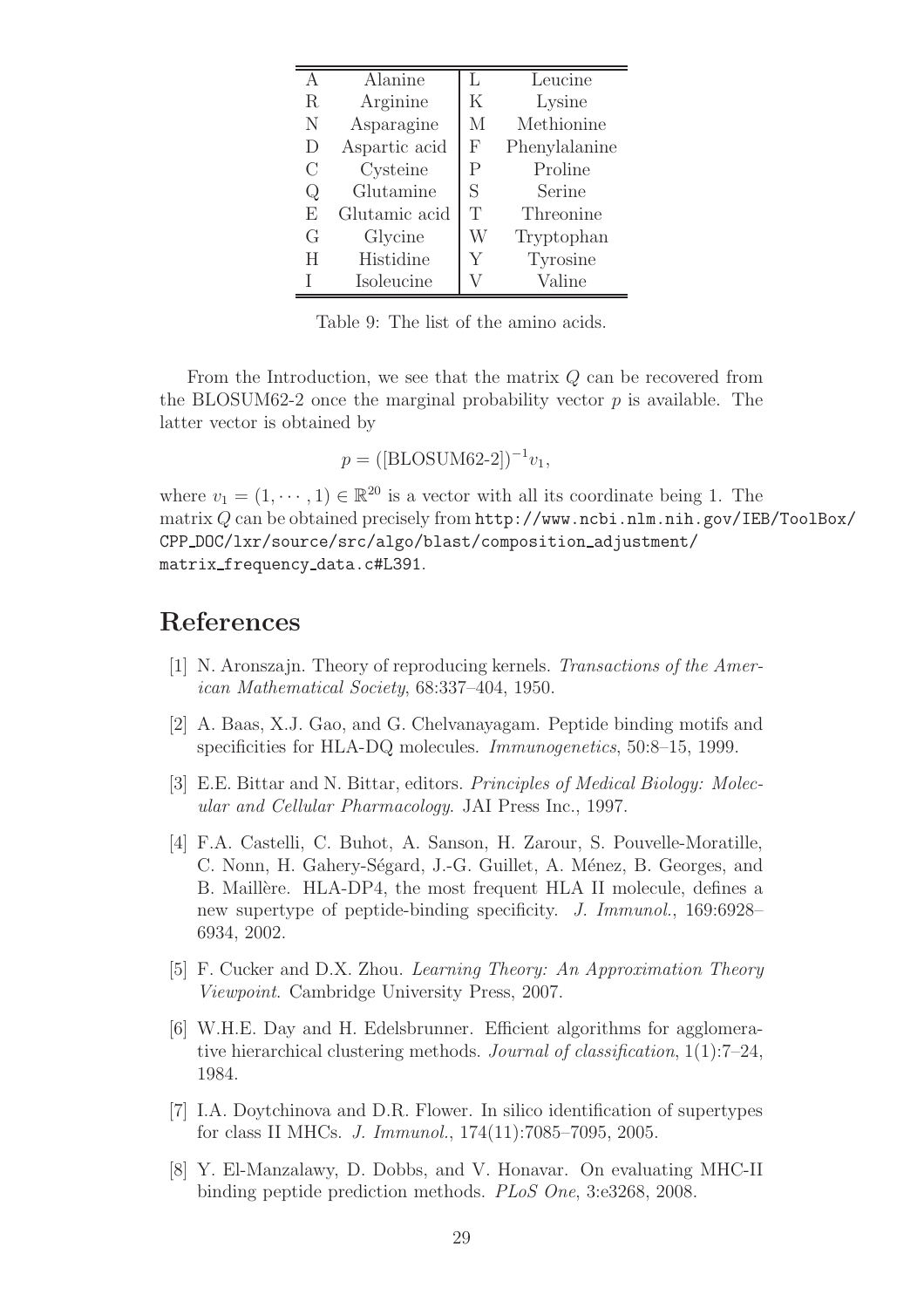- <span id="page-29-12"></span>[9] M. Galan, E. Guivier, G. Caraux, N. Charbonnel, and J.-F. Cosson. A 454 multiplex sequencing method for rapid and reliable genotyping of highly polymorphic genes in large-scale studies. BMC Genomics, 11(296), 2010.
- <span id="page-29-9"></span><span id="page-29-5"></span>[10] Dan Graur and Wen-Hsiung Li. Fundamentals of molecular evolution. Sunderland, Mass.: Sinauer Associates, 2000.
- [11] W.W. Grody, R.M. Nakamura, F.L. Kiechle, and C. Strom. Molecular Diagnostics: Techniques and Applications for the Clinical Laboratory. Academic Press, 2010.
- <span id="page-29-2"></span><span id="page-29-1"></span>[12] D. Haussler. Convolution kernels on discrete structures. Technical report, 1999.
- [13] S. Henikoff and J. G. Henikoff. Amino acid substitution matrices from protein blocks. Proceedings of the National Academy of Sciences, 89:10915–10919, 1992.
- <span id="page-29-0"></span>[14] R. Holdsworth, C.K. Hurley, S.G. Marsh, M. Lau, H.J. Noreen, J.H. Kempenich, M. Setterholm, and M. Maiers. The HLA dictionary 2008: a summary of HLA-A, -B, -C, -DRB1/3/4/5, and -DQB1 alleles and their association with serologically defined HLA-A, -B, -C, -DR, and -DQ antigens. Tissue Antigens, 73(2):95–170, 2009.
- <span id="page-29-11"></span><span id="page-29-7"></span>[15] R. A. Horn and C. R. Johnson. Topics in Matrix Analysis. Cambridge University Press, 1994.
- [16] C.A. Janeway, P. Travers, M. Walport, and M.J. Shlomchik. Immunobiology (5th Edition). Garland Science, 2001.
- <span id="page-29-3"></span>[17] C. Leslie, E. Eskin, and W.S. Noble. The spectrum kernel: a string kernel for SVM protein classification. Pacific Symposium on Biocomputing, 7:566–575, 2002.
- <span id="page-29-6"></span>[18] H. H. Lin, G. L. Zhang, S. Tongchusak, E. L. Reinherz, and V. Brusic. Evaluation of MHC-II peptide binding prediction servers: applications for vaccine research. BMC Bioinformatics, 9 (Suppl 12):S22, 2008.
- <span id="page-29-8"></span>[19] O. Lund, M. Nielsen, C. Kesmir, A.G. Petersen, C. Lundegaard, P. Worning, C. Sylvester-Hvid, K. Lamberth, G. Røder, S. Justesen, S. Buus, and S. Brunak. Definition of supertypes for HLA molecules using clustering of specificity matrices. Immunogenetics, 55(12):797–810, 2004.
- <span id="page-29-4"></span>[20] O. Lund, M. Nielsen, C. Lundegaard, C. Keşmir, and S. Brunak. Immunological Bioinformatics. The MIT Press, 2005.
- <span id="page-29-10"></span>[21] M. Maiers, G.M. Schreuder, M. Lau, S.G. Marsh, M. Fernandes-Vi na, H. Noreen, M. Setterholm, and C. Katovich Hurley. Use of a neural network to assign serologic specificities to HLA-A, -B and -DRB1 allelic products. Tissue Antigens, 62(1):21–47, 2003.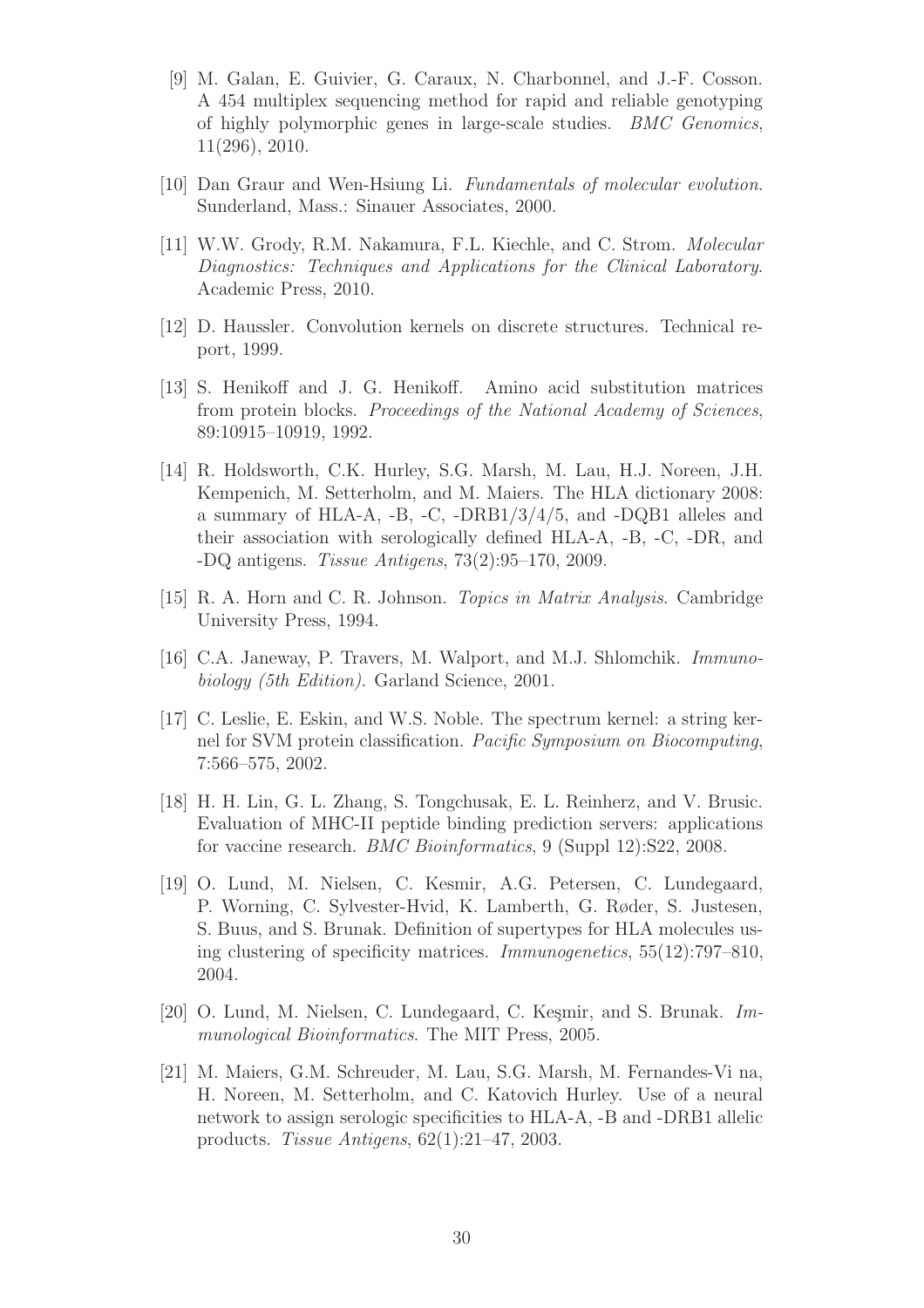- <span id="page-30-2"></span>[22] S.G.E. Marsh, E.D. Albert, W.F. Bodmer, R.E. Bontrop, B. Dupont, H.A. Erlich, M. Fernández-Vi na, D.E. Geraghty, R. Holdsworth, C.K. Hurley, M. Lau, K.W. Lee, B. Mach, M. Maiersj, W.R. Mayr, C.R. Müller, P. Parham, E.W. Petersdorf, T. SasaZuki, J.L. Strominger, A. Svejgaard, P.I. Terasaki, J.M. Tiercy, and J. Trowsdale. Nomenclature for factors of the HLA system, 2010. Tissue Antigens, 75(4):291– 455, 2010.
- <span id="page-30-1"></span>[23] M. Nielsen, S. Justesen, O. Lund, C. Lundegaard, and S. Buus. NetMHCIIpan-2.0: Improved pan-specific HLA-DR predictions using a novel concurrent alignment and weight optimization training procedure. Immunome Research, 6(1):9, 2010.
- <span id="page-30-0"></span>[24] M. Nielsen and O. Lund. NN-align. An artificial neural network-based alignment algorithm for MHC class II peptide binding prediction. BMC Bioinformatics, 10:296, 2009.
- <span id="page-30-9"></span>[25] M. Nielsen, C. Lundegaard, T. Blicher, B. Peters, A. Sette, S. Justesen, S. Buus, and O. Lund. Quantitative predictions of peptide binding to any HLA-DR molecule of known sequence: NetMHCIIpan. PLoS Comput. Biol., 4(7):e1000107, 2008.
- <span id="page-30-7"></span>[26] D. Ou, L.A. Mitchell, and A.J. Tingle. A new categorization of HLA DR alleles on a functional basis. Hum. Immunol., 59(10):665–676, 1998.
- <span id="page-30-8"></span>[27] J. Robinson, M.J. Waller, P. Parham, N. de Groot, R. Bontrop, L.J. Kennedy, P. Stoehr, and S.G. Marsh. IMGT/HLA and IMGT/MHC: Sequence databases for the study of the major histocompatibility complex. Nucleic Acids Res., 31(1):311–314, 2003.
- <span id="page-30-11"></span>[28] R. Sadiq and S. Tesfamariam. Probability density functions based weights for ordered weighted averaging (OWA) operators: An example of water quality indices. European Journal of Operational Research, 182(3):1350–1368, 2007.
- <span id="page-30-4"></span>[29] H. Saigo, J.-P. Vert, N. Ueda, and T. Akutsu. Protein homology detection using string alignment kernels. Bioinformatics, 20(11):1682–1689, jul 2004.
- <span id="page-30-3"></span>[30] H. Saigo, J.P. Vert, and T. Akutsu. Optimizing amino acid substitution matrices with a local alignment kernel. *BMC Bioinformatics*, 7:246, 2006.
- <span id="page-30-5"></span>[31] J. Salomon and D.R. Flower. Predicting class II MHC-peptide binding: a kernel based approach using similarity scores. BMC Bioinformatics, 7:501, 2006.
- <span id="page-30-10"></span><span id="page-30-6"></span>[32] B. Schölkopf and A. J. Smola. *Learning with Kernels*. The MIT Press, 2001.
- [33] A. Sette, L. Adorini, S.M. Colon, S. Buus, and H.M. Grey. Capacity of intact proteins to bind to MHC class II molecules. J Immunol., 143(4):1265–1267, 1989.